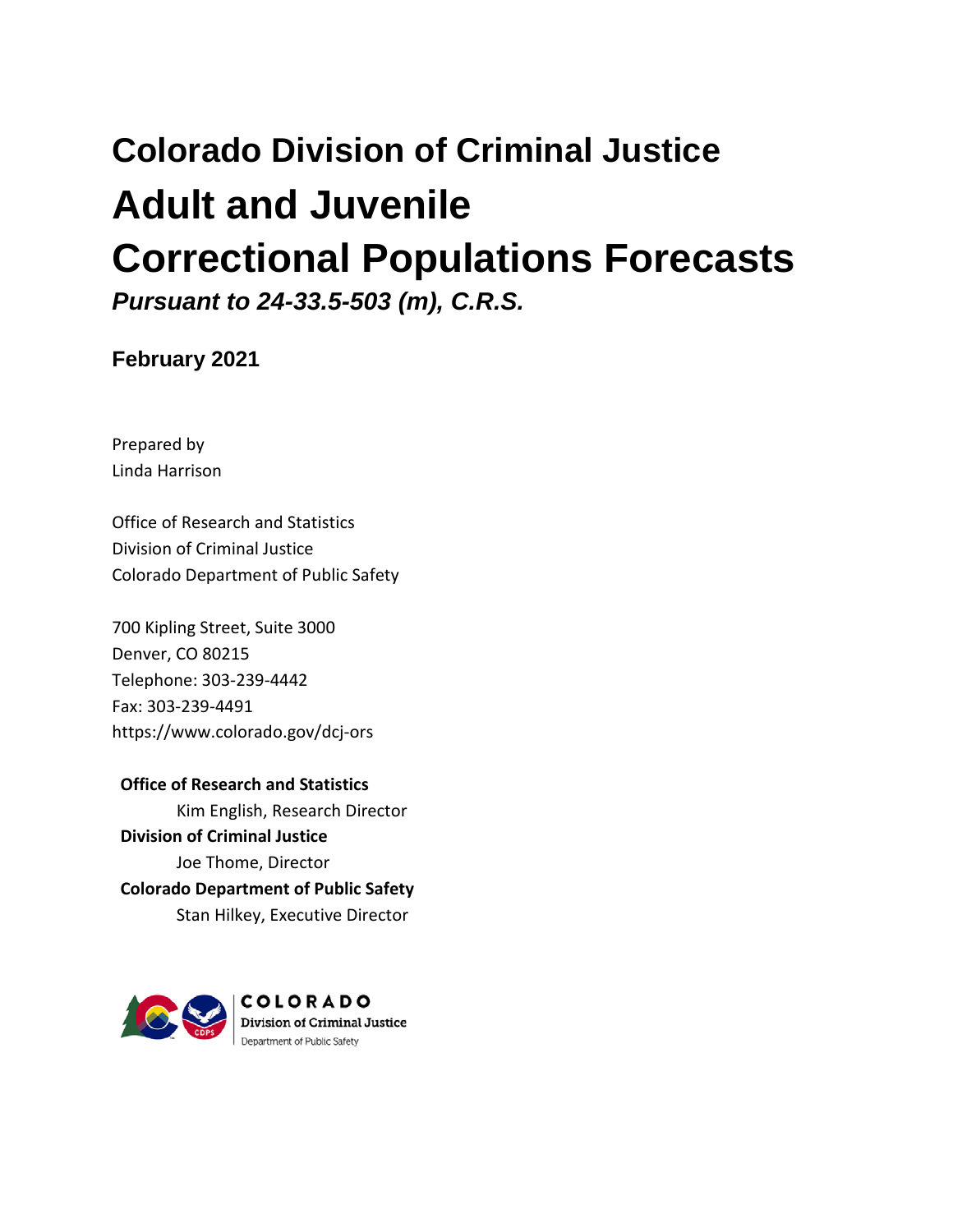*This page intentionally left blank*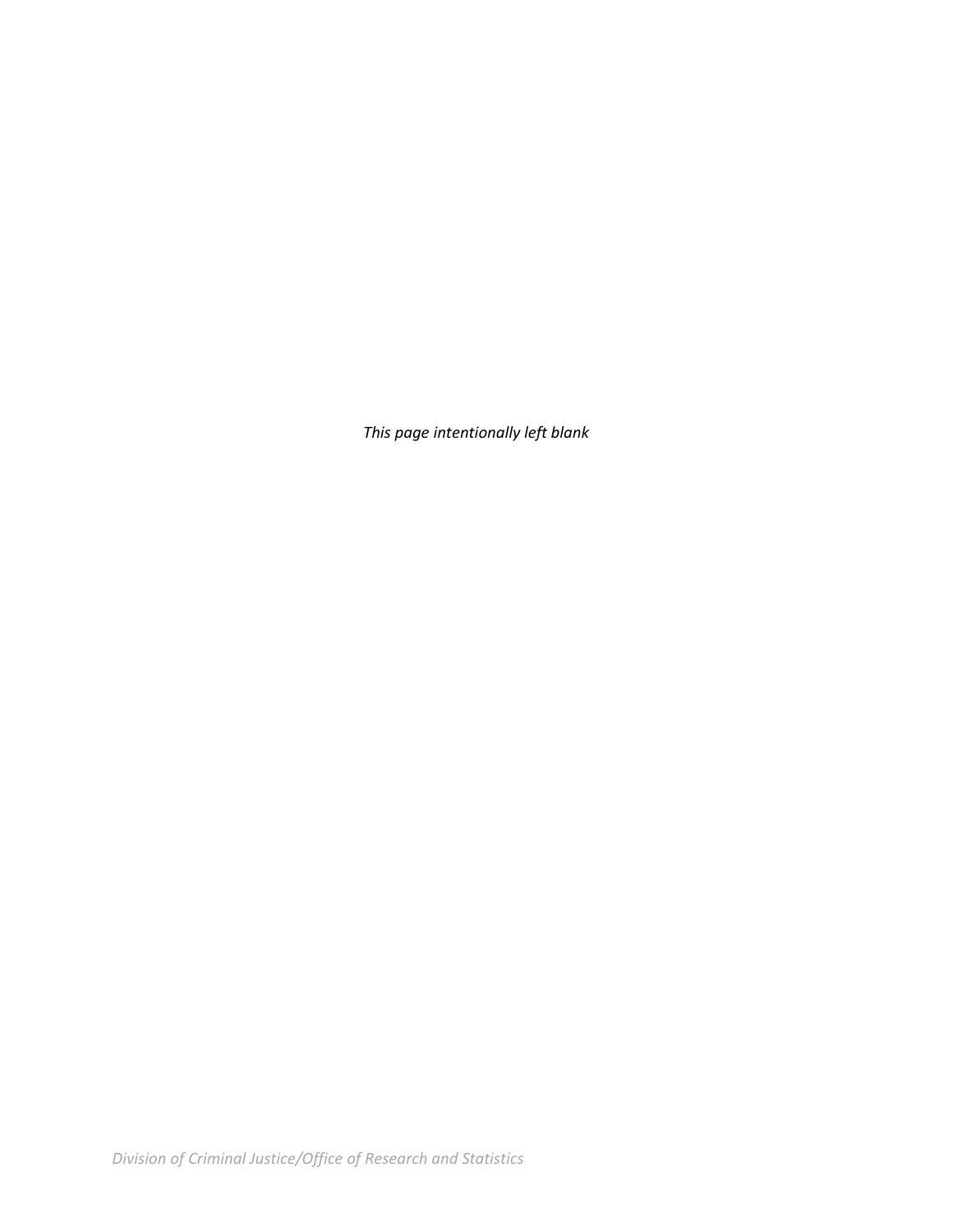# **Table of Contents**

### **INTRODUCTION**

#### **THE COLORADO CRIMINAL JUSTICE FORECASTING MODEL**

#### **COLORADO ADULT PRISON POPULATION AND PAROLE CASELOAD PROJECTIONS**

- *Adult Inmate Population Forecast*
- *Factors Influencing the DCJ December 2020 Prison Population Forecast*
- *Adult Parole Caseload Forecast*

### **LENGTH OF STAY ESTIMATES FOR PRISON AND PAROLE ADMISSIONS DURING FY 2020**

#### **YOUTH CORRECTIONS JUVENILE COMMITMENT AND PAROLE PROJECTIONS**

- *Juvenile Commitment Population Forecast*
- *Juvenile Parole Caseload Forecast*
- *Juvenile Detention Population Forecast*

#### **APPENDIX A: Legislation Affecting Prison Population Management**

#### **FIGURES:**

- *Figure 1: Actual and projected total prison population FY 2005 through FY 2027*
- *Figure 2: Actual and projected quarterly total and male prison population FY 2012 through FY 2027*
- *Figure 3: Actual and projected quarterly female prison population FY 2012 through FY 2027*
- *Figure 4: Colorado prison admissions by type: actual and projected FY 2012 through FY 2027*
- *Figure 5: Colorado prison releases: actual and projected FY 2012 through FY 2027*
- *Figure 6: Colorado prison release detail: actual and projected FY 2012 through FY 2027*
- *Figure 7: Historical and projected end of fiscal year domestic parole caseload FY 2012 through FY 2027*
- *Figure 8: Historical and projected year-end year to date juvenile commitment average daily population FY through FY 2025*
- *Figure 9: Historical and projected annual new juvenile commitments FY 2016 through FY 2025*
- *Figure 10: Historical and projected juvenile parole year-end average daily population FY 2016 through FY 2025*
- *Figure 11: Historical and projected juvenile detention year-end average daily population FY 2016 through FY 2025*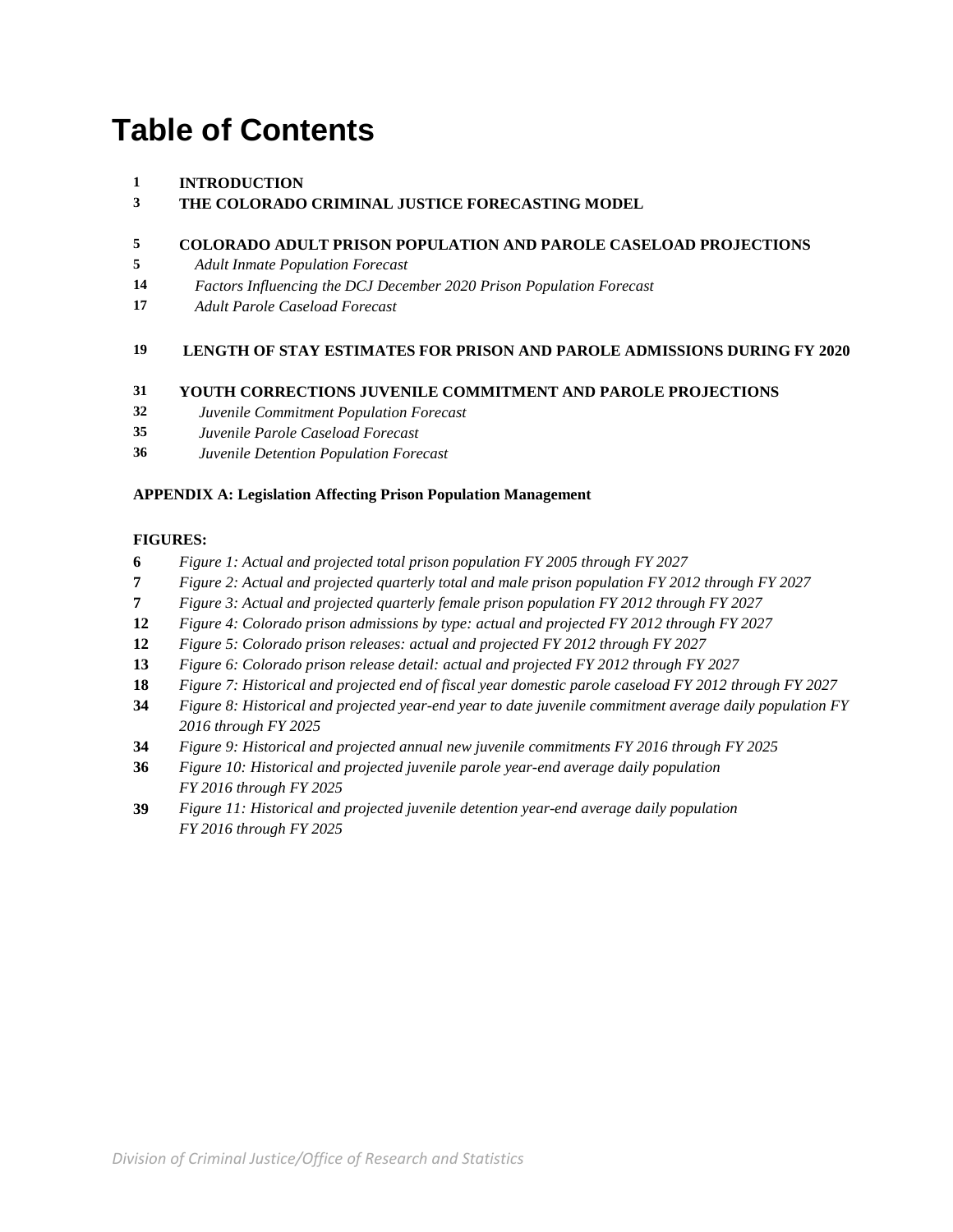#### **TABLES:**

- **8** *Table 1: DCJ December 2020 Adult Prison Population Projection: Actual and projected populations FY 2005 through FY 2027*
- **9** *Table 2: DCJ December 2020 Quarterly Adult Prison Population Projection June 2017 through June 2027*
- **10** *Table 3: DCJ December 2020 Adult Prison Population Projections: Actual and projected prison admissions by type, FY 2005 through FY 2027*
- **11** *Table 4: DCJ December 2020 Adult Prison Population Projections, actual and projected prison releases by type, FY 2005 through FY 2027*
- **18** *Table 5: DCJ December 2020 adult domestic parole caseload projection FY 2020 through FY 2027*
- **20** *Table 6: Estimated avera*g*e lengths of stay for FY 2020 new commitments*
- **21** *Table 7: Estimated average lengths of stay for FY 2020 male new commitments*
- **22** *Table 8: Estimated average lengths of stay for FY 2020 female new commitments*
- **23** *Table 9: Estimated average lengths of stay for FY 2020 parole returns with a new crime*
- **24** *Table 10: Estimated average lengths of stay for FY 2020 male parole returns with a new crime*
- **25** *Table 11: Estimated average lengths of stay for FY 2020 female parole returns with a new crime*
- **26** *Table 12: Estimated average lengths of stay for FY 2020 combined new court commitments and parole returns with a new crime*
- **27** *Table 13: Estimated average length of stay for FY 2020 new court commitments and parole returns with a new crime, category totals excluding habitual and sex offender act convictions*
- **28** *Table 14: Estimated average length of stay for FY 2020 new court commitments and parole returns with a new crime, category totals including habitual and sex offender act convictions*
- **29** *Table 15: Estimated average length of stay on parole for FY 2020 new parole intakes*
- **33** *Table 16: DCJ January 2020 juvenile commitment fiscal year-end average daily population and new admissions forecast, FY 2016 through FY 2025*
- **33** *Table 17: DCJ January 2020 quarterly juvenile commitment average daily population forecast, FY 2020 through FY 2025*
- **35** *Table 18: DCJ January 2020 juvenile parole year-end average daily caseload forecast, FY 2016 through FY 2025*
- **37** *Table 19: DCJ January 2020 juvenile detention fiscal year-end average daily population forecast, FY 2016 through FY 2025*
- **38** *Table 20: DCJ January 2020 quarterly juvenile detention average daily population forecast, FY 2020 through FY 2025*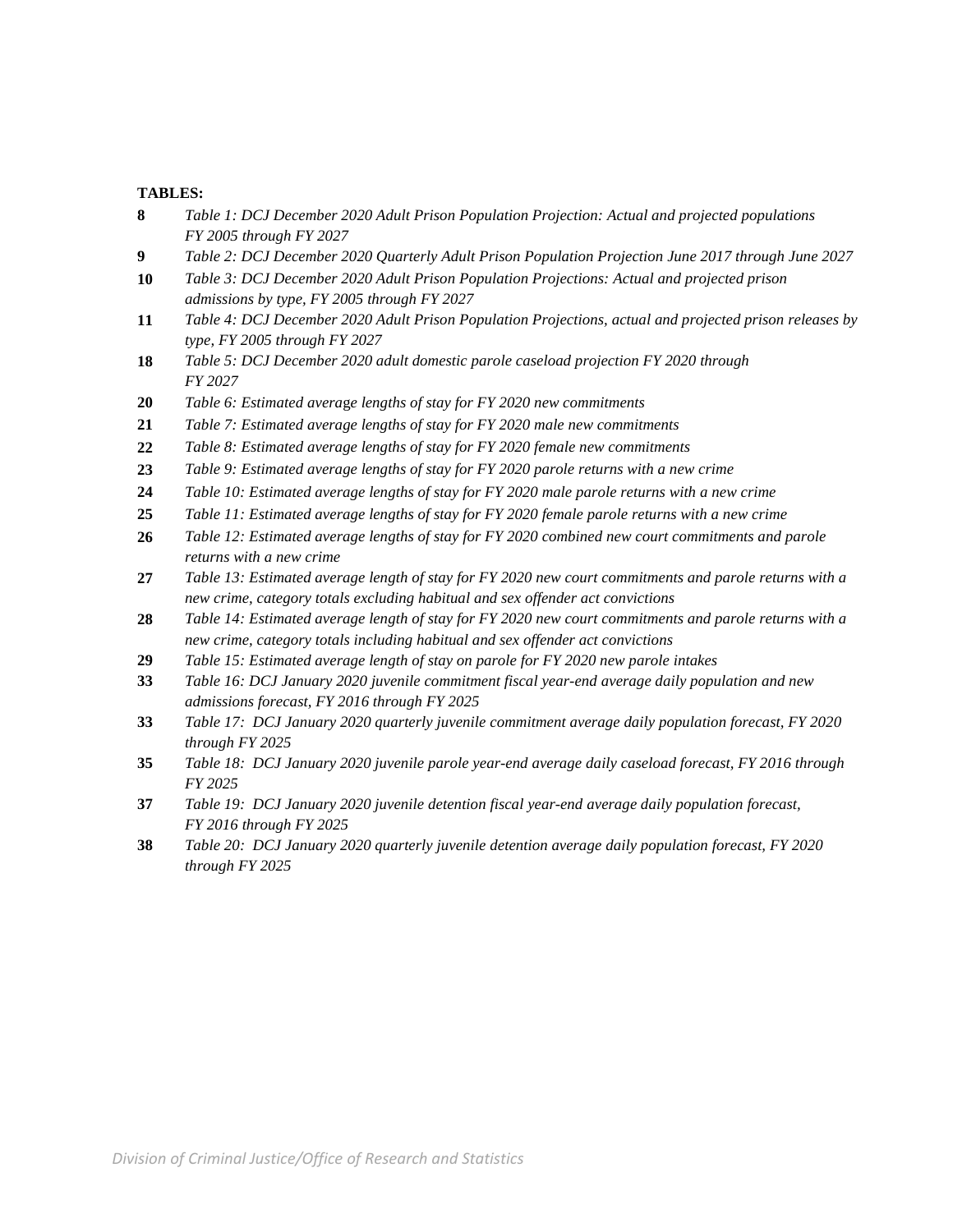# **Introduction**

### **Background**

The Colorado Division of Criminal Justice (DCJ), pursuant to 24-33.5-503(m), C.R.S., is mandated to prepare correctional population projections for the Legislative Council and the General Assembly. Per statute, DCJ has prepared projections of these populations since the mid-1980s. This report presents current forecasts for the Colorado adult prison and parole populations across the upcoming seven fiscal years and, for the Colorado juvenile commitment, detention and parole populations through five fiscal years. Also included are estimates regarding average length of stay for inmates admitted to prison during the previous fiscal year. These are used to calculate cost savings resulting from proposed legislation and policy changes.

The DCJ produces this comprehensive analysis of the adult prison population forecast annually each winter. These figures are revised the following summer to accommodate policy and legislative changes.

### **Organization of this Report**

The first section of this report describes the Colorado Criminal Justice Forecasting Model (CCJFM). The adult prison population forecasts for fiscal years 2021 through 2027, including estimates of prison admissions and releases by type are then presented, followed by a discussion of factors and assumptions applied to the current projections. The next section presents the parole caseload forecasts for fiscal years 2021 through 2027.

Following the adult population forecasts, estimates of the average lengths of stay by offender category for prisoners admitted during fiscal year 2020 are presented, as well as estimates for the average length of stay on parole for new releases to parole.

The last section presents the juvenile commitment, detention and parole projections for fiscal years 2021 through 2025. The juvenile population estimates include year-end and quarterly average daily population (ADP) forecasts for the committed population statewide, estimated numbers of new commitments, and year-end average daily caseload (ADC) forecasts for the juvenile parole population. These are followed by year-end and quarterly detention ADP forecasts.

### **Assumptions Affecting the Accuracy of the DCJ Projections**

Forecasting future prison populations is not an exact science, as factors which can affect growth are often unpredictable and somewhat speculative. The projection figures for the Colorado Department of Corrections' incarcerated and paroled populations and for the Division of Youth Services' committed, detained, and paroled populations are based on the multiple assumptions outlined below.

 The Colorado General Assembly will not pass new legislation that impacts the length of time individuals are incarcerated or the number of individuals receiving such a sentence.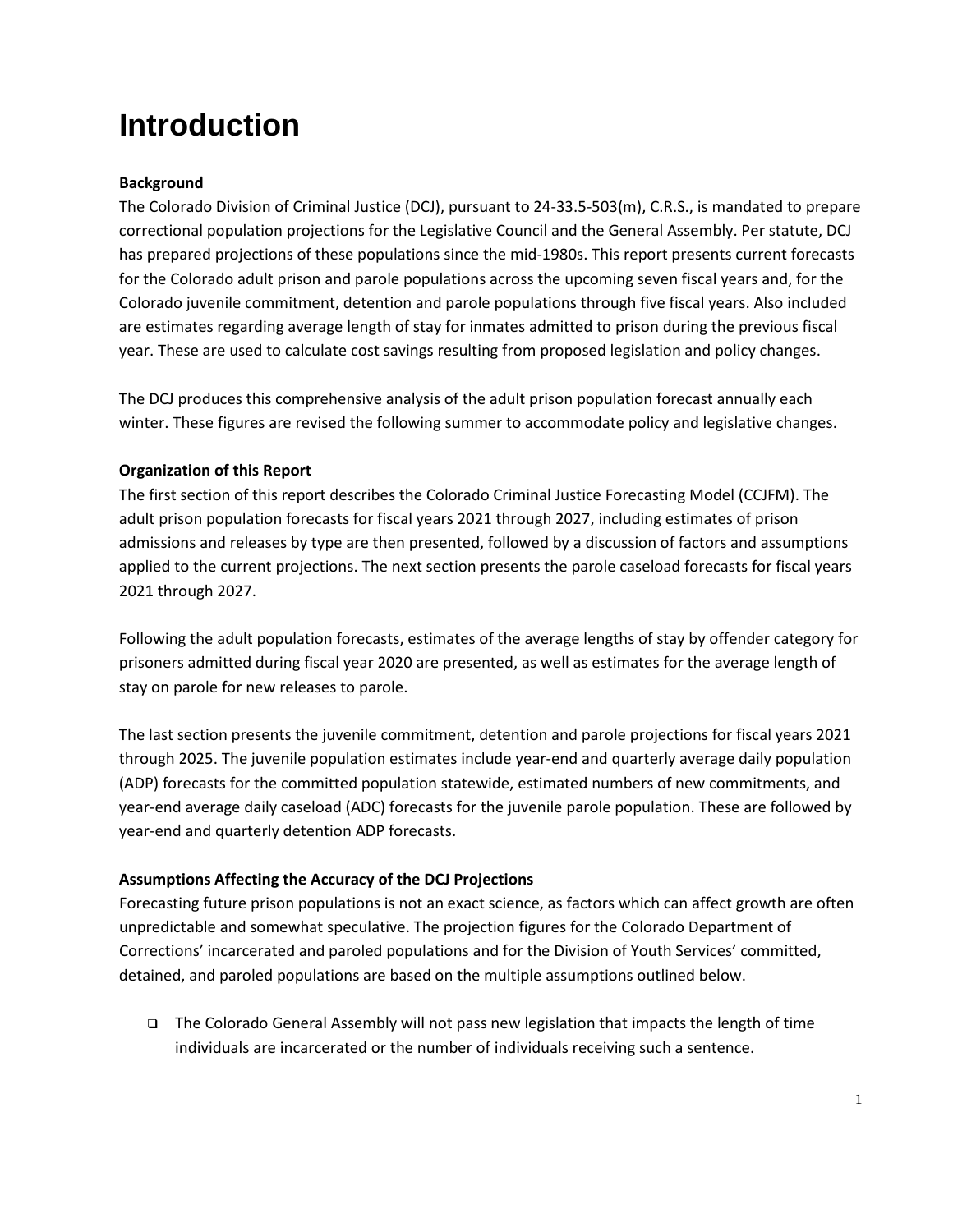- The General Assembly will not expand or reduce community supervision programs in ways that affect prison sentences or commitments.
- Decision makers in the justice system will not change the way they use their discretion, except in explicitly stated ways that are accounted for in the models.
- The data provided by the Colorado Department of Corrections (DOC) and the Division of Youth Services (DYS) accurately describe the number and characteristics of individuals committed to, released from, and retained in DOC and DYS facilities.
- Incarceration times and sentencing data provided by DOC and DYS are accurate.
- Admission, release and sentencing patterns will not change dramatically from the prior year through the upcoming seven years, except in ways that are accounted for in the current year's projection models.
- □ Seasonal variations observed in the past will continue into the future.
- $\Box$  The forecasts of the Colorado population size, gender and age distributions generated by the Colorado Demographer's Office are accurate.
- District and Juvenile court filings, probation placements and revocations are accurately reported in annual reports provided by the Judicial Department.
- No catastrophic event such as war, disease or economic collapse will occur during the projection period. Note this final factor has been particularly relevant during the current year.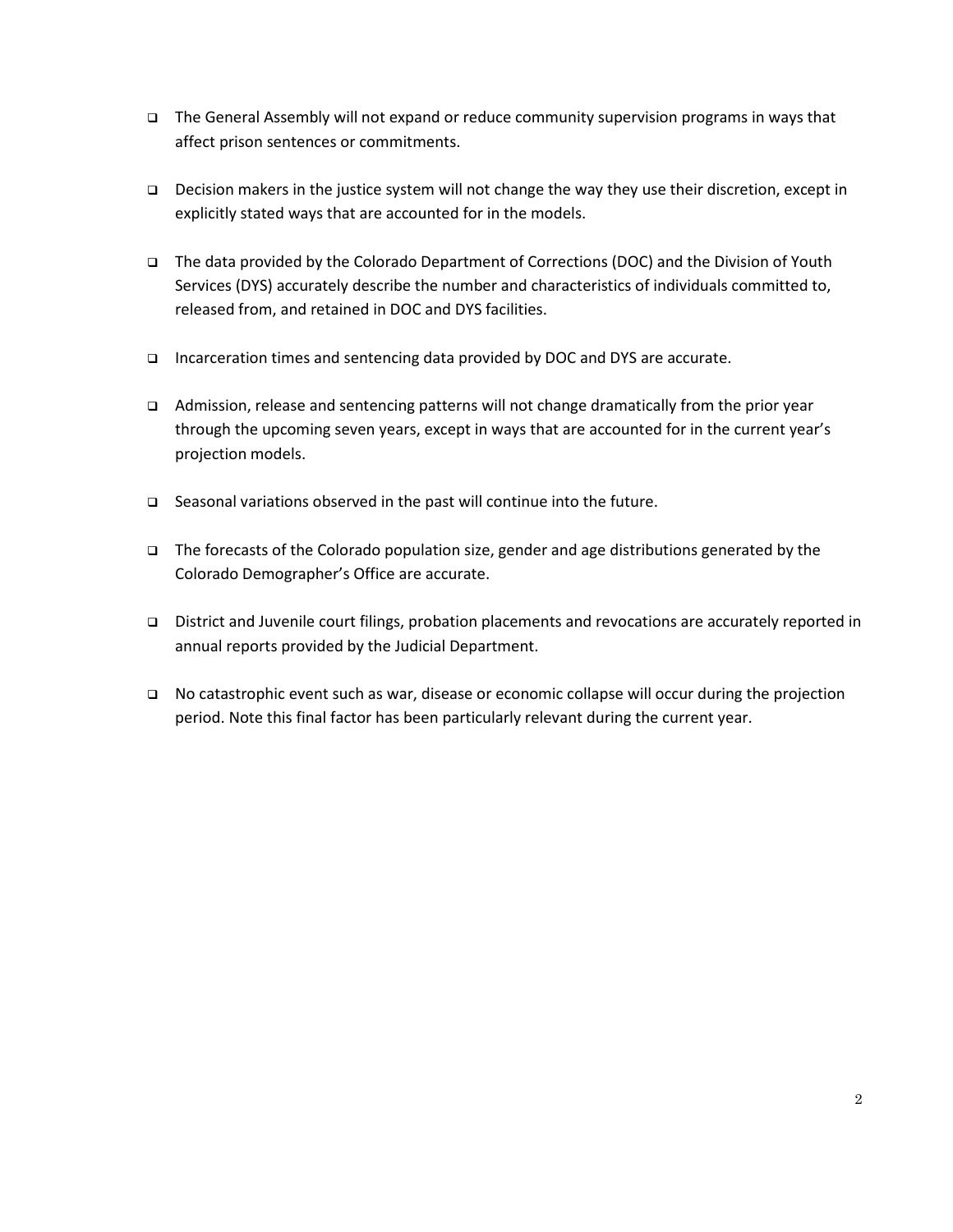# **The Colorado Criminal Justice Forecasting Model**

#### **Justice and Demographic Information**

Data from multiple sources are incorporated into the forecasting model to simulate the flow of individuals into the system, as well as the movement of those already in the system. These data include offenderbased information concerning admissions to and releases from the Colorado Department of Corrections (DOC), as well as the population currently incarcerated.<sup>[1](#page-6-0)</sup> Colorado population forecasts are provided by the Demographer's Office of the Department of Local Affairs. Criminal and juvenile case prosecution, conviction, sentencing and probation revocation data are obtained from the Colorado Judicial Branch's information management system, from the Division of Court Services, and from annual reports issued by the Judicial Department.<sup>[2](#page-6-1),[3](#page-6-2)</sup>

### **Adult Prison Population Forecasting Methodology**

 $\overline{a}$ 

Future prison populations are modeled for three cohorts: new court commitments to prison, parole returns to prison, and the population currently incarcerated. The cohort of new commitments is comprised of estimates of the composition and number of future admissions, including not only those newly sentenced to prison but also offenders who fail probation or community corrections and are subsequently incarcerated. These estimates are based on historical trends of prison admissions, crime rates, criminal case filings, conviction rates, sentencing practices, probation placements and probation revocation rates. Recent changes in laws or policies are also taken into account.

This projected future admissions cohort is disaggregated into approximately 70 offender profile groups according to governing offense type, felony class and sentence length. The duration of each offender group's stay in prison is estimated using data concerning the length of stay for offenders with similar profiles released in prior years, adjusted to reflect recent changes in law or policy. Cumulative survival distributions are developed and applied to each of the offender profile/sentence length groups to determine a rate of release and the size of the remaining population.

The cohort of currently incarcerated offenders is treated in a similar manner. This cohort is also disaggregated into approximately 70 offender profile and sentence length groups, with cumulative survival distributions calculated to estimate their rate of release. These survival distributions are adjusted to reflect changes in law or policy that may impact those currently incarcerated, which may differ from those influencing the future admissions cohort. The release of offenders currently in prison (referred to as the

<span id="page-6-1"></span><span id="page-6-0"></span><sup>&</sup>lt;sup>1</sup> Data provided by the Colorado Department of Corrections and analyzed by the Division of Criminal Justice Office of Research and Statistics.<br><sup>2</sup> Data concerning criminal court filings are extracted from the Judicial Bra Research and Statistics.

<span id="page-6-2"></span><sup>3</sup> Colorado State Judicial Branch. *Colorado Judicial Branch Annual Reports.* Denver, CO: Colorado Judicial Branch; Colorado State Judicial Branch. *Colorado Judicial Branch Annual Recidivism Reports.* Denver, CO: Colorado Judicial Branch, Division of Probation Services. Available at http://www.courts.state.co.us/Administration/Unit.cfm?Unit=eval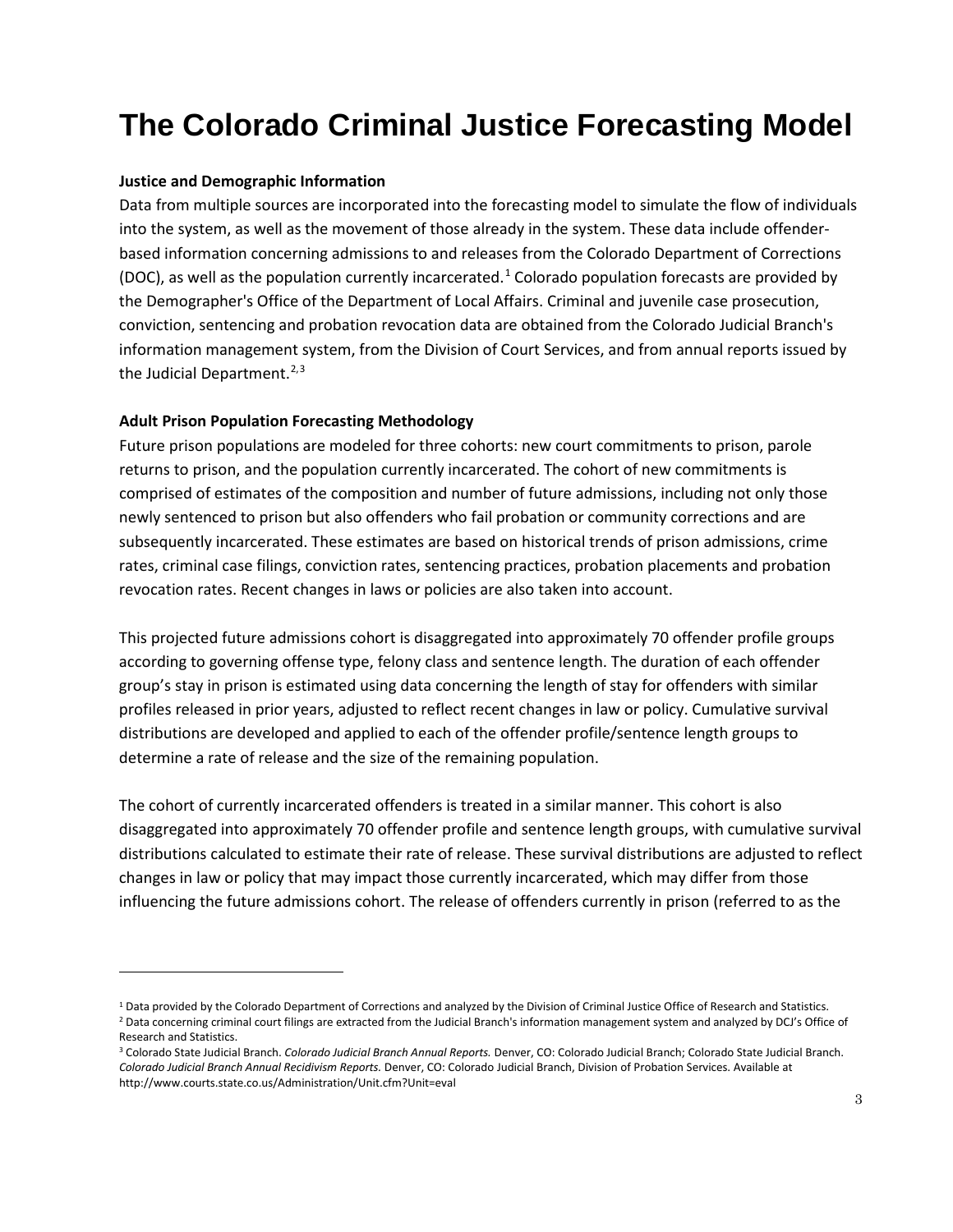stock population), the estimates of future admissions, and the anticipated release of those admissions are combined to forecast the size of incarcerated populations in the future.

A different approach is used to forecast parole populations. The number of releases to parole each year is estimated in the process of developing the prison population forecast. An average length of stay is applied to determine the number that will remain on parole at the end of each year and the number that will carry over into the following year. These figures are summed to estimate the number of parolees at the end of each fiscal year.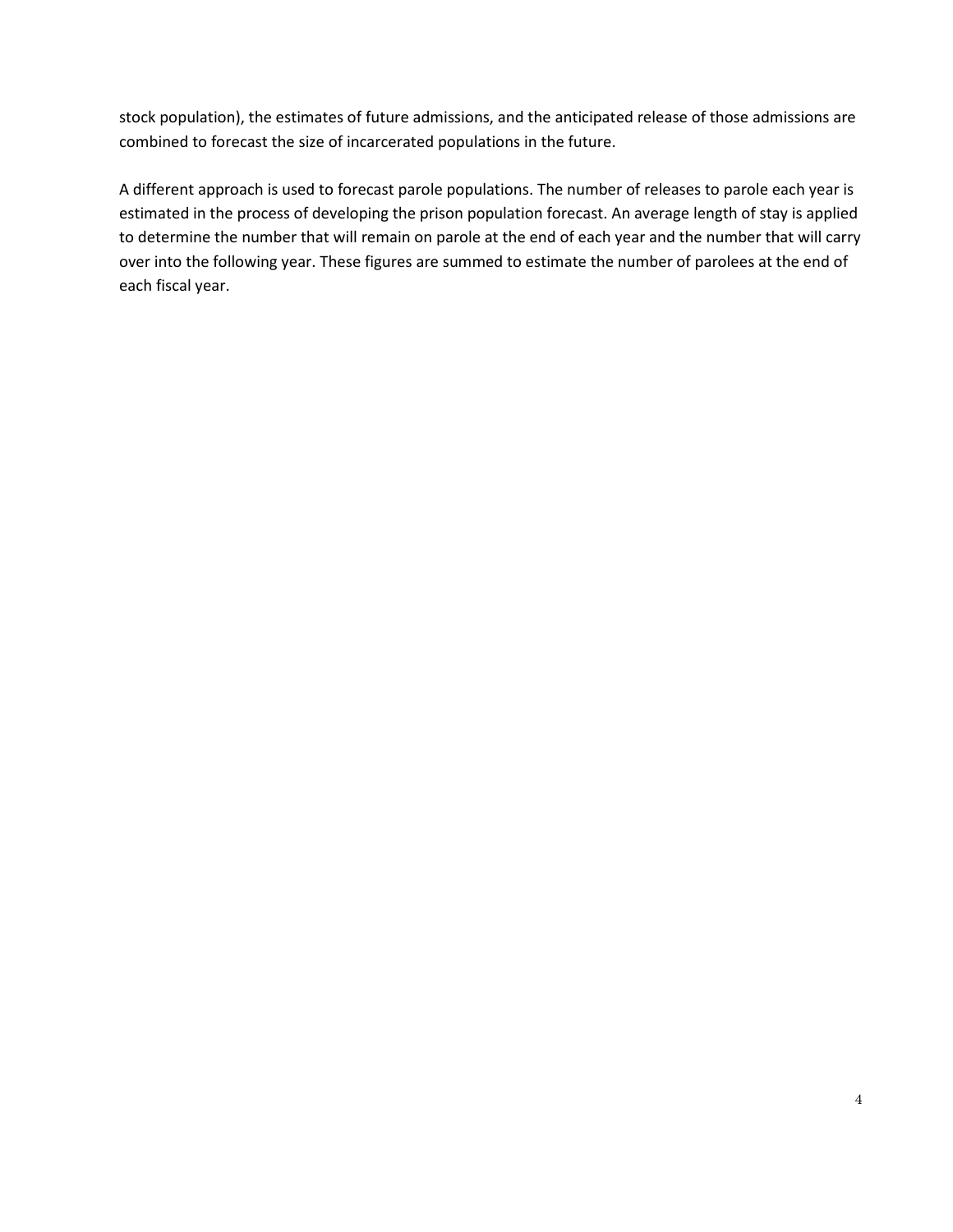# **Colorado Adult Prison Population and Parole Caseload Projections**

### **ADULT INMATE POPULATION FORECAST**

During FY 2021, the Colorado inmate population is projected to decrease by 12.4%, continuing the decline observed in FY 2020. However, growth is expected to return in early FY 2022 and increase throughout the year, such that the population is expected to grow by 7.2% by year-end, and by 5.7% the following year. This growth rate is expected to moderate over ensuing years. Overall, the population is expected to increase 9.7% between the ends of fiscal years 2020 and 2027, from an actual year-end inmate population of 17,441 to a projected population of 19,136.

The rate of growth expected in FY 2022 and throughout the projection horizon is greater than that expected at this time last year, as well as that expected at the time of the June 2020 forecast. However, these figures must be viewed in light of the 23.5% decrease expected between the ends of fiscal years 2019 and 2021. The population is expected to reach 19,136 by the end of FY 2027, which is still 4.1% LOWER than the size of the population seen at any point in the 16 years prior to March, 2020, when the initial directives were issued in response to the advent of the COVID-19 pandemic.

*The Colorado prison population is expected to increase 9.7% between the ends of fiscal years 2020 and 2027, from an actual year-end inmate population of 17,441 to a projected population of 19,136. During FY 2021, however, the overall inmate population is projected to decrease by 12.4%. Growth is expected to return in early FY 2022, such that the population is expected to grow by 7.2% by year-end, and by 5.7% the following year. This growth rate is expected to moderate over ensuing years.* 

*The number of men in prison is expected to increase 9.2%, from 15,886 to 17,366 by the end of FY 2027, while the number of women in prison is expected to increase 13.8%, from 1,555 to 1,770 across the same time frame.*

*By the end of FY 2021 the domestic parole caseload is expected to decline 13.3%, from 10,315 to 8,944 parolees. A pattern of decline is predicted through FY 2023, followed by a return to slow growth.* 

The number of men in prison is expected to increase 9.2%, from 15,886 to 17,366 by the end of FY 2027, while the number of women in prison is expected to increase 13.8%, from 1,555 to 1,770 across the same time frame.

Figure 1 displays the year-end inmate population each year between FY 2005 and FY 2020, and the current projection figures through FY 2027. As shown, after decades of continuous growth, the population began to decrease in FY 2010. This decline accelerated dramatically in FY 2012 and FY 2013. However, this decline stabilized in the fourth quarter of FY 2013, and was followed by a period of growth across FY 2014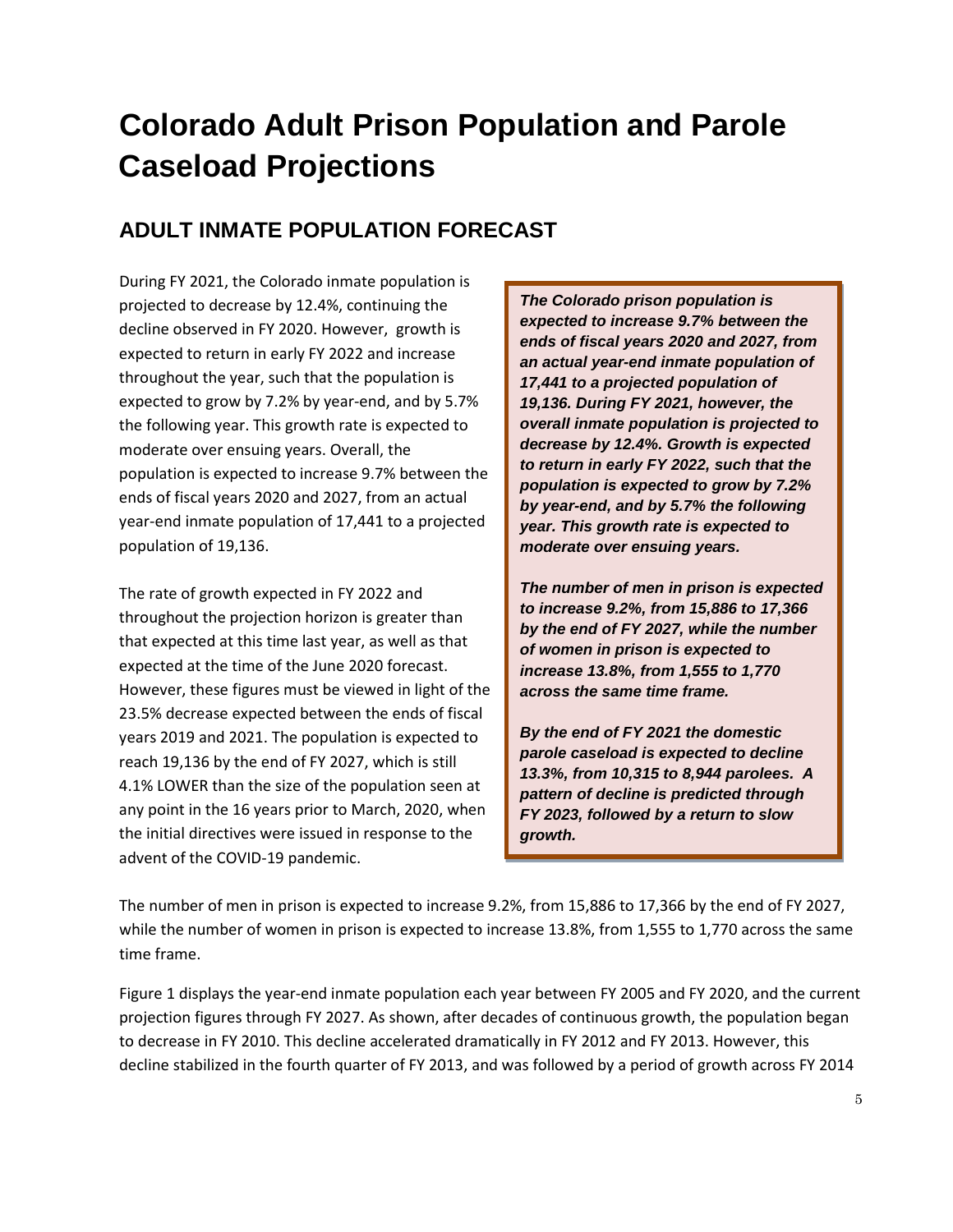into early FY 2015. Once again, this trend reversed, with the population declining at an accelerating rate through March of 2016 when the population reached 19,550. This had previously been the lowest monthend figure observed since 2003. However, the population began increasing through the remainder of FY 2016 and throughout FY 2017. The population declined during the first quarter of FY 2018, in the wake of Senate Bill 15-124 which limited technical parole violation revocations. This decrease was short-lived, and was soon followed by a pattern of growth through mid-FY 2019. Since that time, the population has demonstrated a downward trend, most significantly across the final quarter of FY 2020 and early FY 2021 with the advent of the COVID-19 pandemic. In the six months between the ends of March and September of 2020, the population fell by 13.9%, to 16,673 individuals. By the end of December, the population has fallen further, to 16,090. This is the lowest figure seen in the past 20 years.



**Figure 1: Actual prison population FY 2005 through FY 2020, and comparison of DCJ prison population projections from December 2019, June 2020, and December 2020.** 

Data source: Actual population figures FY 2005 through December 2019: Colorado Department of Corrections Monthly Capacity and Population Reports. Available at[: https://www.colorado.gov/pacific/cdoc/departmental-reports-and-statistics](https://www.colorado.gov/pacific/cdoc/departmental-reports-and-statistics)

Figure 2 displays the quarterly total and male prison populations between the end of FY 2012 through the first half of FY 2021 (December, 2020), and the projected population at the end of each quarter through FY 2027. Figure 3 displays the actual and projected trends in the female inmate population over this same time frame.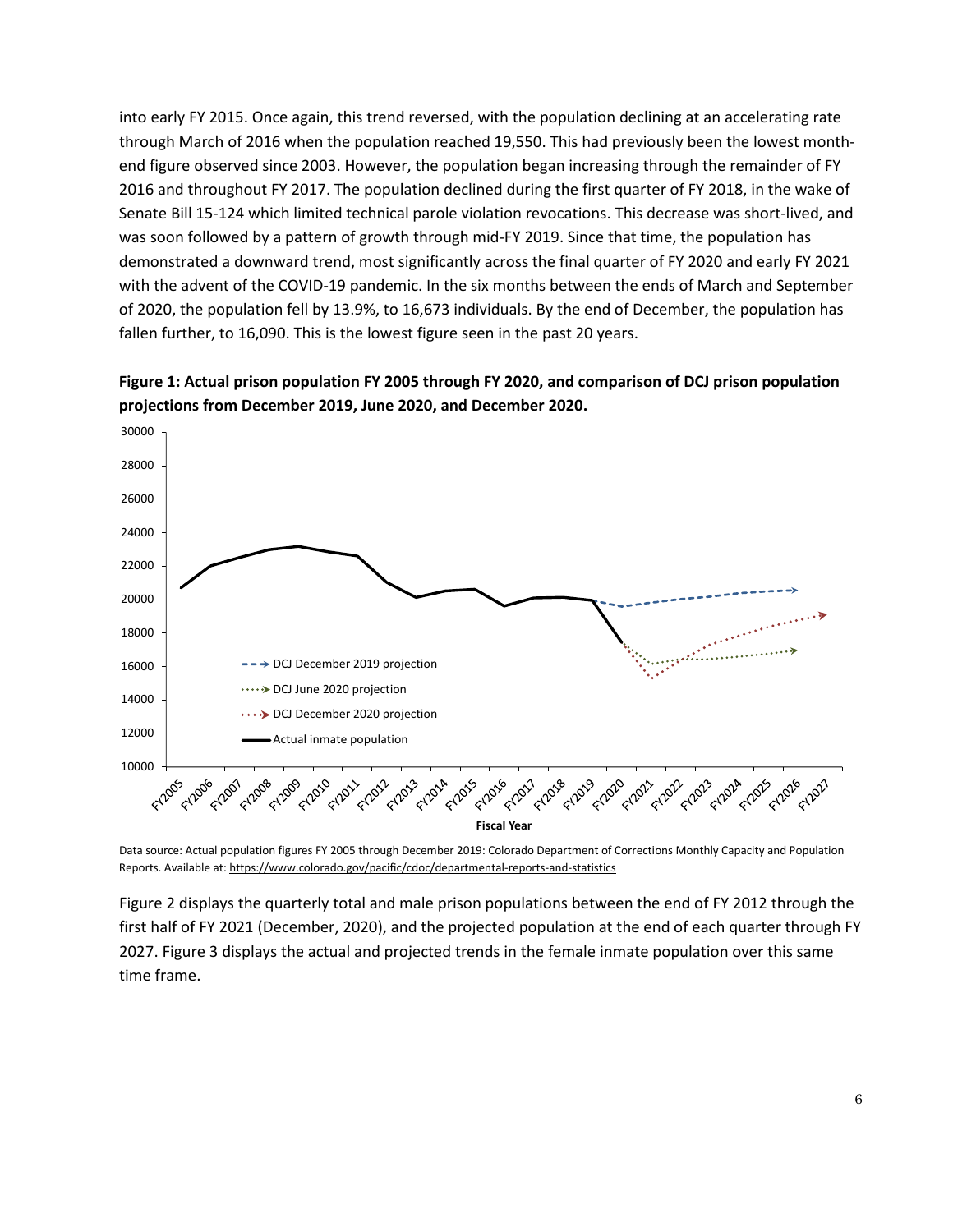

**Figure 2: Actual and projected quarterly total and male prison population FY 2012 through FY 2027**

Data source: Actual population figures FY 2012 through December 2020 Colorado Department of Corrections Monthly Capacity and Population Reports. Available at[: https://www.colorado.gov/pacific/cdoc/departmental-reports-and-statistics](https://www.colorado.gov/pacific/cdoc/departmental-reports-and-statistics)



**Figure 3: Actual and projected quarterly female prison population FY 2012 through FY 2027**

Reports. Available at[: https://www.colorado.gov/pacific/cdoc/departmental-reports-and-statistics](https://www.colorado.gov/pacific/cdoc/departmental-reports-and-statistics)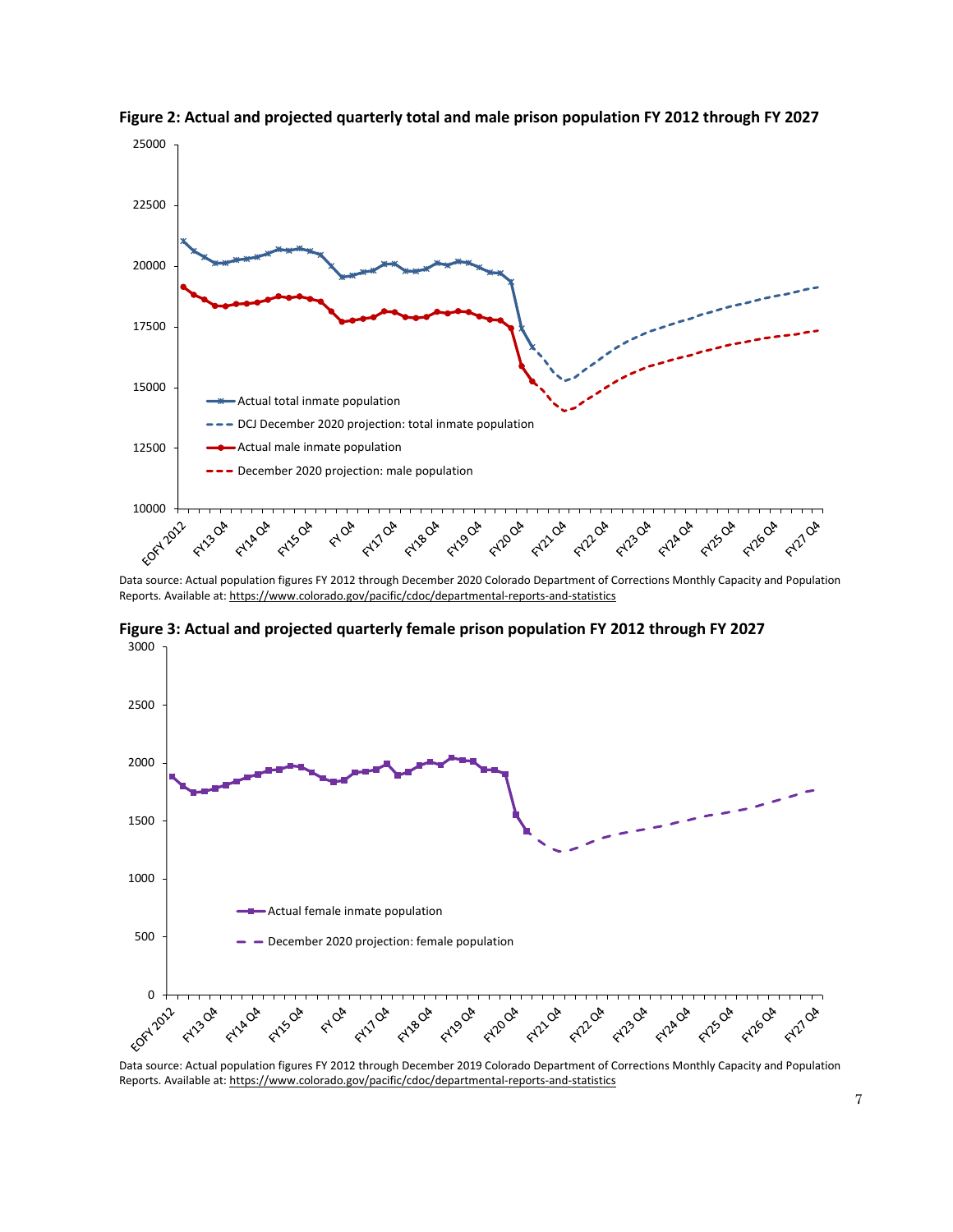Table 1 displays the historical total and gender-specific growth in the prison population by fiscal year for FY 2005 through FY 2020, as well as the projected population through the end of fiscal year 2027. Table 2 displays total and gender-specific projected growth in the prison population by quarter across fiscal years 2021 through 2027. Annual projected numbers of admissions by type are given in Table 3, followed by the projected number of releases in Table 4.

Historical and projected trends in admission types for fiscal years 2012 through 2027 are graphically displayed in Figure 4. Release trends for the same time frame can be found in Figures 5 and 6.

|                                           | <b>Male</b><br><b>Total</b> |           | Female |            |       |            |
|-------------------------------------------|-----------------------------|-----------|--------|------------|-------|------------|
| <b>Inmate Population</b><br><b>Fiscal</b> |                             |           |        | Population |       | Population |
| <b>Year End</b>                           | Count                       | Annual    | Count  | Annual     | Count | Annual     |
|                                           |                             | Growth    |        | Growth     |       | Growth     |
| 2005*                                     | 20,704                      | 5.80%     | 18,631 | 4.59%      | 2,073 | 18.12%     |
| 2006*                                     | 22,012                      | 6.32%     | 19,792 | 6.23%      | 2,220 | 7.09%      |
| 2007*                                     | 22,519                      | 2.30%     | 20,178 | 1.95%      | 2,341 | 5.45%      |
| 2008*                                     | 22,989                      | 2.09%     | 20,684 | 2.51%      | 2,305 | $-1.54%$   |
| 2009*                                     | 23,186                      | 0.86%     | 20,896 | 1.02%      | 2,290 | $-0.65%$   |
| 2010*                                     | 22,860                      | $-1.41%$  | 20,766 | $-0.62%$   | 2,094 | $-8.56%$   |
| $2011*$                                   | 22,610                      | $-1.09%$  | 20,512 | $-1.22%$   | 2,098 | 0.19%      |
| 2012*                                     | 21,037                      | $-6.96%$  | 19,152 | $-6.63%$   | 1,885 | $-10.15%$  |
| 2013*                                     | 20,135                      | $-4.29%$  | 18,355 | $-4.16%$   | 1,780 | $-5.57%$   |
| 2014*                                     | 20,522                      | 1.92%     | 18,619 | 1.44%      | 1,903 | 6.91%      |
| 2015*                                     | 20,623                      | 0.49%     | 18,655 | 0.19%      | 1,968 | 3.42%      |
| 2016*                                     | 19,619                      | $-4.87%$  | 17,768 | $-4.75%$   | 1,851 | $-5.95%$   |
| 2017*                                     | 20,101                      | 2.46%     | 18,108 | 1.91%      | 1,993 | 7.67%      |
| 2018*                                     | 20,136                      | 0.17%     | 18,125 | 0.09%      | 2,011 | 0.90%      |
| 2019*                                     | 19,951                      | $-0.92%$  | 17,935 | $-1.05%$   | 2,016 | 0.25%      |
| 2020*                                     | 17,441                      | $-12.58%$ | 15,886 | $-11.42%$  | 1,555 | $-22.87%$  |
| 2021                                      | 15,272                      | $-12.44%$ | 14,035 | $-11.65%$  | 1,237 | $-20.45%$  |
| 2022                                      | 16,366                      | 7.17%     | 15,013 | 6.97%      | 1,353 | 9.42%      |
| 2023                                      | 17,303                      | 5.73%     | 15,873 | 5.73%      | 1,430 | 5.66%      |
| 2024                                      | 17,843                      | 3.12%     | 16,336 | 2.91%      | 1,508 | 5.43%      |
| 2025                                      | 18,375                      | 2.98%     | 16,795 | 2.81%      | 1,580 | 4.81%      |
| 2026                                      | 18,771                      | 2.16%     | 17,101 | 1.82%      | 1,671 | 5.72%      |
| 2027                                      | 19,136                      | 1.94%     | 17,366 | 1.55%      | 1,770 | 5.95%      |

**Table 1: DCJ December 2019 Adult Prison Population Projections: Actual and projected populations FY 2005 through FY 2026**

\*Actual population figures. Data sources: Colorado Department of Corrections Annual Statistical Reports and Monthly Capacity and Population Reports. Available at[: https://www.colorado.gov/pacific/cdoc/departmental-reports-and-statistics](https://www.colorado.gov/pacific/cdoc/departmental-reports-and-statistics)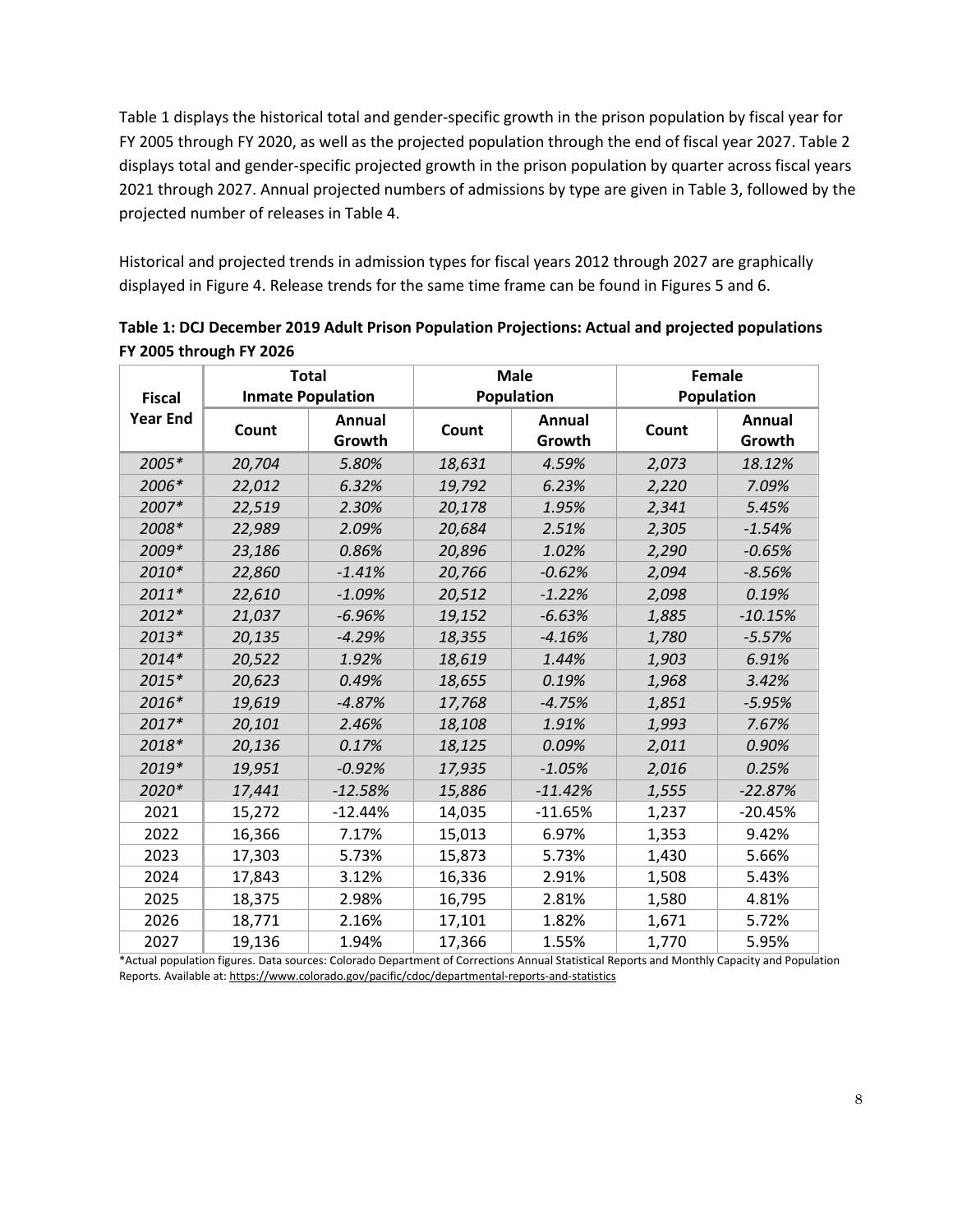| Table 2: DCJ December 2020 Quarterly Adult Prison Population Projections: June 2019 through June |  |
|--------------------------------------------------------------------------------------------------|--|
| 2027                                                                                             |  |

|               |                   | <b>Total</b>             |          | <b>Male</b> |            | Female |            |  |
|---------------|-------------------|--------------------------|----------|-------------|------------|--------|------------|--|
| <b>Fiscal</b> | End of            | <b>Inmate Population</b> |          |             | Population |        | Population |  |
| Year          | Month             | Count                    | % change | Count       | % change   | Count  | % change   |  |
| 2020          | <b>June 2020</b>  | 17,441                   | $-9.90%$ | 15,886      | $-8.97%$   | 1,555  | $-18.42%$  |  |
| 2021          | September 2020    | 16,672                   | $-4.41%$ | 15,261      | $-3.93%$   | 1,412  | $-9.20%$   |  |
|               | December 2020     | 16,227                   | $-2.67%$ | 14,888      | $-2.44%$   | 1,339  | $-5.19%$   |  |
|               | <b>March 2021</b> | 15,639                   | $-3.62%$ | 14,364      | $-3.52%$   | 1,275  | $-4.79%$   |  |
|               | <b>June 2021</b>  | 15,272                   | $-2.35%$ | 14,035      | $-2.30%$   | 1,237  | $-2.95%$   |  |
| 2022          | September 2021    | 15,410                   | 0.90%    | 14,162      | 0.90%      | 1,248  | 0.90%      |  |
|               | December 2021     | 15,745                   | 2.17%    | 14,466      | 2.15%      | 1,278  | 2.43%      |  |
|               | March 2022        | 16,046                   | 1.91%    | 14,727      | 1.80%      | 1,319  | 3.17%      |  |
|               | <b>June 2022</b>  | 16,366                   | 1.99%    | 15,013      | 1.94%      | 1,353  | 2.62%      |  |
| 2023          | September 2022    | 16,658                   | 1.78%    | 15,280      | 1.78%      | 1,378  | 1.78%      |  |
|               | December 2022     | 16,907                   | 1.50%    | 15,510      | 1.51%      | 1,397  | 1.44%      |  |
|               | <b>March 2023</b> | 17,111                   | 1.21%    | 15,698      | 1.21%      | 1,413  | 1.15%      |  |
|               | <b>June 2023</b>  | 17,303                   | 1.12%    | 15,873      | 1.12%      | 1,430  | 1.18%      |  |
| 2024          | September 2023    | 17,440                   | 0.79%    | 15,992      | 0.75%      | 1,448  | 1.22%      |  |
|               | December 2023     | 17,587                   | 0.84%    | 16,123      | 0.82%      | 1,463  | 1.08%      |  |
|               | March 2024        | 17,725                   | 0.79%    | 16,236      | 0.70%      | 1,489  | 1.76%      |  |
|               | <b>June 2024</b>  | 17,843                   | 0.67%    | 16,336      | 0.61%      | 1,508  | 1.27%      |  |
| 2025          | September 2024    | 18,013                   | 0.95%    | 16,482      | 0.90%      | 1,531  | 1.55%      |  |
|               | December 2024     | 18,125                   | 0.62%    | 16,575      | 0.56%      | 1,550  | 1.21%      |  |
|               | <b>March 2025</b> | 18,258                   | 0.74%    | 16,695      | 0.73%      | 1,563  | 0.86%      |  |
|               | <b>June 2025</b>  | 18,375                   | 0.64%    | 16,795      | 0.60%      | 1,580  | 1.11%      |  |
| 2026          | September 2025    | 18,463                   | 0.48%    | 16,866      | 0.42%      | 1,597  | 1.06%      |  |
|               | December 2025     | 18,577                   | 0.62%    | 16,961      | 0.56%      | 1,616  | 1.20%      |  |
|               | <b>March 2026</b> | 18,681                   | 0.56%    | 17,037      | 0.45%      | 1,644  | 1.71%      |  |
|               | <b>June 2026</b>  | 18,771                   | 0.48%    | 17,101      | 0.37%      | 1,671  | 1.63%      |  |
| 2027          | September 2026    | 18,849                   | 0.41%    | 17,153      | 0.30%      | 1,696  | 1.54%      |  |
|               | December 2026     | 18,954                   | 0.56%    | 17,201      | 0.28%      | 1,725  | 1.67%      |  |
|               | March 2027        | 19,056                   | 0.54%    | 17,284      | 0.49%      | 1,753  | 1.65%      |  |
|               | <b>June 2027</b>  | 19,136                   | 0.42%    | 17,347      | 0.36%      | 1,770  | 0.96%      |  |

\*Actual population figures. Data source: Colorado Department of Corrections Monthly Population and Capacity Reports. Available at: <https://www.colorado.gov/pacific/cdoc/departmental-reports-and-statistics>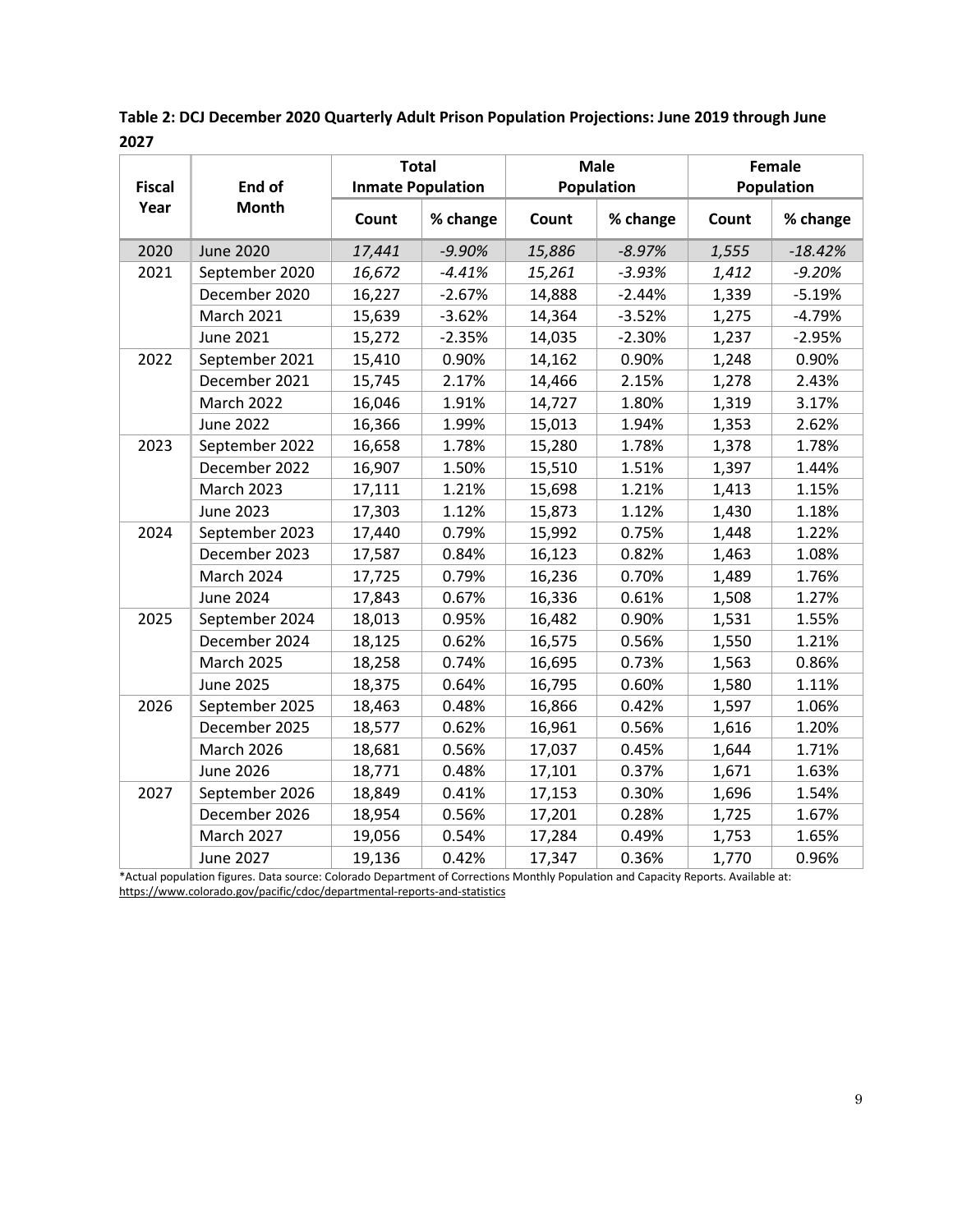| <b>Fiscal Year</b><br>End | <b>New Court</b><br><b>Commitments</b> | <b>Parole Returns</b><br>with a New<br><b>Crime</b> | <b>Technical</b><br>Parole<br><b>Violations</b> | Other<br><b>Admits</b> | <b>Total</b><br><b>Admissions</b> |
|---------------------------|----------------------------------------|-----------------------------------------------------|-------------------------------------------------|------------------------|-----------------------------------|
| 2005*                     | 5,789                                  | 835                                                 | 2,649                                           | 160                    | 9,433                             |
| 2006*                     | 6,149                                  | 1,034                                               | 2,792                                           | 193                    | 10,168                            |
| 2007*                     | 6,380                                  | 1,014                                               | 3,047                                           | 188                    | 10,629                            |
| 2008*                     | 6,296                                  | 1,221                                               | 3,353                                           | 168                    | 11,038                            |
| 2009*                     | 5,922                                  | 1,131                                               | 3,776                                           | 163                    | 10,992                            |
| 2010*                     | 5,345                                  | 1,039                                               | 4,164                                           | 156                    | 10,704                            |
| $2011*$                   | 5,153                                  | 962                                                 | 3,678                                           | 142                    | 9,935                             |
| 2012*                     | 4,926                                  | 813                                                 | 3,248                                           | 129                    | 9,116                             |
| 2013*                     | 5,144                                  | 815                                                 | 3,558                                           | 103                    | 9,620                             |
| 2014*                     | 5,235                                  | 877                                                 | 4,054                                           | 103                    | 10,269                            |
| 2015*                     | 5,248                                  | 808                                                 | 3,614                                           | 86                     | 9,756                             |
| 2016*                     | 5,100                                  | 804                                                 | 2,837                                           | 62                     | 8,803                             |
| 2017*                     | 5,698                                  | 930                                                 | 2,455                                           | 66                     | 9,149                             |
| 2018*                     | 6,172                                  | 1,072                                               | 2,660                                           | 68                     | 9,972                             |
| 2019*                     | 6,217                                  | 2,214                                               | 1,245                                           | 50                     | 9,726                             |
| 2020*                     | 5,324                                  | 1,577                                               | 1,040                                           | 44                     | 7,985                             |
| 2021                      | 3,704                                  | 720                                                 | 580                                             | 35                     | 5,039                             |
| 2022                      | 5,518                                  | 1,263                                               | 856                                             | 32                     | 7,669                             |
| 2023                      | 5,955                                  | 1,243                                               | 768                                             | 54                     | 8,020                             |
| 2024                      | 6,031                                  | 1,201                                               | 781                                             | 34                     | 8,047                             |
| 2025                      | 6,031                                  | 1,281                                               | 833                                             | 55                     | 8,200                             |
| 2026                      | 6,103                                  | 1,244                                               | 851                                             | 35                     | 8,233                             |
| 2027                      | 6,117                                  | 1,272                                               | 870                                             | 56                     | 8,316                             |

**Table 3: DCJ December 2020 Prison Population Projections: Actual and projected prison admissions by type, FY 2005 through FY 2027**

\*Actual prison admission figures. Data source: Colorado Department of Corrections Annual Statistical Reports; Admission and Release Trends Statistical Bulletins; Monthly Capacity and Population Reports. Available at[: https://www.colorado.gov/pacific/cdoc/departmental-reports-and](https://www.colorado.gov/pacific/cdoc/departmental-reports-and-statistics)[statistics](https://www.colorado.gov/pacific/cdoc/departmental-reports-and-statistics)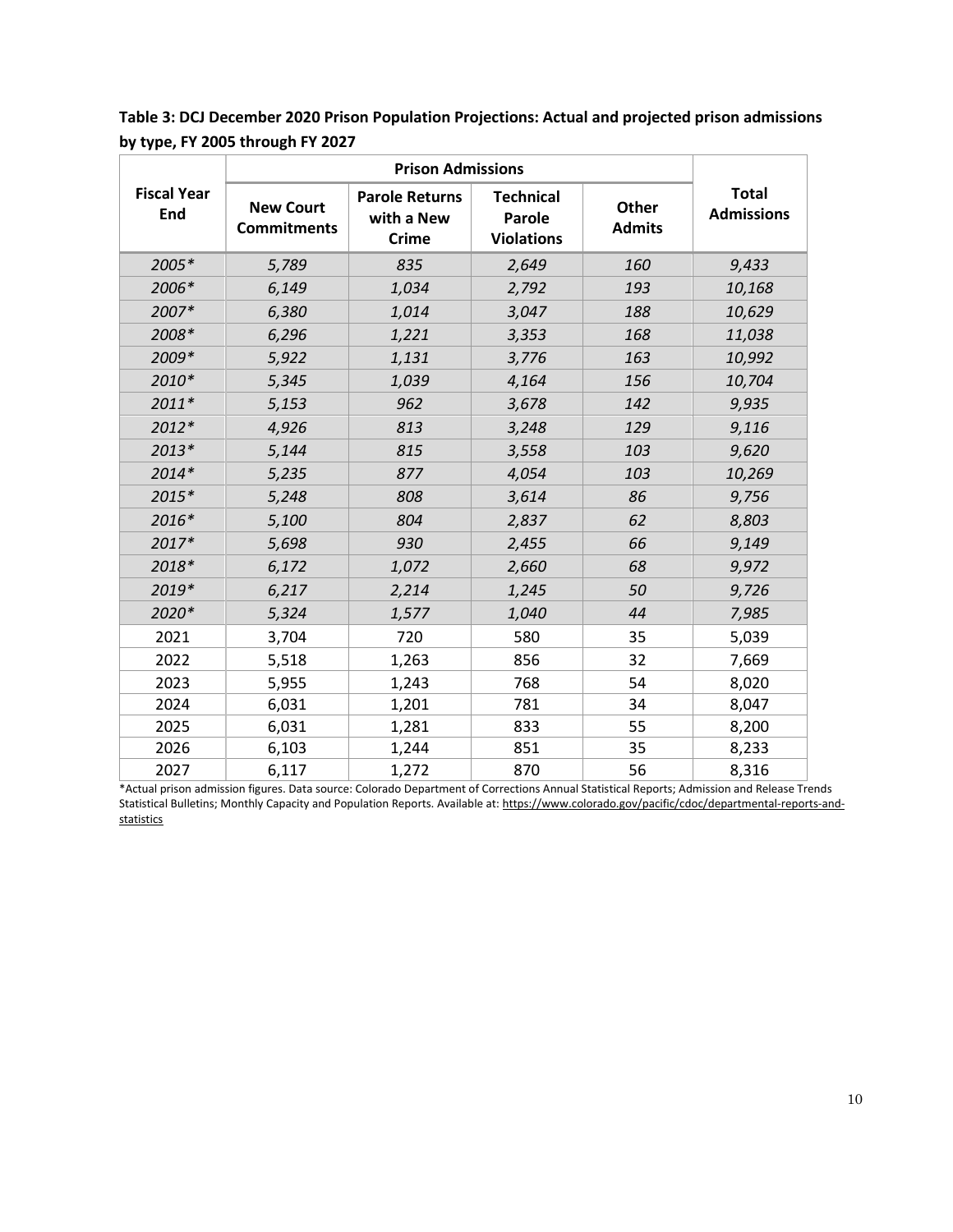| <b>Fiscal Year</b> |                  | <b>Releases to Parole</b>  |              |                              |                    |                                   |
|--------------------|------------------|----------------------------|--------------|------------------------------|--------------------|-----------------------------------|
| <b>End</b>         | <b>Mandatory</b> | Discretionary <sup>1</sup> | <b>Total</b> | Sentence<br><b>Discharge</b> | Other <sup>2</sup> | <b>Total</b><br><b>Discharges</b> |
| 2005*              | 4,688            | 1,598                      | 6,286        | 1,576                        | 387                | 8,249                             |
| 2006*              | 4,370            | 2,813                      | 7,183        | 1,397                        | 374                | 8,954                             |
| 2007*              | 3,439            | 5,069                      | 8,508        | 1,283                        | 319                | 10,110                            |
| 2008*              | 3,279            | 5,596                      | 8,875        | 1,367                        | 323                | 10,565                            |
| 2009*              | 4,918            | 4,118                      | 9,036        | 1,452                        | 315                | 10,803                            |
| 2010*              | 6,466            | 2,868                      | 9,334        | 1,415                        | 284                | 11,033                            |
| $2011*$            | 6,413            | 2,095                      | 8,508        | 1,427                        | 225                | 10,160                            |
| 2012*              | 5,584            | 3,607                      | 9,191        | 1,284                        | 183                | 10,658                            |
| 2013*              | 5,140            | 3,806                      | 8,946        | 1,397                        | 163                | 10,506                            |
| 2014*              | 5,020            | 3,220                      | 8,240        | 1,510                        | 162                | 9,912                             |
| 2015*              | 5,278            | 2,658                      | 7,936        | 1,577                        | 146                | 9,659                             |
| 2016*              | 5,228            | 3,084                      | 8,312        | 1,361                        | 168                | 9,841                             |
| 2017*              | 4,793            | 2,557                      | 7,350        | 1,191                        | 146                | 8,687                             |
| 2018*              | 5,333            | 3,436                      | 8,769        | 1,052                        | 123                | 9,944                             |
| 2019*              | 4,278            | 4,291                      | 8,569        | 1,191                        | 132                | 9,892                             |
| 2020*              | 3,400            | 5,710                      | 9,110        | 1,280                        | 131                | 10,521                            |
| 2021               | 2,169            | 4,153                      | 6,323        | 768                          | 117                | 7,208                             |
| 2022               | 2,158            | 3,449                      | 5,607        | 878                          | 90                 | 6,575                             |
| 2023               | 2,303            | 3,668                      | 5,971        | 1,016                        | 96                 | 7,083                             |
| 2024               | 2,455            | 3,917                      | 6,371        | 1,034                        | 102                | 7,506                             |
| 2025               | 2,523            | 3,988                      | 6,513        | 1,052                        | 104                | 7,669                             |
| 2026               | 2,586            | 4,078                      | 6,664        | 1,066                        | 107                | 7,836                             |
| 2027               | 2,640            | 4,132                      | 6,772        | 1,071                        | 109                | 7,952                             |

**Table 4: DCJ December 2020 Adult Prison Population Projections: Actual and projected prison releases by type, FY 2005 through FY 2027**

1.Due to a decrease in community transportation resources in 2005, inmates to be released on their mandatory release date were classified as discretionary releases. A change in the electronic coding of these inmates enabled them to be correctly classified as mandatory parole releases in 2008. The increase in discretionary releases between 2005 and 2008, and the decrease between 2008 and 2010 is an artifact of this change in coding.

2. This category includes, among other things death, releases on appeal, bond release, and court ordered discharges.

\*Actual prison discharge figures. Data Source: Colorado Department of Corrections Annual Statistical Reports; Admission and Release Trends Statistical Bulletins; Monthly Capacity and Population Reports. Available at: [https://www.colorado.gov/pacific/cdoc/departmental-reports-and](https://www.colorado.gov/pacific/cdoc/departmental-reports-and-statistics)[statistics](https://www.colorado.gov/pacific/cdoc/departmental-reports-and-statistics)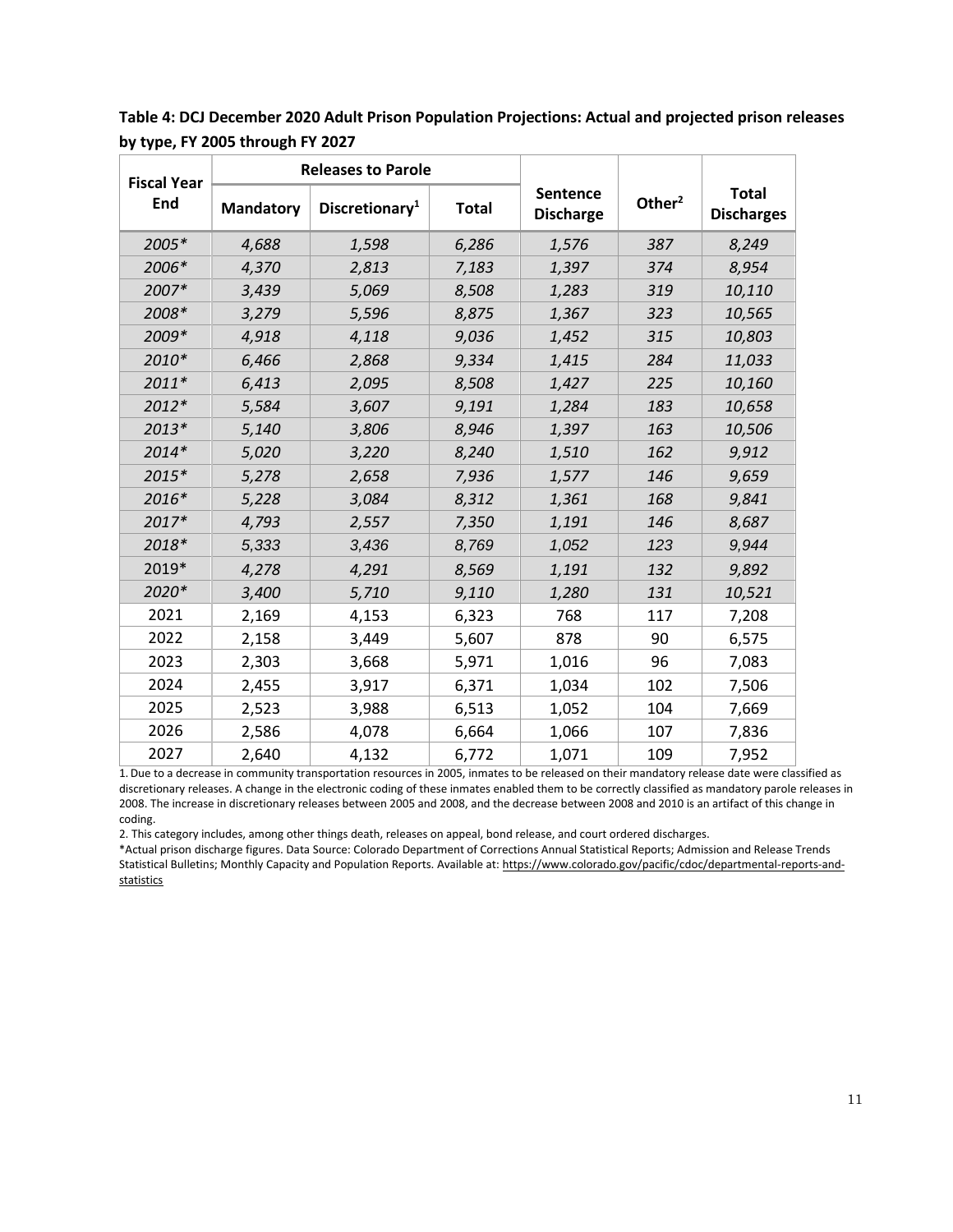

**Figure 4: Colorado prison admissions by type: Actual and projected FY 2012 through FY 2027**

Data source: Actual prison admission figures: Colorado Department of Corrections Monthly Capacity and Population Reports. Available at: <https://www.colorado.gov/pacific/cdoc/departmental-reports-and-statistics>



**Figure 5: Colorado prison releases: Actual and projected FY 2012 through FY 2027**

Data source: Actual prison discharge figures: Colorado Department of Corrections Monthly Capacity and Population Reports. Available at: <https://www.colorado.gov/pacific/cdoc/departmental-reports-and-statistics>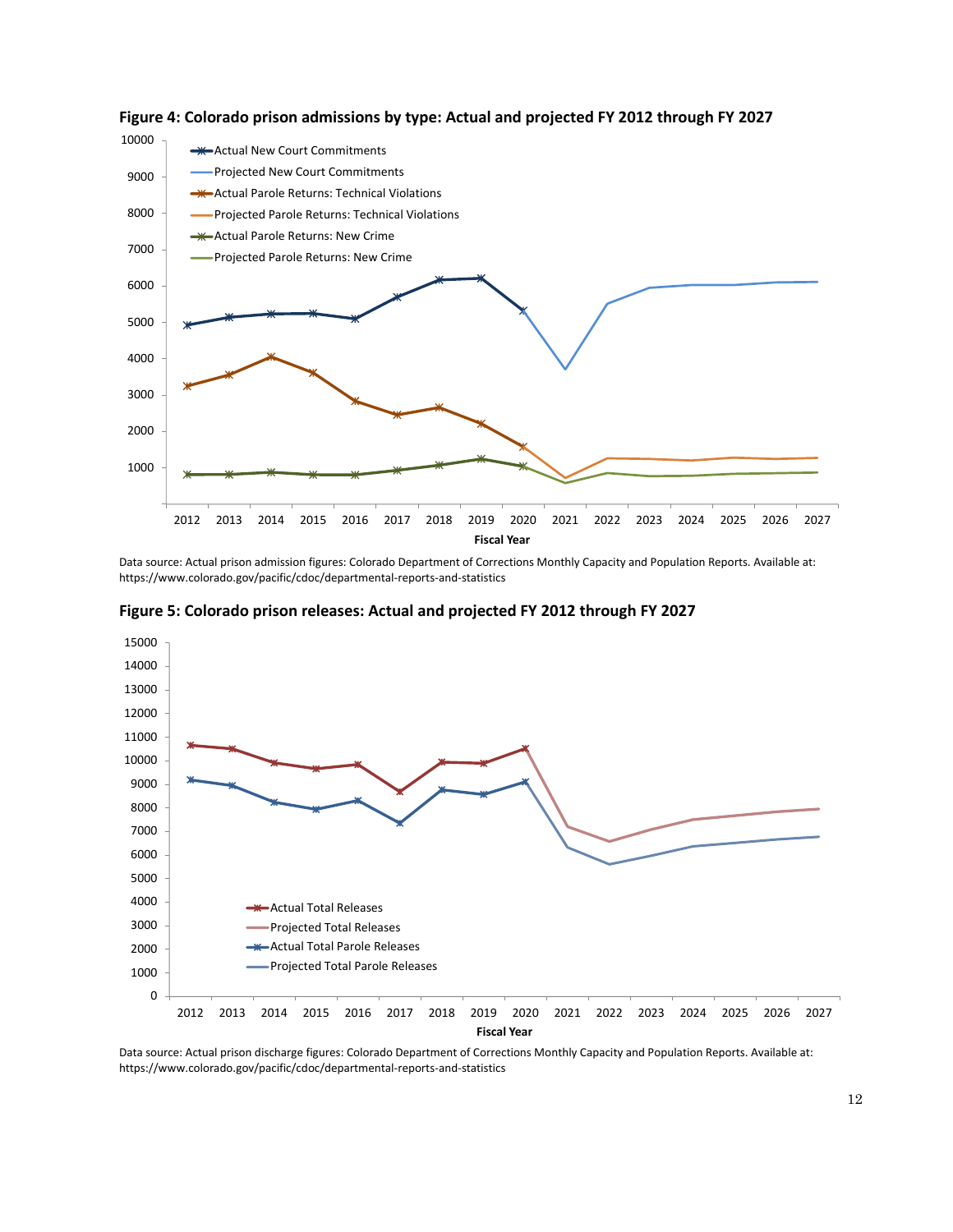



Data source: Actual prison discharge figures: Colorado Department of Corrections Monthly Capacity and Population Reports. Available at: <https://www.colorado.gov/pacific/cdoc/departmental-reports-and-statistics>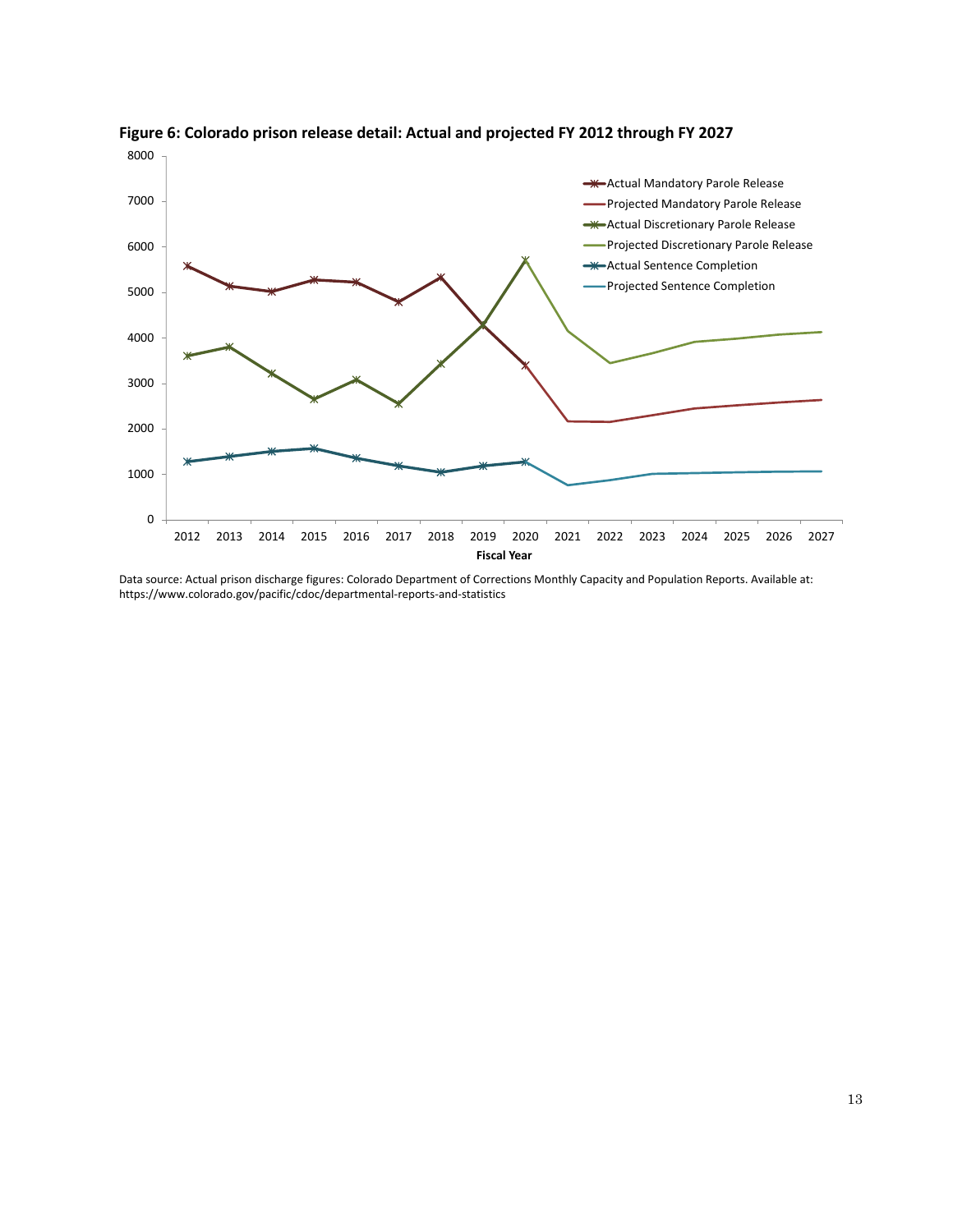### **FACTORS INFLUENCING THE DCJ DECEMBER 2020 PRISON POPULATION FORECASTS**

The DCJ 2019 prison population forecast, prepared in December of 2019, indicated that the Colorado adult prison population would experience a reduction through FY 2020, with slow growth resuming in FY 2021.<sup>[4](#page-17-0)</sup> By June 2020, however, the impact of the COVID-19 pandemic was evident throughout the criminal justice system. Thus the interim prison forecast prepared by DCJ at that time anticipated a continued decline with very slow growth returning in late FY 2021.<sup>[5](#page-17-1)</sup>

While the size of the inmate population followed that predicted in the interim forecast through mid-December, the decline was predicted to continue only through March of 2021. The current forecast indicates a much more precipitous decline throughout FY 2021, with the population falling a full 12.4% across FY 2021.

The rational for this include the extension of executive orders issued by the Governor regarding the management of the prison population and the parole caseload, along with those issued by the Chief Justice of the Supreme Court and chief judges in many judicial districts across Colorado. Early in the onset of the COVID-19 pandemic, many initiatives throughout the criminal justice system were implemented in efforts to reduce exposure and help contain the spread of COVID-19. These efforts included reduced court capacity, moratoriums on jury trials, and other modifications in court operations. The majority of these were expected to expire in the summer, however, with the continuance of the COVID-19 pandemic into the winter months many of these have been extended into 2021.

Trials in general have experienced unprecedented disruption due to the public health guidelines to which trial courts must adhere. A moratorium on jury trials was first issued by the Chief Justice on April 16, 2020 and was continued until July 24, 2020. Most trial courts resumed jury trials in late July or August only to again face heightened public health protocols that rendered courts unable to meet the public health restrictions. Conducting trials requires significantly more staff support and resources than in the past which severely limits the courts' ability to address the growing backlog of cases, which in turn impacts sentences to prison.

 $\overline{\phantom{a}}$ 

<span id="page-17-0"></span><sup>4</sup> Harrison, L. (2020). *Colorado Division of Criminal Justice Adult and Juvenile Correctional Populations Forecasts Pursuant to 24-33.5-503 (m), C.R.S.*. Denver, CO: Office of Research and Statistics, Division of Criminal Justice, Colorado Department of Public Safety. Available at: https://cdpsdocs.state.co.us/ors/data/PPP/2020\_PPP.pdf

<span id="page-17-1"></span><sup>5</sup> Harrison, L. (2019). *Colorado Division of Criminal Justice Summer 2020 Interim Prison Population and Parole Caseload Projections.* Denver, CO: Office of Research and Statistics, Division of Criminal Justice, Colorado Department of Public Safety. Available at: https://cdpsdocs.state.co.us/ors/data/PPP/2020-PPP-interim.pdf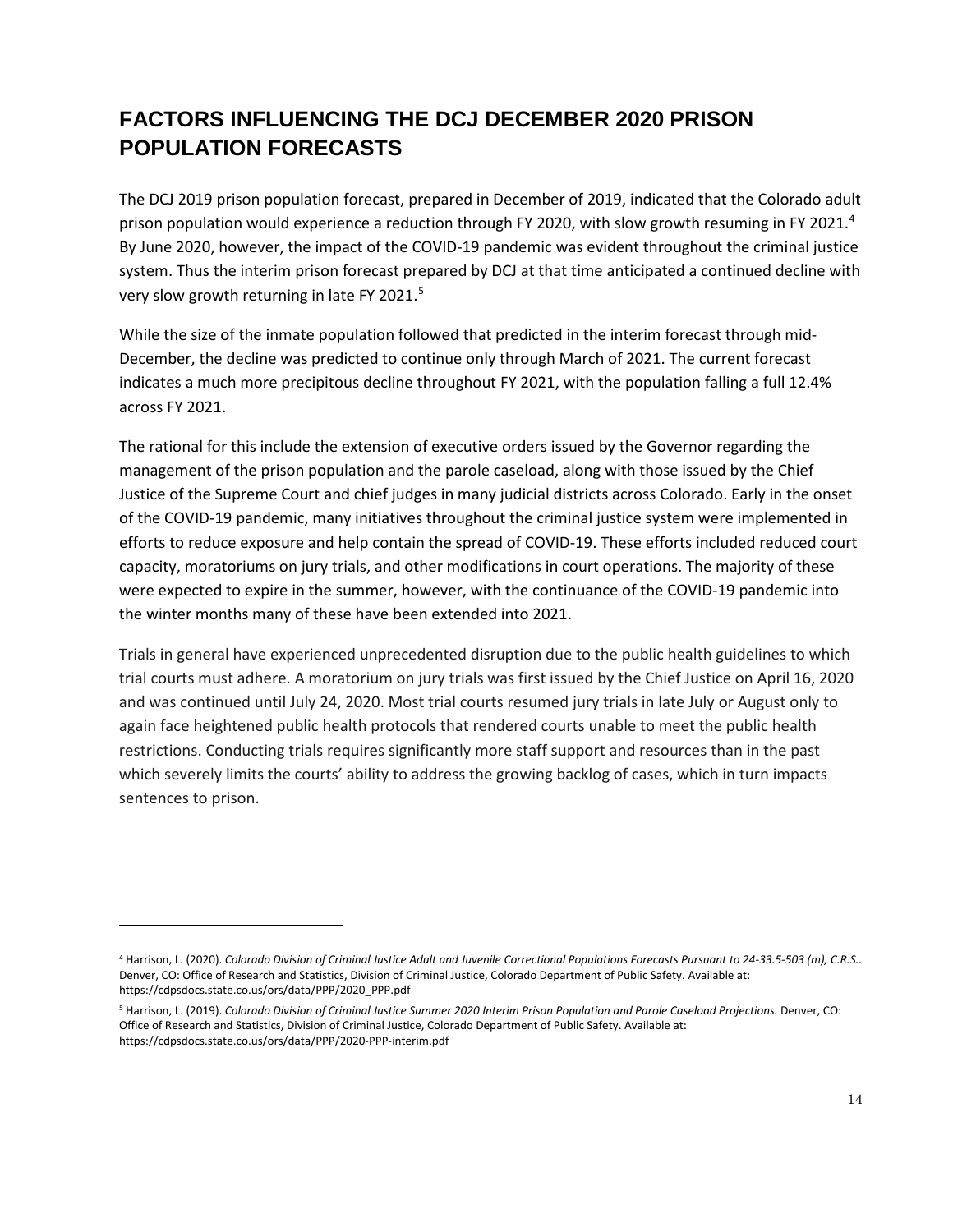These actions elicited a profound reduction in prison admissions of all types. Felony case filings fell 13.0% in the final quarter of the year (April through June of 2020) from the number of filings seen in the prior quarter. Cases resulting in a DOC sentence fell by 33.4%, and probation revocations declined by 53.3% in the same time frame. These trends were reflected in new sentences to prison, which declined 34.5% between April and June over the prior quarter. These numbers continued to decline into early FY 2021.

While prison admissions were plummeting, releases were concurrently climbing sharply with the Department of Corrections responding to directives to create prison capacity adequate to isolate and distance inmates to reduce the spread of COVID-19 in DOC facilities. The parole board reacted by greatly accelerating discretionary parole releases, such that there was a 65.3% increase in such releases between April and June of 2020 over the number observed in the prior 3 month period.

Returns to prison for technical parole violations were also significantly affected. While such admissions were already declining due in part to changes in policy and philosophy on the part of the parole board, a virtual suspension of parole revocations in response to the pandemic resulted in 61.5% fewer overall parole returns in the last quarter of FY 2020 than seen in the prior quarter.

Given the lag between filings and commitments to DOC, a continued drop in admissions thru FY 2021 is expected. However, the prison population is expected to begin a period of robust growth in FY 2022, continuing into FY 2023. With the arrival of a vaccine expected to be widely distributed by late summer, court operations are expected to resume and the backlog addressed, increasing new commitments to prison and the rate of growth in the prison population. While it is expected that the backlog of cases will eventually be addressed, this could take many years without greatly expanded resources.

Additionally, with a shrinking pool of inmates to release, and an even more greatly reduced pool of inmates eligible for or considered suitable for release, the number of discretionary releases has normalized in recent months. The population remaining in prison may have treatment needs that are not currently available in the prisons, and it is felt that these needs must be addressed prior to consideration for release. This trend is expected to continue.

Additional factors contributing to the expected growth in FY 2022 and beyond include the following:

- The passage of House Bill 20-1019, creating a new crime of unauthorized absence for those on intensive supervision parole, in community corrections programs, or in work release programs was expected to reduce escape convictions and significantly curtail new prison sentences. However, more recent analyses indicate this may have less impact than initially believed.
- Additionally, the passage of Senate Bill 19-143 was expected to result in fewer parole denials, increases in discretionary parole releases, and far fewer parole revocations. However, the expected reduction in parole revocations in the months following enactment was not observed. Additionally, the length of stay in prison for those returned on technical parole violations increased steadily from 5.1 months in FY 2018 to 8.6 months in FY 2020, a 68.6% increase.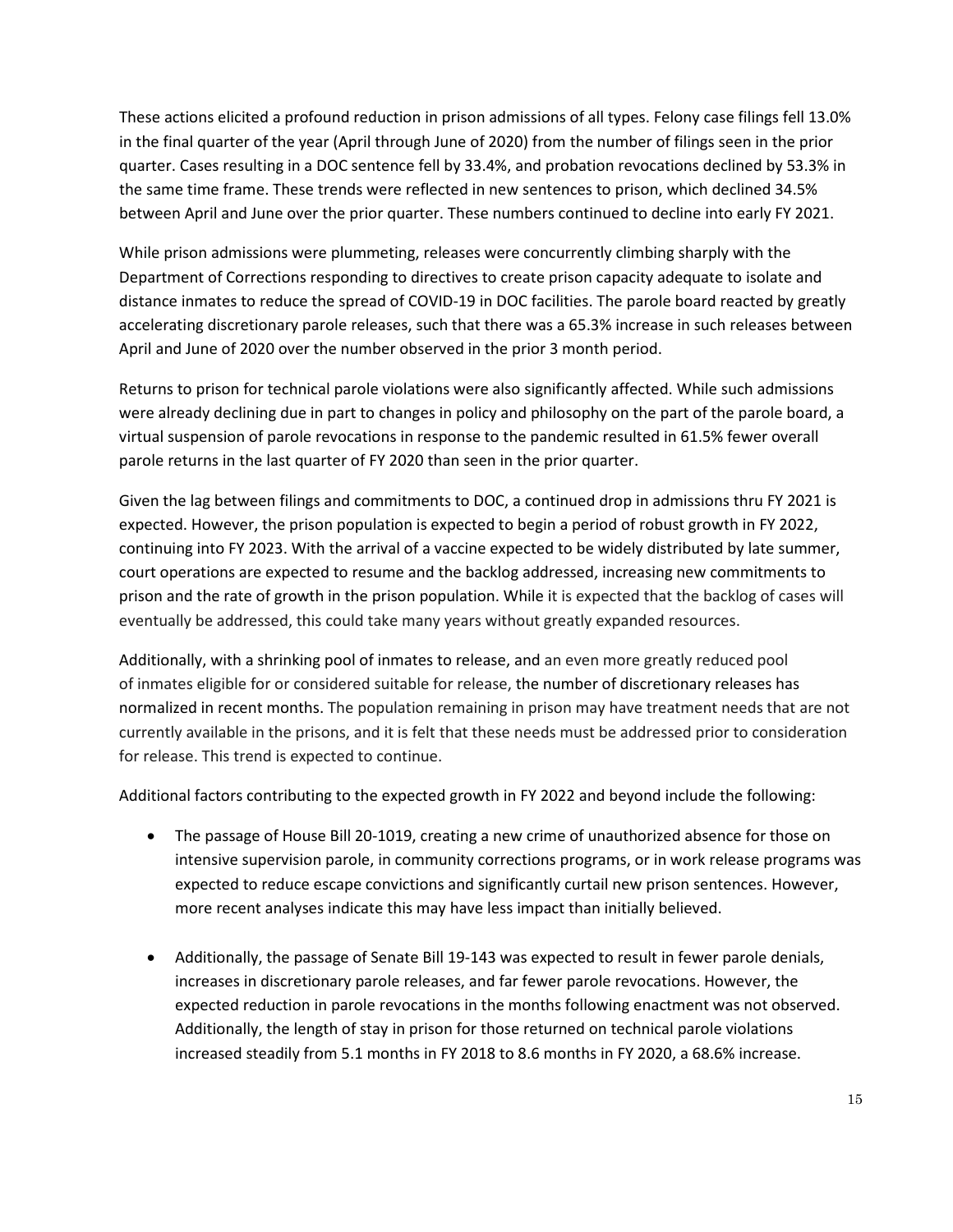- The proportion of individuals returned to prison on technical violations of parole that are subsequently granted a discretionary parole release has increased greatly, from 5.0% in FY 2018 to 20.7% in FY 2020 (note this figure is partially inflated due to increases in discretionary releases occurring in the fourth quarter alone). However, the proportion of individuals remaining in prison until their sentence discharge date has increased each year, from 30.5% in FY 2018 to 52.4% in FY 2020 and to 64.8% in early FY 2021. The proportion gaining a discretionary release is expected to slow in the upcoming years.
- The numbers of parolees considered to be on abscond status has grown 95.3% over the past 12 months, from 721 in November 2019 to 1408 in November 2020. As operations return to normal, the individualsindividualsindividuals will eventually be returned to prison on technical violations, and will stay longer than may have occurred in the past.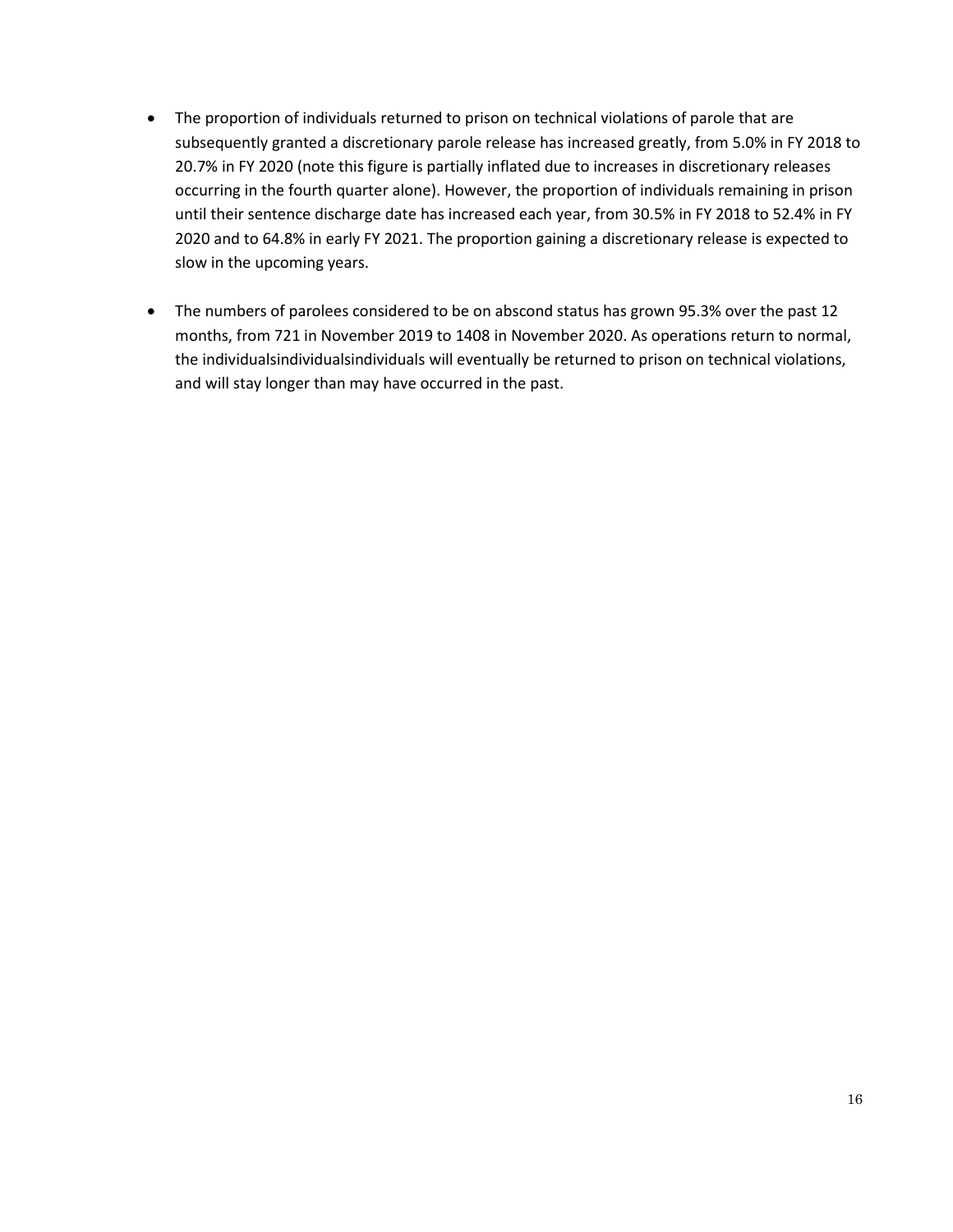### **ADULT PAROLE CASELOAD FORECAST**

The two components used when forecasting future parole caseloads are the number of releases to parole and the length of stay on parole. These may vary according to a number of factors, such as profiles of releases, individual offender characteristics, legislation, parole board policies, community resources and parole success or failure rates.

Table 5 displays the DCJ forecast for the domestic parole caseload through the end of FY 2027, while Figure 7 displays the year-end caseloads for fiscal years 2012 through 2020, and the projected year-end caseloads for fiscal years 2021 through 2027. As can be seen, the parole caseload grew steadily throughout fiscal years 2018 and 2019, during which the caseload grew by 5.6% and 6.9%, respectively.

Much of this growth was attributable reductions in parole revocation terms and to the resultant mandatory re-paroles which occurred in response to HB 17-1326. Additionally, this legislation removed the Department's authority to operate community return-to-custody facilities, requiring the re-assignment of a number of inmates in community corrections facilities to parole status. This growth also coincides with changes to the parole board leadership and to HB 18-1410 which required file reviews of inmates within 90 days of their mandatory release date.

This growth continued steadily throughout the majority of FY 2020, before experiencing an exponential increase beginning in April of 2020 in the wake of system-wide responses to the COVID-19 pandemic. In the effort to reduce the inmate population to control the spread of the virus within the prison system, discretionary parole releases between April and June increased 65.3% over the number seen in the prior 3 months. As a result, the parole caseload ballooned with a 7.6% increase in the final quarter of the fiscal year.

Growth in the caseload has stabilized, with releases to parole normalizing in the first half of FY 2021, concurrent to an increase in early discharges from parole. By the end of the year the domestic parole caseload is expected to decline 13.3%, from 10,315 to 8,944 parolees. A pattern of decline is predicted through FY 2023, followed by a return to slow growth.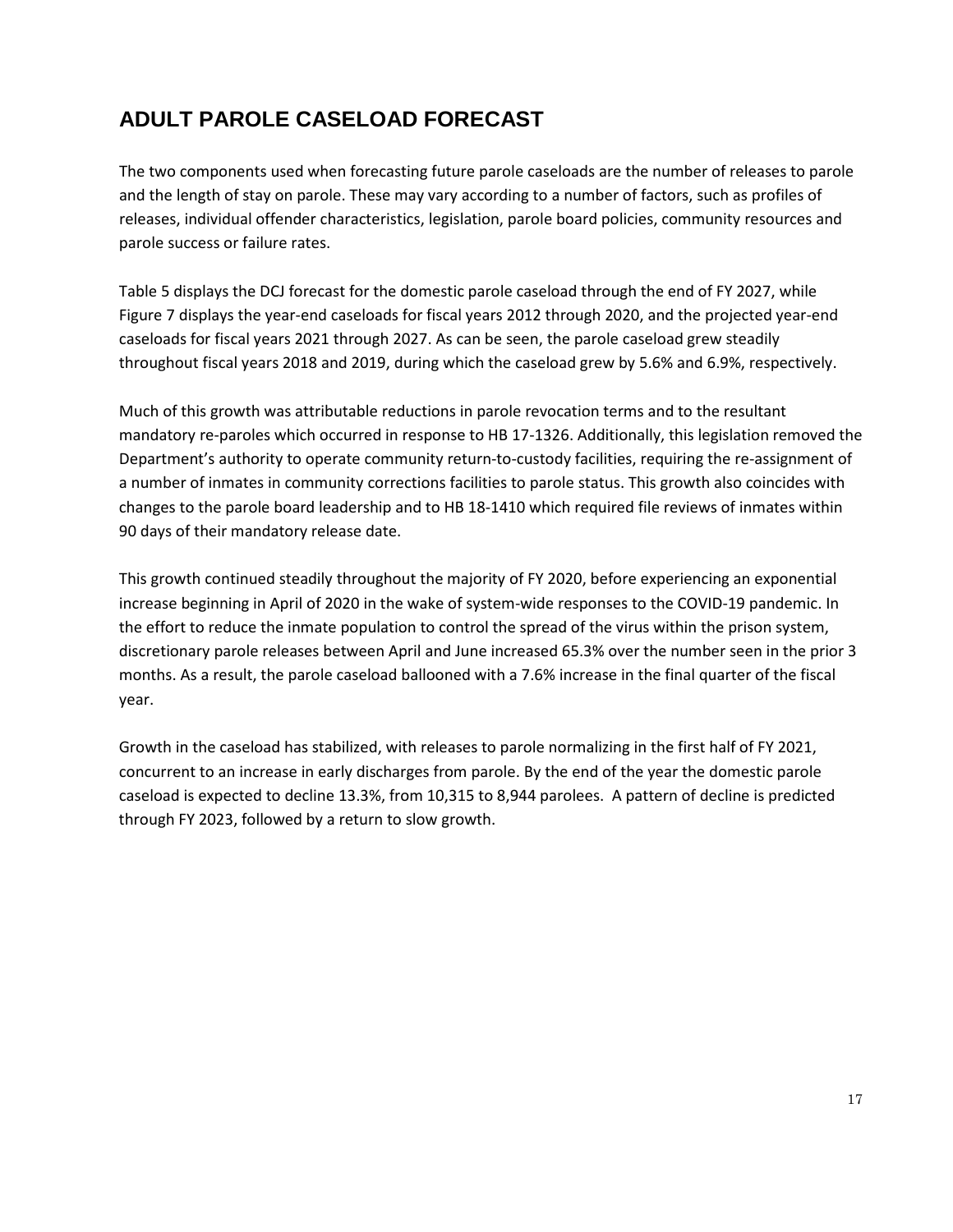| <b>Fiscal Year</b><br>End | <b>Domestic Parole</b><br><b>Caseload</b> | Annual<br>Growth |
|---------------------------|-------------------------------------------|------------------|
|                           |                                           |                  |
| 2020*                     | 10,315                                    | 10.30%           |
| 2021                      | 8,944                                     | $-13.29%$        |
| 2022                      | 8,566                                     | $-4.23%$         |
| 2023                      | 7,462                                     | $-12.89%$        |
| 2024                      | 7,956                                     | 6.63%            |
| 2025                      | 8,165                                     | 2.62%            |
| 2026                      | 8,072                                     | $-1.13%$         |
| 2027                      | 7,930                                     | $-1.76%$         |

#### **Table 5: DCJ December 2019 adult domestic parole caseload projection FY 2019 through FY 2027**

\*Actual parole caseload figures. Data source: Colorado Department of Corrections Monthly Population and Capacity Reports.





Data Source: Historical data obtained from the Colorado Department of Corrections Monthly Population and Capacity Reports.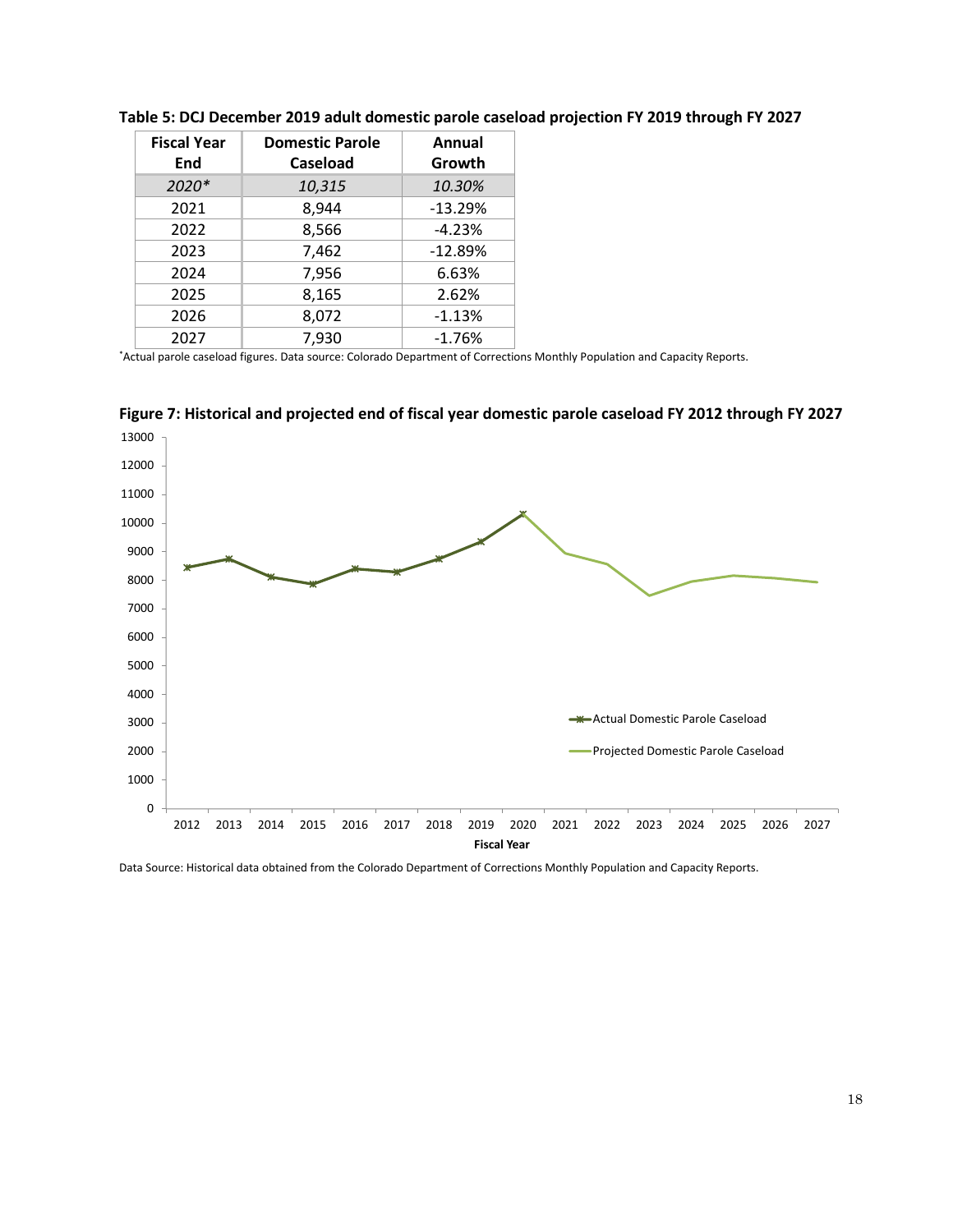### **LENGTH OF STAY ESTIMATES FOR PRISON AND PAROLE ADMISSIONS DURING FY 2020**

Tables 6 through 12 display the estimated average length of stay (ALOS) for admissions to prison during FY 2020. Parole returns due to technical parole violations are excluded. These figures are broken out by crime category and felony class, with separate tables provided for new court commitments and for parole returns with a new crime, for men and for women, and for these populations combined. Totals by admission type, gender and overall are presented in Tables 13 and 14.

The average time that these new admissions are expected to remain in prison is estimated using data provided by the Department of Corrections regarding conviction crimes and sentence length, in combination with data concerning time actually served for inmates released during the same year or, in cases with inadequate numbers of releases, prior years.

Estimates for the length of stay on parole are presented in Table 15. These figures include only new admissions to parole, and exclude any parolees who have had their parole revoked and were returned to prison with a new felony conviction. Length of stay on parole is defined as the number of months between initial release to parole and the time of sentence discharge. Thus, time spent in prison following revocation due to technical parole violations is included.

Note the estimates provided regarding the length of stay on parole for the Sex Offender Act category must be viewed with caution. The parole term for those convicted of a class 4 felony subject to the Sex Offender Lifetime Supervision Act is a minimum of 10 years up to the remainder of the individual's life. For those convicted of class 2 or 3 felonies, the parole term is 20 years to life.

Of the 2,913 new commitments designated under the Act by the end of FY 2020, 1,171 had been paroled. Of these, only twenty have received a parole discharge, the majority after serving 10 years. Ninety percent of those who have been paroled were paroled only in the past 10 years. Four have been on parole for just over 20 years. Consequently, the pool of parolees eligible for discharge will remain very small for many years to come, significantly impairing any approximation of how long these offenders will remain on parole. The length of stay estimate provided was calculated assuming 100% of statutory minimums (based on felony class) will be served. It is probable this percentage will be larger, but to what degree is impossible to estimate at this time.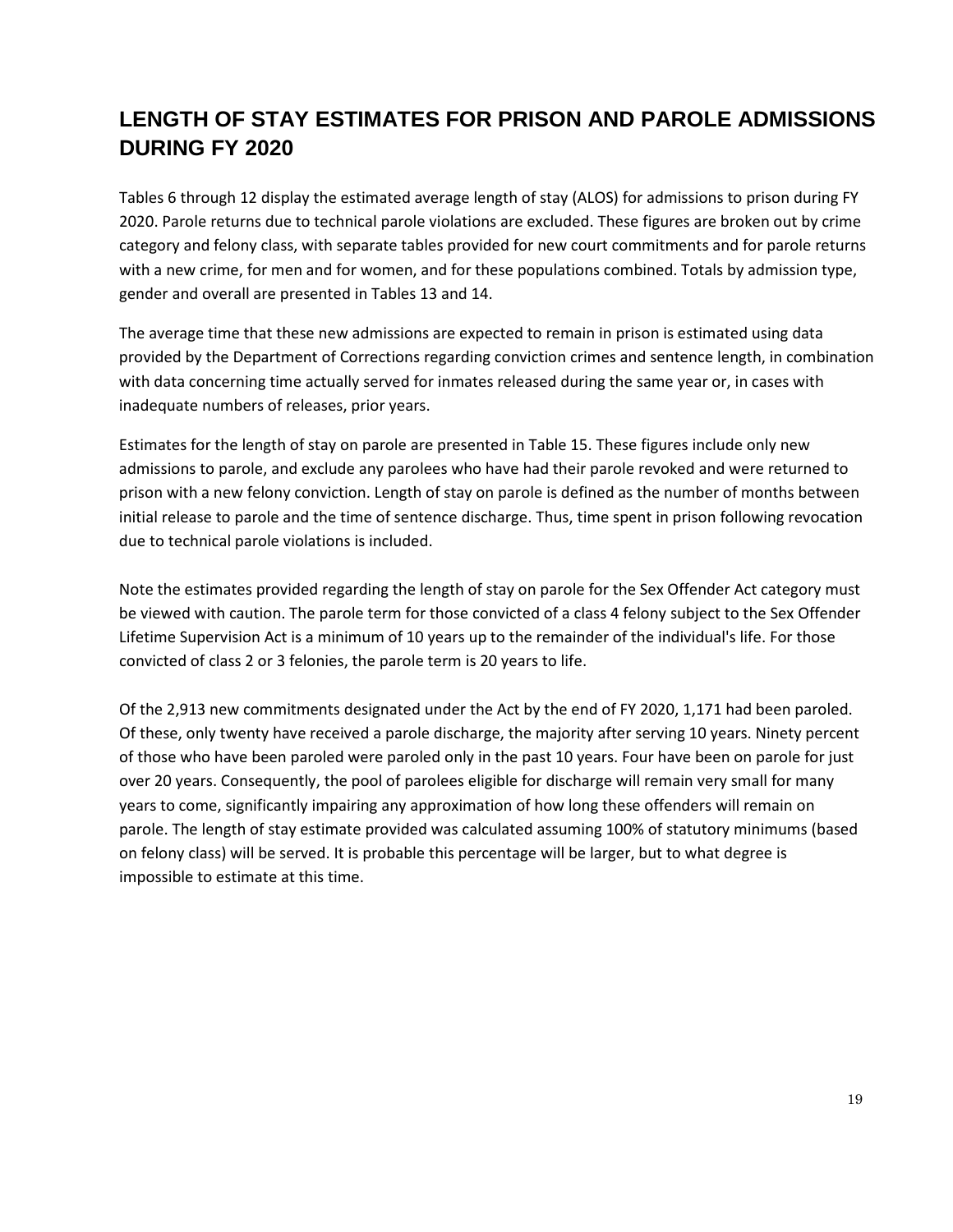| Offense category                                                   | Average length<br>of stay<br>(months) | Number of<br>new<br>commitments <sup>2</sup> | Percent of all<br>new<br>commitments | Average length<br>of stay effect<br>(months) |
|--------------------------------------------------------------------|---------------------------------------|----------------------------------------------|--------------------------------------|----------------------------------------------|
| Felony 1                                                           | 480.00                                | 32                                           | 0.51%                                | 2.43                                         |
| $F2$ Ext <sup>3</sup>                                              | 197.21                                | 104                                          | 1.64%                                | 3.24                                         |
| F <sub>2</sub> Sex <sup>4</sup>                                    | 106.16                                | 4                                            | 0.06%                                | 0.07                                         |
| F <sub>2</sub> Other <sup>5</sup>                                  | 57.66                                 | 33                                           | 0.52%                                | 0.30                                         |
| Total Felony 2 <sup>6</sup>                                        | 161.96                                | 141                                          | 2.29%                                | 3.71                                         |
| F3 Ext                                                             | 102.41                                | 251                                          | 3.97%                                | 4.06                                         |
| F3 Sex                                                             | 98.46                                 | 48                                           | 0.76%                                | 0.75                                         |
| F3 Other                                                           | 45.02                                 | 120                                          | 1.90%                                | 0.85                                         |
| Total Felony 37                                                    | 85.52                                 | 419                                          | 6.80%                                | 5.82                                         |
| F4 Ext                                                             | 36.59                                 | 575                                          | 9.09%                                | 3.32                                         |
| F4 Sex                                                             | 29.16                                 | 27                                           | 0.43%                                | 0.12                                         |
| F4 Other                                                           | 22.76                                 | 925                                          | 14.62%                               | 3.33                                         |
| Total Felony 48                                                    | 28.26                                 | 1503                                         | 24.40%                               | 6.89                                         |
| F5 Ext                                                             | 16.70                                 | 374                                          | 5.91%                                | 0.99                                         |
| F5 Sex                                                             | 18.82                                 | 105                                          | 1.66%                                | 0.31                                         |
| F5 Other                                                           | 13.40                                 | 1125                                         | 17.78%                               | 2.38                                         |
| Total Felony 5 <sup>9</sup>                                        | 14.56                                 | 1628                                         | 26.42%                               | 3.85                                         |
| F6 Ext                                                             | 9.93                                  | 157                                          | 2.48%                                | 0.25                                         |
| F6 Sex                                                             | 7.36                                  | 31                                           | 0.49%                                | 0.04                                         |
| F6 Other                                                           | 6.66                                  | 572                                          | 9.04%                                | 0.60                                         |
| Total Felony 6 <sup>10</sup>                                       | 7.36                                  | 760                                          | 12.34%                               | 0.91                                         |
| Drug Felony (DF) Level 111,12                                      | 53.32                                 | 19                                           | 0.30%                                | 0.16                                         |
| DF Level 2 <sup>12</sup>                                           | 31.17                                 | 9                                            | 0.14%                                | 0.04                                         |
| DF Level 312                                                       | 12.60                                 | 13                                           | 0.21%                                | 0.03                                         |
| DF Level 4                                                         | 4.06                                  | 268                                          | 4.24%                                | 0.17                                         |
| Ext DF Level 1 <sup>12,13</sup>                                    | 83.45                                 | 46                                           | 0.73%                                | 0.61                                         |
| Ext DF Level 2                                                     | 26.75                                 | 164                                          | 2.59%                                | 0.69                                         |
| Ext DF Level 3                                                     | 12.60                                 | 153                                          | 2.42%                                | 0.30                                         |
| Ext DF Level 4                                                     | 5.65                                  | 19                                           | 0.30%                                | 0.02                                         |
| Total Drug Felony <sup>14</sup>                                    | 18.53                                 | 691                                          | 11.22%                               | 2.08                                         |
| <b>Total excluding Habitual and Sex</b><br>Offender Act categories | 30.65                                 | 5174                                         | 83.98%                               | 25.74                                        |
| Habitual <sup>15</sup>                                             | 139.51                                | 36                                           | 0.57%                                | 0.79                                         |
| Sex Offender Act <sup>16</sup>                                     | 261.80                                | 119                                          | 1.88%                                | 4.92                                         |
| Total including Habitual and Sex<br>Offender Act categories        | 36.55                                 | 5329                                         | 84.21%                               | 30.78                                        |

**Table 6: Estimated average length of stay for FY 2020 new commitments1**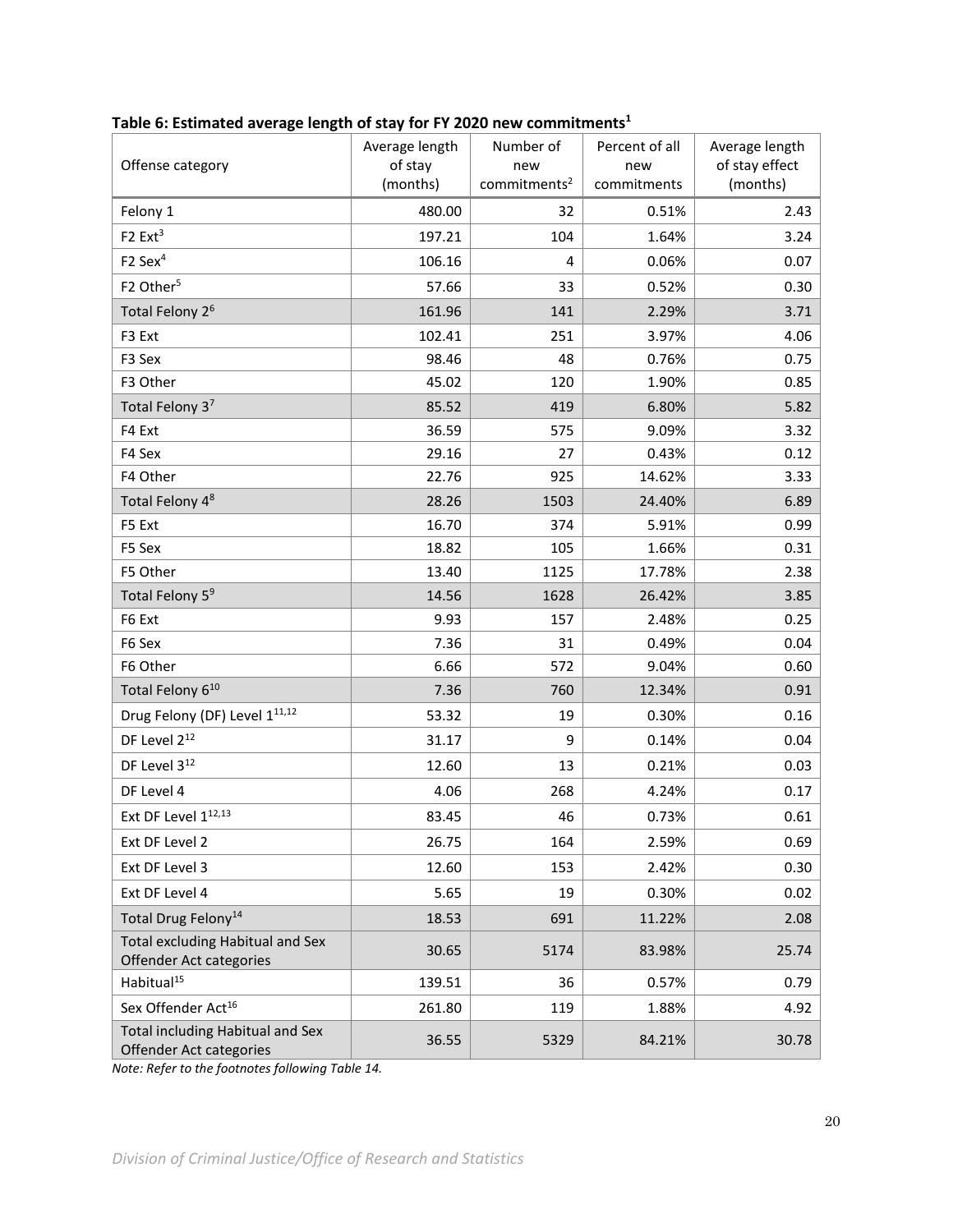| Offense category                                            | Average length<br>of stay<br>(months) | Number of<br>new<br>commitments <sup>2</sup> | Percent of all<br>new<br>commitments | Average length<br>of stay effect<br>(months) |
|-------------------------------------------------------------|---------------------------------------|----------------------------------------------|--------------------------------------|----------------------------------------------|
| Felony 1                                                    | 480.00                                | 28                                           | 0.44%                                | 2.12                                         |
| $F2$ Ext <sup>3</sup>                                       | 199.17                                | 99                                           | 1.56%                                | 3.12                                         |
| F <sub>2</sub> Sex <sup>4</sup>                             | 106.16                                | $\overline{4}$                               | 0.06%                                | 0.07                                         |
| F2 Other <sup>5</sup>                                       | 61.13                                 | 27                                           | 0.43%                                | 0.26                                         |
| Total Felony 2 <sup>6</sup>                                 | 167.64                                | 130                                          | 2.11%                                | 3.54                                         |
| F3 Ext                                                      | 106.23                                | 223                                          | 3.52%                                | 3.74                                         |
| F3 Sex                                                      | 100.22                                | 47                                           | 0.74%                                | 0.74                                         |
| F3 Other                                                    | 45.69                                 | 95                                           | 1.50%                                | 0.69                                         |
| Total Felony 37                                             | 89.70                                 | 365                                          | 5.92%                                | 5.31                                         |
| F4 Ext                                                      | 37.49                                 | 514                                          | 8.12%                                | 3.05                                         |
| F4 Sex                                                      | 27.96                                 | 26                                           | 0.41%                                | 0.11                                         |
| F4 Other                                                    | 23.56                                 | 767                                          | 12.12%                               | 2.86                                         |
| Total Felony 48                                             | 29.35                                 | 1283                                         | 20.82%                               | 6.11                                         |
| F5 Ext                                                      | 17.05                                 | 305                                          | 4.82%                                | 0.82                                         |
| F5 Sex                                                      | 18.82                                 | 105                                          | 1.66%                                | 0.31                                         |
| F5 Other                                                    | 14.02                                 | 941                                          | 14.87%                               | 2.08                                         |
| Total Felony 5 <sup>9</sup>                                 | 15.11                                 | 1375                                         | 22.32%                               | 3.37                                         |
| F6 Ext                                                      | 9.81                                  | 141                                          | 2.23%                                | 0.22                                         |
| F6 Sex                                                      | 7.42                                  | 30                                           | 0.47%                                | 0.04                                         |
| F6 Other                                                    | 6.75                                  | 428                                          | 6.76%                                | 0.46                                         |
| Total Felony 6 <sup>10</sup>                                | 7.51                                  | 599                                          | 9.72%                                | 0.73                                         |
| Drug Felony (DF) Level 111,12                               | 52.80                                 | 17                                           | 0.27%                                | 0.14                                         |
| DF Level 2 <sup>12</sup>                                    | 31.17                                 | 9                                            | 0.14%                                | 0.04                                         |
| DF Level 312                                                | 12.73                                 | 12                                           | 0.19%                                | 0.02                                         |
| DF Level 4                                                  | 4.07                                  | 205                                          | 3.24%                                | 0.13                                         |
| Ext DF Level 1 <sup>12,13</sup>                             | 85.26                                 | 37                                           | 0.58%                                | 0.50                                         |
| Ext DF Level 2                                              | 27.39                                 | 146                                          | 2.31%                                | 0.63                                         |
| Ext DF Level 3                                              | 12.58                                 | 121                                          | 1.91%                                | 0.24                                         |
| Ext DF Level 4                                              | 4.43                                  | 15                                           | 0.24%                                | 0.01                                         |
| Total Drug Felony <sup>14</sup>                             | 19.41                                 | 562                                          | 9.12%                                | 1.77                                         |
| Total excluding Habitual and Sex<br>Offender Act categories | 32.66                                 | 4342                                         | 70.48%                               | 23.02                                        |
| Habitual <sup>15</sup>                                      | 139.51                                | 36                                           | 0.57%                                | 0.79                                         |
| Sex Offender Act <sup>16</sup>                              | 261.45                                | 118                                          | 1.86%                                | 4.88                                         |
| Total including Habitual and Sex<br>Offender Act categories | 39.52                                 | 4496                                         | 71.05%                               | 28.08                                        |

**Table 7: Estimated average length of stay for FY 2020 male new commitments1**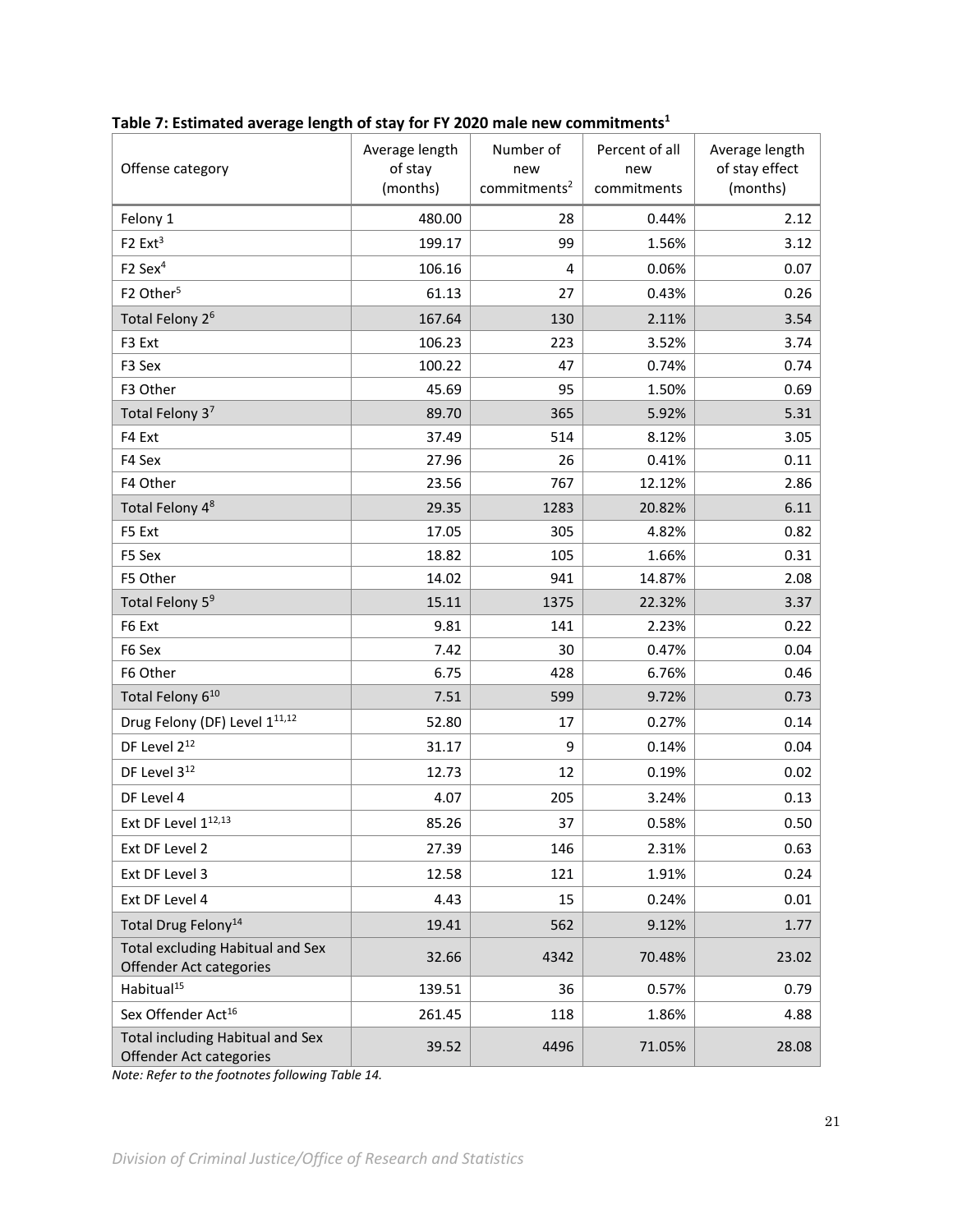| Offense category                                                   | Average length<br>of stay<br>(months) | Number of<br>new<br>commitments <sup>2</sup> | Percent of all<br>new<br>commitments | Average length<br>of stay effect<br>(months) |
|--------------------------------------------------------------------|---------------------------------------|----------------------------------------------|--------------------------------------|----------------------------------------------|
| Felony 1                                                           | 480.00                                | 4                                            | 0.06%                                | 0.30                                         |
| $F2$ Ext <sup>3</sup>                                              | 158.33                                | 5                                            | 0.08%                                | 0.13                                         |
| F <sub>2</sub> Sex <sup>4</sup>                                    |                                       |                                              | 0.00%                                | 0.00                                         |
| F <sub>2</sub> Other <sup>5</sup>                                  | 42.01                                 | 6                                            | 0.09%                                | 0.04                                         |
| Total Felony 2 <sup>6</sup>                                        | 94.88                                 | 11                                           | 0.18%                                | 0.17                                         |
| F3 Ext                                                             | 71.96                                 | 28                                           | 0.44%                                | 0.32                                         |
| F3 Sex                                                             | 15.93                                 | 1                                            | 0.02%                                | 0.00                                         |
| F3 Other                                                           | 42.47                                 | 25                                           | 0.40%                                | 0.17                                         |
| Total Felony 37                                                    | 57.27                                 | 54                                           | 0.88%                                | 0.50                                         |
| F4 Ext                                                             | 28.96                                 | 61                                           | 0.96%                                | 0.28                                         |
| F4 Sex                                                             | 60.33                                 | 1                                            | 0.02%                                | 0.01                                         |
| F4 Other                                                           | 18.87                                 | 158                                          | 2.50%                                | 0.47                                         |
| Total Felony 48                                                    | 21.86                                 | 220                                          | 3.57%                                | 0.78                                         |
| F5 Ext                                                             | 15.14                                 | 69                                           | 1.09%                                | 0.17                                         |
| F5 Sex                                                             |                                       |                                              | 0.00%                                | 0.00                                         |
| F5 Other                                                           | 10.25                                 | 184                                          | 2.91%                                | 0.30                                         |
| Total Felony 5 <sup>9</sup>                                        | 11.59                                 | 253                                          | 4.11%                                | 0.48                                         |
| F6 Ext                                                             | 11.03                                 | 16                                           | 0.25%                                | 0.03                                         |
| F6 Sex                                                             | 5.57                                  | 1                                            | 0.02%                                | 0.00                                         |
| F6 Other                                                           | 6.37                                  | 144                                          | 2.28%                                | 0.14                                         |
| Total Felony 6 <sup>10</sup>                                       | 6.83                                  | 161                                          | 2.61%                                | 0.18                                         |
| Drug Felony (DF) Level 111,12                                      | 57.73                                 | $\overline{2}$                               | 0.03%                                | 0.02                                         |
| DF Level 2 <sup>12</sup>                                           |                                       | $\qquad \qquad \blacksquare$                 | 0.00%                                | 0.00                                         |
| DF Level 312                                                       | 11.03                                 | 1                                            | 0.02%                                | 0.00                                         |
| DF Level 4                                                         | 4.05                                  | 63                                           | 1.00%                                | 0.04                                         |
| Ext DF Level 1 <sup>12,13</sup>                                    | 76.00                                 | 9                                            | 0.14%                                | 0.11                                         |
| Ext DF Level 2                                                     | 21.57                                 | 18                                           | 0.28%                                | 0.06                                         |
| Ext DF Level 3                                                     | 12.68                                 | 32                                           | 0.51%                                | 0.06                                         |
| Ext DF Level 4                                                     | 10.22                                 | 4                                            | 0.06%                                | 0.01                                         |
| Total Drug Felony <sup>14</sup>                                    | 14.73                                 | 129                                          | 2.09%                                | 0.31                                         |
| <b>Total excluding Habitual and Sex</b><br>Offender Act categories | 20.19                                 | 832                                          | 13.50%                               | 2.73                                         |
| Habitual <sup>15</sup>                                             |                                       | $\overline{a}$                               | 0.00%                                | 0.00                                         |
| Sex Offender Act <sup>16</sup>                                     | 303.27                                | 1                                            | 0.02%                                | 0.05                                         |
| Total including Habitual and Sex<br>Offender Act categories        | 20.53                                 | 833                                          | 13.16%                               | 2.70                                         |

**Table 8: Estimated average length of stay for FY 2020 female new commitments1**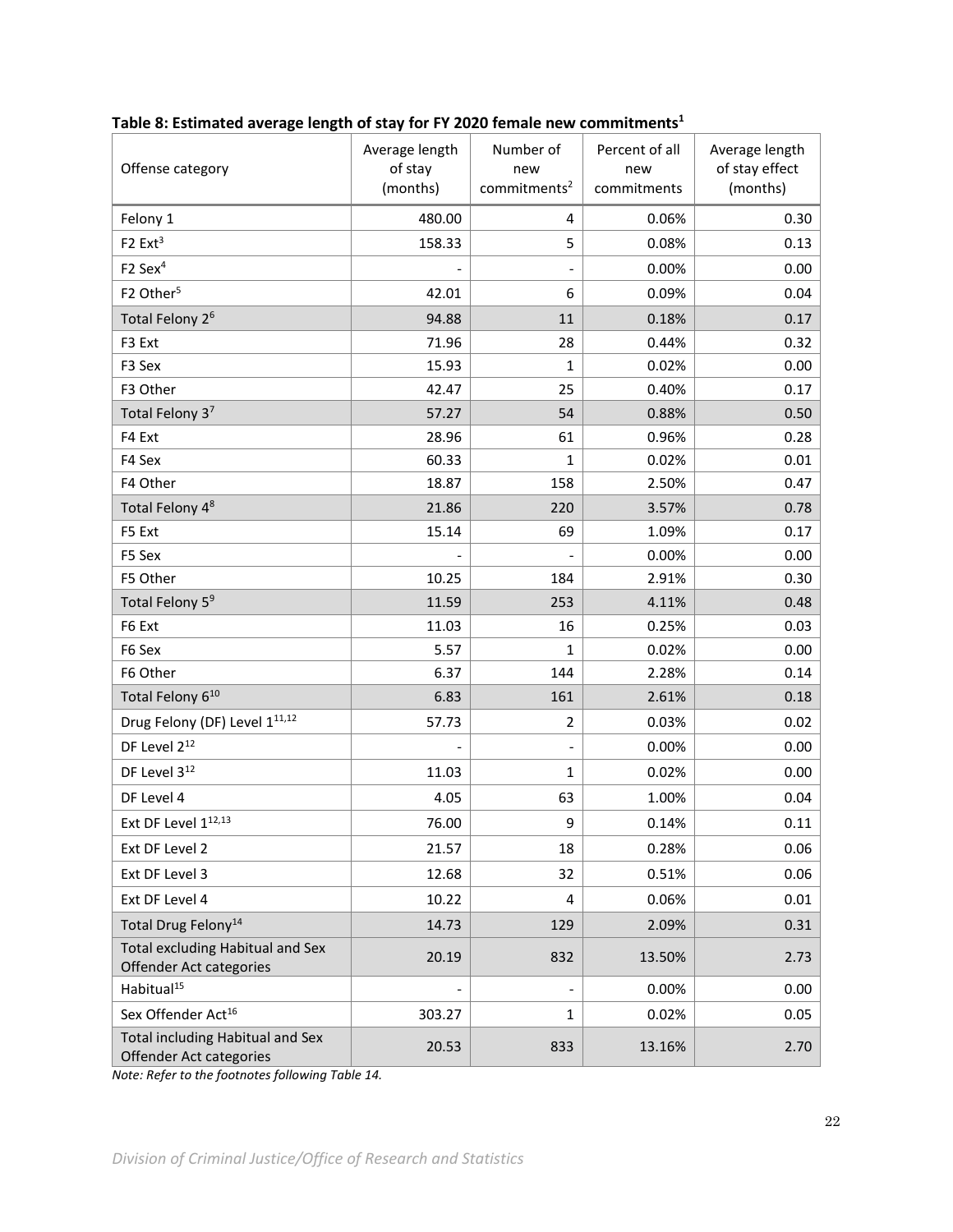|                                                                    | Average length      | Number of                         | Percent of all       | Average length of       |
|--------------------------------------------------------------------|---------------------|-----------------------------------|----------------------|-------------------------|
| Offense category                                                   | of stay<br>(months) | new crime<br>returns <sup>2</sup> | new crime<br>returns | stay effect<br>(months) |
|                                                                    |                     |                                   |                      |                         |
| Felony 1                                                           | 480.00              | 3                                 | 0.05%                | 0.23                    |
| F <sub>2</sub> Ext <sup>3</sup>                                    | 76.33               | 11                                | 0.17%                | 0.13                    |
| F <sub>2</sub> Sex <sup>4</sup>                                    |                     |                                   | 0.00%                | 0.00                    |
| F <sub>2</sub> Other <sup>5</sup>                                  | 32.42               | 7                                 | 0.11%                | 0.04                    |
| Total Felony 2 <sup>6</sup>                                        | 59.26               | 18                                | 0.29%                | 0.17                    |
| F3 Ext                                                             | 26.91               | 104                               | 1.64%                | 0.44                    |
| F3 Sex                                                             | 45.37               | 4                                 | 0.06%                | 0.03                    |
| F3 Other                                                           | 31.73               | 54                                | 0.85%                | 0.27                    |
| Total Felony 37                                                    | 28.97               | 162                               | 2.63%                | 0.76                    |
| F4 Ext                                                             | 25.99               | 150                               | 2.37%                | 0.62                    |
| F4 Sex                                                             | 34.61               | 5                                 | 0.08%                | 0.03                    |
| F4 Other                                                           | 23.38               | 257                               | 4.06%                | 0.95                    |
| Total Felony 48                                                    | 24.50               | 411                               | 6.67%                | 1.63                    |
| F5 Ext                                                             | 13.30               | 122                               | 1.93%                | 0.26                    |
| F5 Sex                                                             | 15.18               | 12                                | 0.19%                | 0.03                    |
| F5 Other                                                           | 16.41               | 154                               | 2.43%                | 0.40                    |
| Total Felony 5 <sup>9</sup>                                        | 15.03               | 289                               | 4.69%                | 0.70                    |
| F6 Ext                                                             | 11.97               | 14                                | 0.22%                | 0.03                    |
| F6 Sex                                                             | 15.97               | 3                                 | 0.05%                | 0.01                    |
| F6 Other                                                           | 13.09               | 39                                | 0.62%                | 0.08                    |
| Total Felony 6 <sup>10</sup>                                       | 12.97               | 56                                | 0.91%                | 0.12                    |
| Drug Felony (DF) Level 111,12                                      | 46.44               | 3                                 | 0.05%                | 0.02                    |
| DF Level 2 <sup>12</sup>                                           |                     | $\qquad \qquad \blacksquare$      | 0.00%                | 0.00                    |
| DF Level 312                                                       |                     |                                   | 0.00%                | 0.00                    |
| DF Level 4                                                         | 8.18                | 16                                | 0.25%                | 0.02                    |
| Ext DF Level $1^{12,13}$                                           | 57.60               | 3                                 | 0.05%                | 0.03                    |
| Ext DF Level 2                                                     | 36.62               | 21                                | 0.33%                | 0.12                    |
| Ext DF Level 3                                                     | 11.59               | 5                                 | 0.08%                | 0.01                    |
| Ext DF Level 4                                                     |                     |                                   | 0.00%                | 0.00                    |
| Total Drug Felony <sup>14</sup>                                    | 26.46               | 48                                | 0.78%                | 0.21                    |
| <b>Total excluding Habitual and Sex</b>                            | 23.92               | 987                               | 16.02%               | 3.83                    |
| Offender Act categories                                            |                     |                                   |                      |                         |
| Habitual <sup>15</sup>                                             | 65.45               | 4                                 | 0.06%                | 0.04                    |
| Sex Offender Act <sup>16</sup>                                     | 97.42               | 8                                 | 0.13%                | 0.12                    |
| <b>Total including Habitual and Sex</b><br>Offender Act categories | 24.67               | 999                               | 15.79%               | 3.90                    |

| Table 9: Estimated average length of stay for FY 2020 parole returns with a new crime <sup>1</sup> |  |  |  |
|----------------------------------------------------------------------------------------------------|--|--|--|
|----------------------------------------------------------------------------------------------------|--|--|--|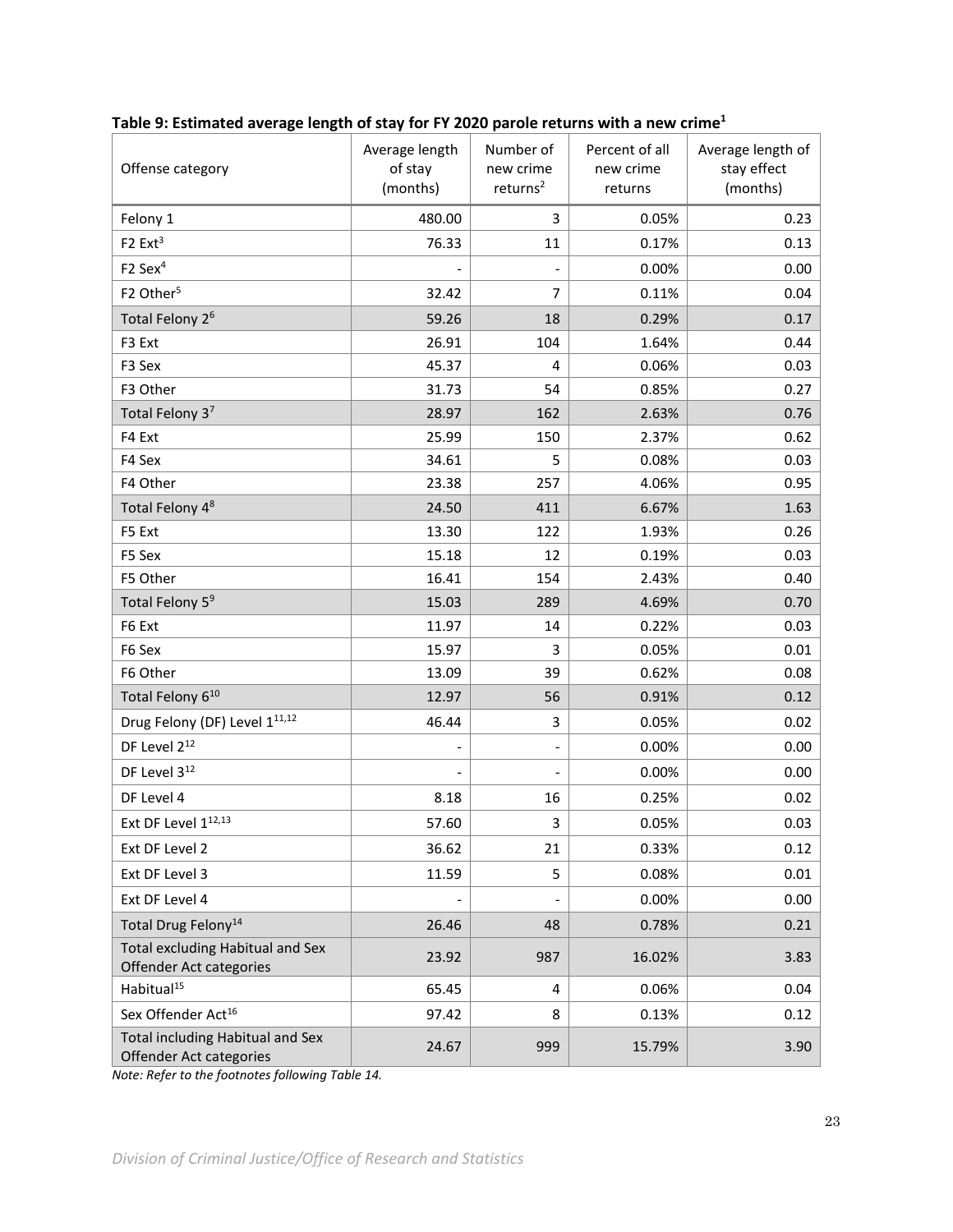| Offense category                                                   | Average length<br>of stay<br>(months) | Number of<br>new crime<br>returns <sup>2</sup> | Percent of all<br>new crime<br>returns | Average length of<br>stay effect<br>(months) |
|--------------------------------------------------------------------|---------------------------------------|------------------------------------------------|----------------------------------------|----------------------------------------------|
| Felony 1                                                           | 480.00                                | 3                                              | 0.05%                                  | 0.23                                         |
| F <sub>2</sub> Ext <sup>3</sup>                                    | 82.63                                 | 10                                             | 0.16%                                  | 0.13                                         |
| F <sub>2</sub> Sex <sup>4</sup>                                    |                                       |                                                | 0.00%                                  | 0.00                                         |
| F <sub>2</sub> Other <sup>5</sup>                                  | 39.19                                 | 5                                              | 0.08%                                  | 0.03                                         |
| Total Felony 2 <sup>6</sup>                                        | 68.15                                 | 15                                             | 0.24%                                  | 0.17                                         |
| F3 Ext                                                             | 28.09                                 | 91                                             | 1.44%                                  | 0.40                                         |
| F3 Sex                                                             | 45.37                                 | 4                                              | 0.06%                                  | 0.03                                         |
| F3 Other                                                           | 33.09                                 | 50                                             | 0.79%                                  | 0.26                                         |
| Total Felony 37                                                    | 30.29                                 | 145                                            | 2.35%                                  | 0.71                                         |
| F4 Ext                                                             | 26.16                                 | 134                                            | 2.12%                                  | 0.55                                         |
| F4 Sex                                                             | 34.61                                 | 5                                              | 0.08%                                  | 0.03                                         |
| F4 Other                                                           | 24.38                                 | 220                                            | 3.48%                                  | 0.85                                         |
| Total Felony 48                                                    | 25.22                                 | 358                                            | 5.81%                                  | 1.47                                         |
| F5 Ext                                                             | 13.69                                 | 98                                             | 1.55%                                  | 0.21                                         |
| F5 Sex                                                             | 15.18                                 | 12                                             | 0.19%                                  | 0.03                                         |
| F5 Other                                                           | 16.89                                 | 138                                            | 2.18%                                  | 0.37                                         |
| Total Felony 5 <sup>9</sup>                                        | 15.52                                 | 249                                            | 4.04%                                  | 0.63                                         |
| F6 Ext                                                             | 12.99                                 | 12                                             | 0.19%                                  | 0.02                                         |
| F6 Sex                                                             | 15.97                                 | 3                                              | 0.05%                                  | 0.01                                         |
| F6 Other                                                           | 13.43                                 | 30                                             | 0.47%                                  | 0.06                                         |
| Total Felony 6 <sup>10</sup>                                       | 13.48                                 | 45                                             | 0.73%                                  | 0.10                                         |
| Drug Felony (DF) Level 111,12                                      | 46.44                                 | 3                                              | 0.05%                                  | 0.02                                         |
| DF Level 2 <sup>12</sup>                                           |                                       | $\qquad \qquad \blacksquare$                   | 0.00%                                  | 0.00                                         |
| DF Level 312                                                       |                                       |                                                | 0.00%                                  | 0.00                                         |
| DF Level 4                                                         | 8.21                                  | 12                                             | 0.19%                                  | 0.02                                         |
| Ext DF Level 1 <sup>12,13</sup>                                    | 57.60                                 | 3                                              | 0.05%                                  | 0.03                                         |
| Ext DF Level 2                                                     | 34.73                                 | 20                                             | 0.32%                                  | 0.11                                         |
| Ext DF Level 3                                                     | 11.59                                 | 5                                              | 0.08%                                  | 0.01                                         |
| Ext DF Level 4                                                     |                                       |                                                | 0.00%                                  | 0.00                                         |
| Total Drug Felony <sup>14</sup>                                    | 27.05                                 | 43                                             | 0.70%                                  | 0.19                                         |
| <b>Total excluding Habitual and Sex</b><br>Offender Act categories | 25.08                                 | 858                                            | 13.93%                                 | 3.49                                         |
| Habitual <sup>15</sup>                                             | 65.45                                 | 4                                              | 0.06%                                  | 0.04                                         |
| Sex Offender Act <sup>16</sup>                                     | 97.42                                 | 8                                              | 0.13%                                  | 0.12                                         |
| <b>Total including Habitual and Sex</b><br>Offender Act categories | 25.93                                 | 870                                            | 13.75%                                 | 3.57                                         |

**Table 10: Estimated average length of stay for FY 2020 male parole returns with a new crime1**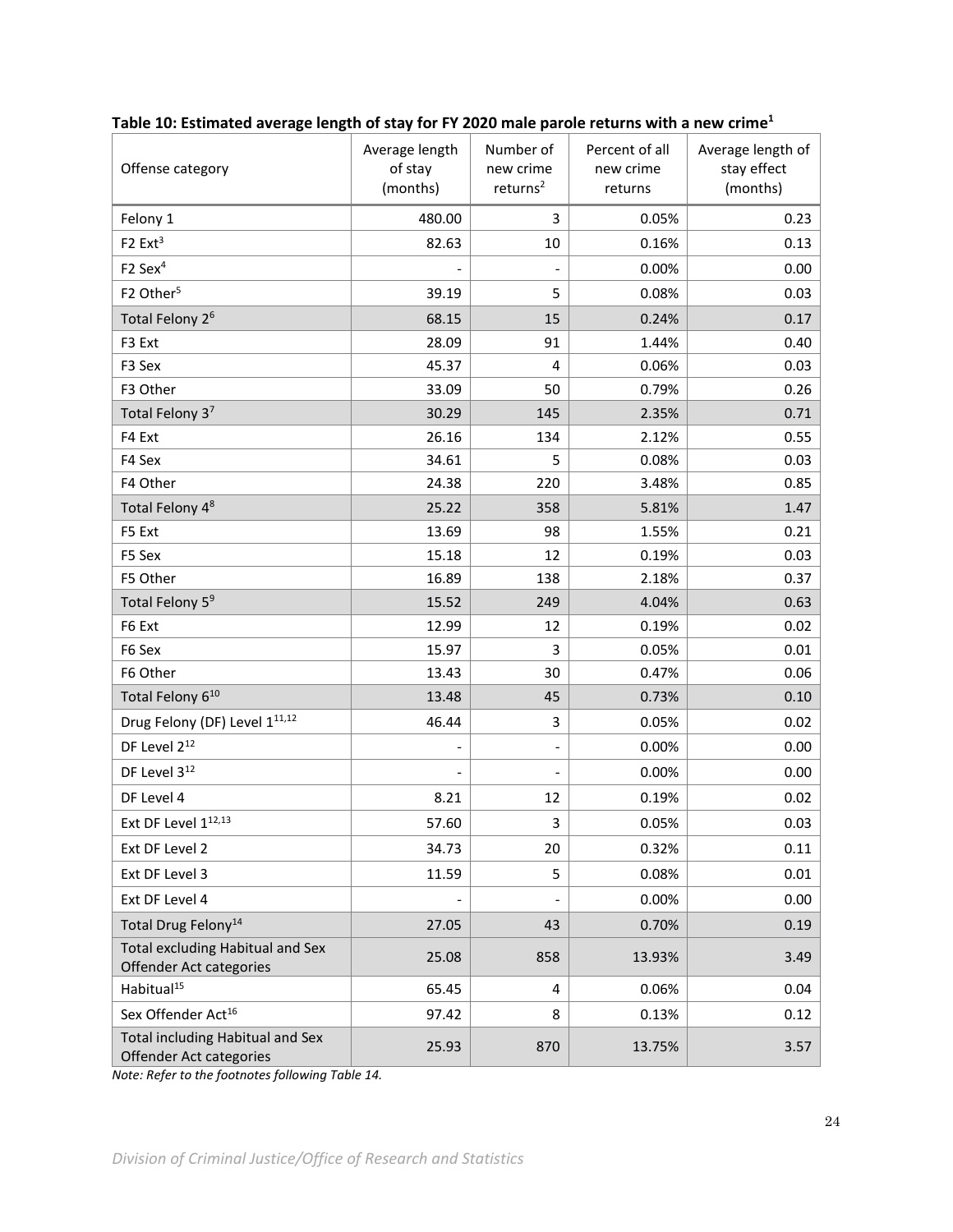| Offense category                                                   | Average length<br>of stay<br>(months) | Number of<br>new crime<br>returns <sup>2</sup> | Percent of all<br>new crime<br>returns | Average length of<br>stay effect<br>(months) |
|--------------------------------------------------------------------|---------------------------------------|------------------------------------------------|----------------------------------------|----------------------------------------------|
| Felony 1                                                           |                                       |                                                | 0.00%                                  | 0.00                                         |
| $F2$ Ext <sup>3</sup>                                              | 13.33                                 | 1                                              | 0.02%                                  | 0.00                                         |
| F <sub>2</sub> Sex <sup>4</sup>                                    |                                       |                                                | 0.00%                                  | 0.00                                         |
| F2 Other <sup>5</sup>                                              | 15.48                                 | $\overline{2}$                                 | 0.03%                                  | 0.00                                         |
| Total Felony 2 <sup>6</sup>                                        | 14.77                                 | 3                                              | 0.05%                                  | 0.01                                         |
| F3 Ext                                                             | 18.68                                 | 13                                             | 0.21%                                  | 0.04                                         |
| F3 Sex                                                             |                                       |                                                | 0.00%                                  | 0.00                                         |
| F3 Other                                                           | 14.70                                 | $\overline{4}$                                 | 0.06%                                  | 0.01                                         |
| Total Felony 37                                                    | 17.74                                 | 17                                             | 0.28%                                  | 0.05                                         |
| F4 Ext                                                             | 24.53                                 | 16                                             | 0.25%                                  | 0.06                                         |
| F4 Sex                                                             |                                       |                                                | 0.00%                                  | 0.00                                         |
| F4 Other                                                           | 17.45                                 | 37                                             | 0.58%                                  | 0.10                                         |
| Total Felony 48                                                    | 19.58                                 | 53                                             | 0.86%                                  | 0.17                                         |
| F5 Ext                                                             | 11.72                                 | 24                                             | 0.38%                                  | 0.04                                         |
| F5 Sex                                                             |                                       |                                                | 0.00%                                  | 0.00                                         |
| F5 Other                                                           | 12.27                                 | 16                                             | 0.25%                                  | 0.03                                         |
| Total Felony 5 <sup>9</sup>                                        | 11.94                                 | 40                                             | 0.65%                                  | 0.08                                         |
| F6 Ext                                                             | 5.83                                  | $\overline{2}$                                 | 0.03%                                  | 0.00                                         |
| F6 Sex                                                             |                                       |                                                | 0.00%                                  | 0.00                                         |
| F6 Other                                                           | 11.97                                 | 9                                              | 0.14%                                  | 0.02                                         |
| Total Felony 6 <sup>10</sup>                                       | 10.86                                 | 11                                             | 0.18%                                  | 0.02                                         |
| Drug Felony (DF) Level 111,12                                      |                                       | $\overline{\phantom{0}}$                       | 0.00%                                  | 0.00                                         |
| DF Level 2 <sup>12</sup>                                           |                                       | $\qquad \qquad -$                              | 0.00%                                  | 0.00                                         |
| DF Level 312                                                       |                                       |                                                | 0.00%                                  | 0.00                                         |
| DF Level 4                                                         | 8.11                                  | 4                                              | 0.06%                                  | 0.01                                         |
| Ext DF Level $1^{12,13}$                                           | $\overline{\phantom{a}}$              | $\overline{\phantom{0}}$                       | 0.00%                                  | 0.00                                         |
| Ext DF Level 2                                                     | 74.40                                 | 1                                              | 0.02%                                  | 0.01                                         |
| Ext DF Level 3                                                     | $\overline{a}$                        | -                                              | 0.00%                                  | 0.00                                         |
| Ext DF Level 4                                                     |                                       |                                                | 0.00%                                  | 0.00                                         |
| Total Drug Felony <sup>14</sup>                                    | 21.37                                 | 5                                              | 0.08%                                  | 0.02                                         |
| <b>Total excluding Habitual and Sex</b><br>Offender Act categories | 16.18                                 | 129                                            | 2.09%                                  | 0.34                                         |
| Habitual <sup>15</sup>                                             | ٠                                     | $\overline{\phantom{0}}$                       | 0.00%                                  | 0.00                                         |
| Sex Offender Act <sup>16</sup>                                     |                                       |                                                | 0.00%                                  | 0.00                                         |
| <b>Total including Habitual and Sex</b><br>Offender Act categories | 16.18                                 | 129                                            | 2.04%                                  | 0.33                                         |

|  |  |  |  | Table 11: Estimated average length of stay for FY 2020 female parole returns with a new crime <sup>1</sup> |
|--|--|--|--|------------------------------------------------------------------------------------------------------------|
|--|--|--|--|------------------------------------------------------------------------------------------------------------|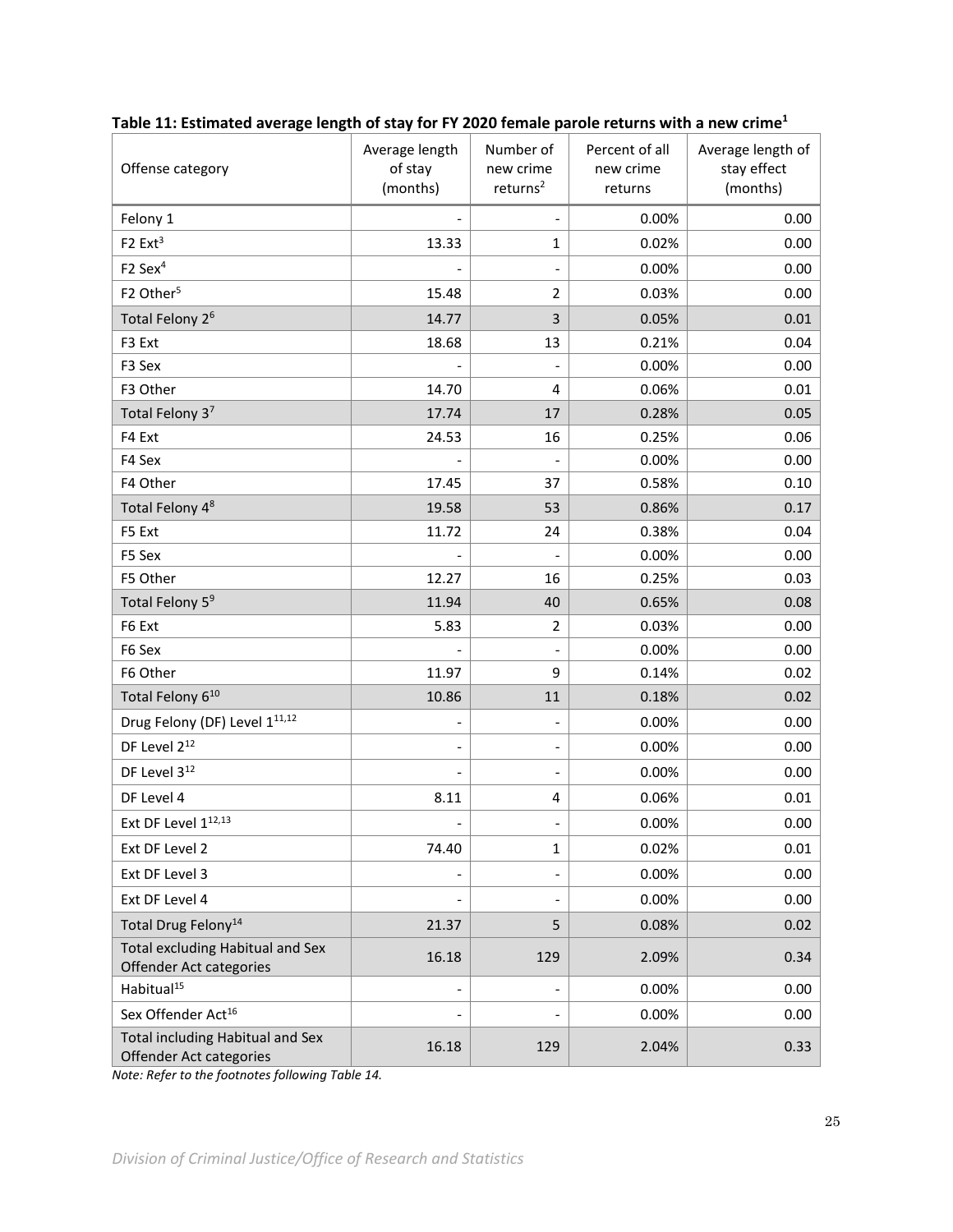| Offense category                                                   | Average<br>length of stay<br>(months) | Number of<br>commitments <sup>2</sup> | Percent of all<br>commitments | Average length<br>of stay effect<br>(months) |
|--------------------------------------------------------------------|---------------------------------------|---------------------------------------|-------------------------------|----------------------------------------------|
| Felony 1                                                           | 480.00                                | 35                                    | 0.55%                         | 2.65                                         |
| $F2$ Ext <sup>3</sup>                                              | 185.65                                | 115                                   | 1.82%                         | 3.37                                         |
| F <sub>2</sub> Sex <sup>4</sup>                                    | 106.16                                | 4                                     | 0.06%                         | 0.07                                         |
| F2 Other <sup>5</sup>                                              | 53.24                                 | 40                                    | 0.63%                         | 0.34                                         |
| Total Felony 2 <sup>6</sup>                                        | 150.34                                | 159                                   | 2.58%                         | 3.88                                         |
| F3 Ext                                                             | 80.29                                 | 355                                   | 5.61%                         | 4.50                                         |
| F3 Sex                                                             | 94.38                                 | 52                                    | 0.82%                         | 0.78                                         |
| F3 Other                                                           | 40.89                                 | 174                                   | 2.75%                         | 1.12                                         |
| Total Felony 37                                                    | 69.75                                 | 581                                   | 9.43%                         | 6.58                                         |
| F4 Ext                                                             | 34.39                                 | 725                                   | 11.46%                        | 3.94                                         |
| F4 Sex                                                             | 30.01                                 | 32                                    | 0.51%                         | 0.15                                         |
| F4 Other                                                           | 22.89                                 | 1182                                  | 18.68%                        | 4.28                                         |
| Total Felony 48                                                    | 27.45                                 | 1914                                  | 31.07%                        | 8.53                                         |
| F5 Ext                                                             | 15.86                                 | 496                                   | 7.84%                         | 1.24                                         |
| F5 Sex                                                             | 18.45                                 | 117                                   | 1.85%                         | 0.34                                         |
| F5 Other                                                           | 13.76                                 | 1279                                  | 20.21%                        | 2.78                                         |
| Total Felony 5 <sup>9</sup>                                        | 14.63                                 | 1917                                  | 31.12%                        | 4.55                                         |
| F6 Ext                                                             | 10.10                                 | 171                                   | 2.70%                         | 0.27                                         |
| F6 Sex                                                             | 8.12                                  | 34                                    | 0.54%                         | 0.04                                         |
| F6 Other                                                           | 7.07                                  | 611                                   | 9.66%                         | 0.68                                         |
| Total Felony 6 <sup>10</sup>                                       | 7.75                                  | 816                                   | 13.24%                        | 1.03                                         |
| Drug Felony (DF) Level 111,12                                      | 52.38                                 | 22                                    | 0.35%                         | 0.18                                         |
| DF Level 2 <sup>12</sup>                                           | 31.17                                 | 9                                     | 0.14%                         | 0.04                                         |
| DF Level 3 <sup>12</sup>                                           | 12.60                                 | 13                                    | 0.21%                         | 0.03                                         |
| DF Level 4                                                         | 4.29                                  | 284                                   | 4.49%                         | 0.19                                         |
| Ext DF Level 1 <sup>12,13</sup>                                    | 81.87                                 | 49                                    | 0.77%                         | 0.63                                         |
| Ext DF Level 2                                                     | 27.87                                 | 185                                   | 2.92%                         | 0.81                                         |
| Ext DF Level 3                                                     | 12.57                                 | 158                                   | 2.50%                         | 0.31                                         |
| Ext DF Level 4                                                     | 5.65                                  | 19                                    | 0.30%                         | 0.02                                         |
| Total Drug Felony <sup>14</sup>                                    | 19.05                                 | 739                                   | 11.99%                        | 2.28                                         |
| <b>Total excluding Habitual and Sex</b><br>Offender Act categories | 29.58                                 | 6161                                  | 100.00%                       | 29.58                                        |
| Habitual <sup>15</sup>                                             | 132.10                                | 40                                    | 0.63%                         | 0.84                                         |
| Sex Offender Act <sup>16</sup>                                     | 251.45                                | 127                                   | 2.01%                         | 5.05                                         |
| <b>Total including Habitual and Sex</b><br>Offender Act categories | 34.68                                 | 6328                                  | 100%                          | 34.68                                        |

**Table 12: Estimated average length of stay for FY 2020 combined new court commitments and parole returns with a new crime1**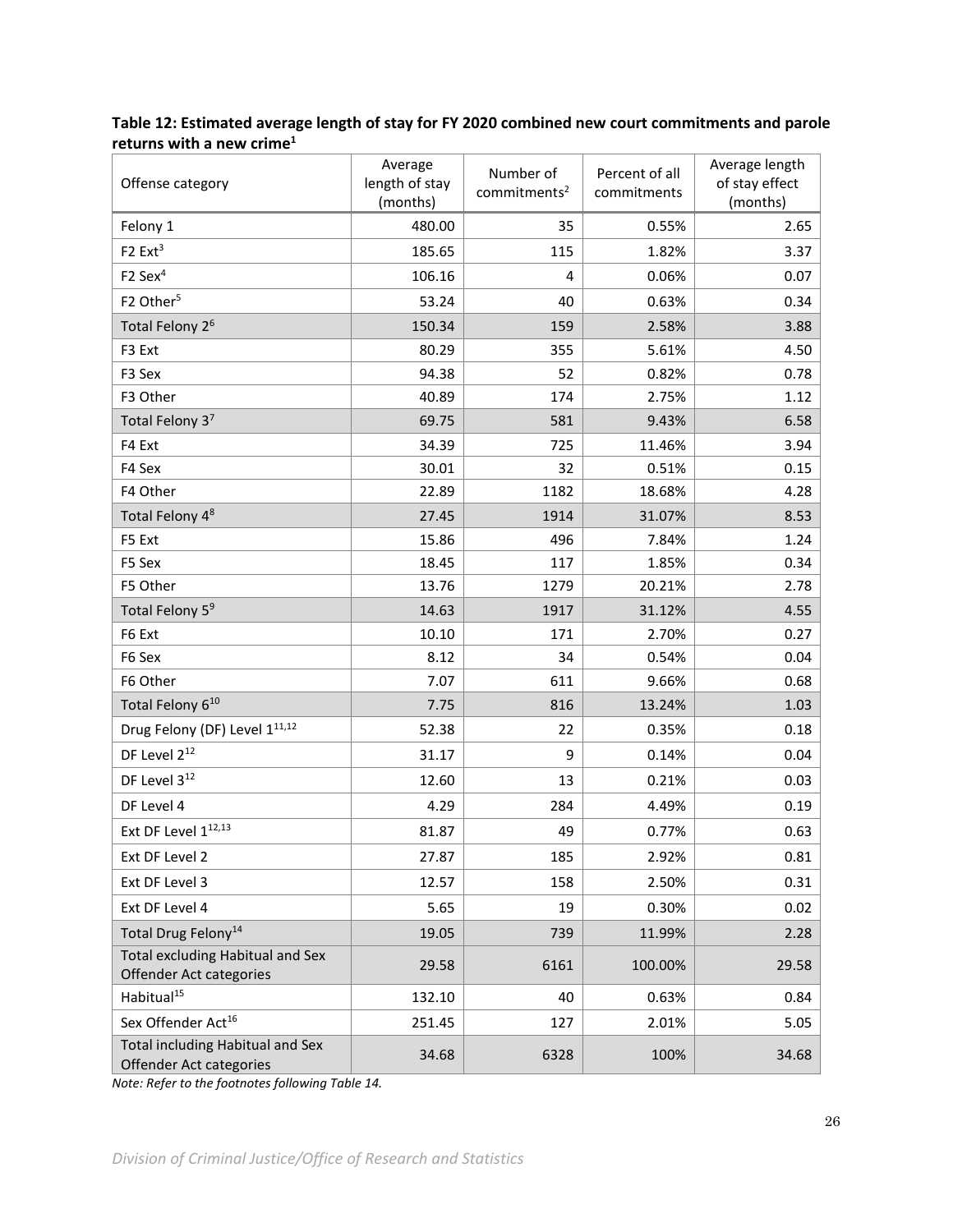### **Table 13: Estimated average length of stay for FY 2020 prison admissions, category totals** *excluding* **habitual and sex offender act convictions\***

| Admission category             | Average length of<br>stay (months) | Number of<br>commitments <sup>2</sup> | Percent of all<br>commitments | Average length of<br>stay effect<br>(months) |
|--------------------------------|------------------------------------|---------------------------------------|-------------------------------|----------------------------------------------|
| <b>Total New Commitments</b>   | 30.65                              | 5174                                  | 83.98%                        | 25.74                                        |
| <b>Total Parole Returns</b>    | 23.92                              | 987                                   | 16.02%                        | 3.83                                         |
| <b>Total Male Admissions</b>   | 31.41                              | 5200                                  | 84.40%                        | 26.51                                        |
| <b>Total Female Admissions</b> | 19.65                              | 961                                   | 15.60%                        | 3.07                                         |
| <b>Grand Total</b>             | 29.58                              | 6161                                  | 100%                          | 29.58                                        |

*\*Parole returns on a technical violation are excluded.*

*Note: Refer to the footnotes on the following page.* 

### **Table 14: Estimated average length of stay for FY 2020 prison admissions, category totals** *including* **habitual and sex offender act convictions\***

| Admission category             | Average length of<br>stay (months) | Number of<br>committments <sup>2</sup> | Percent of all<br>commitments | Average length of<br>stay effect<br>(months) |
|--------------------------------|------------------------------------|----------------------------------------|-------------------------------|----------------------------------------------|
| <b>Total New Commitments</b>   | 36.55                              | 5329                                   | 84.21%                        | 30.78                                        |
| <b>Total Parole Returns</b>    | 24.67                              | 999                                    | 15.79%                        | 3.90                                         |
| <b>Total Male Admissions</b>   | 37.32                              | 5366                                   | 84.80%                        | 31.64                                        |
| <b>Total Female Admissions</b> | 19.94                              | 962                                    | 15.20%                        | 3.03                                         |
| <b>Grand Total</b>             | 34.68                              | 6328                                   | 100%                          | 34.68                                        |

*\*Parole returns on a technical violation are excluded.*

*Note: Refer to the footnotes on the following page.*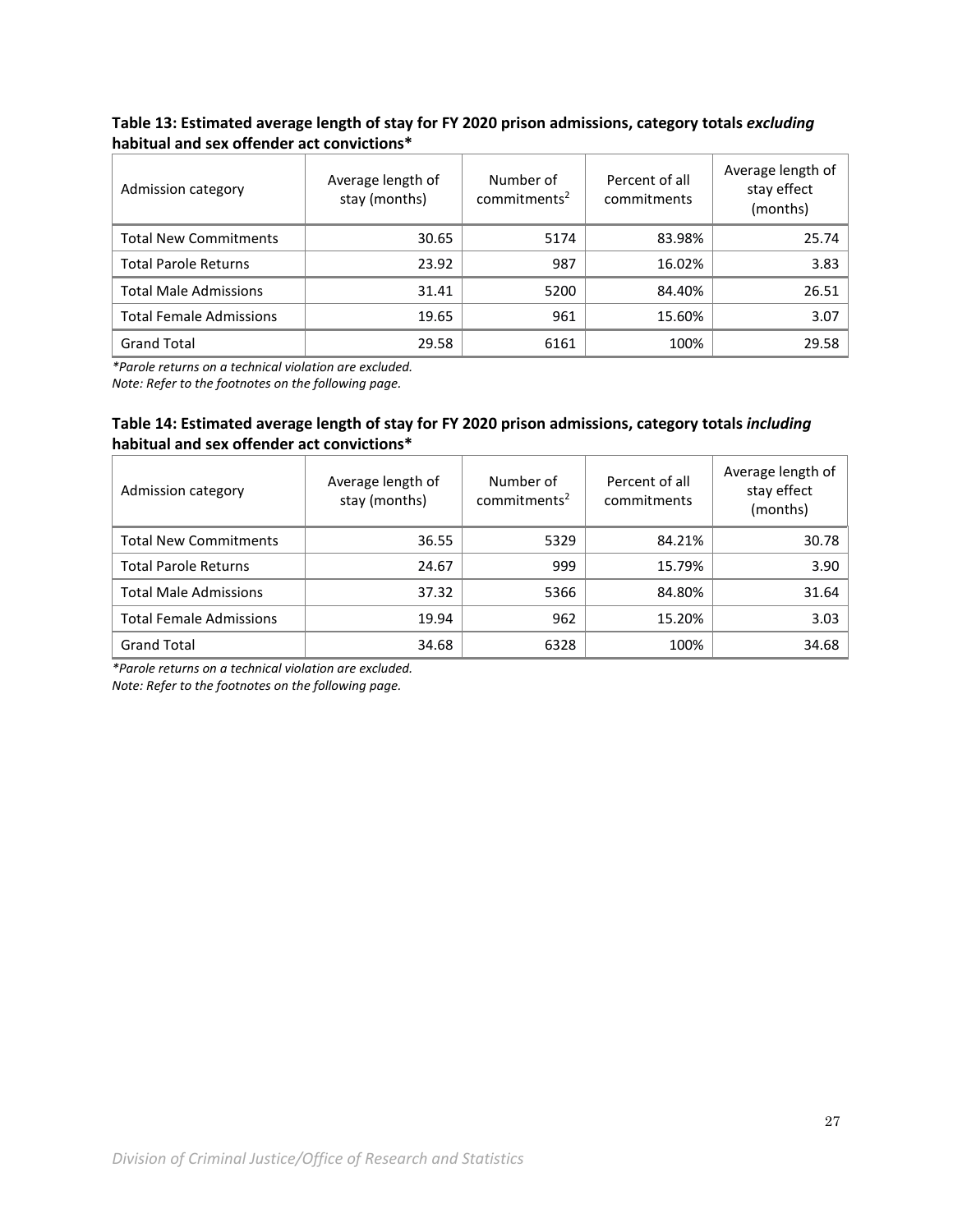$1$  For the calculation of these estimates, length of stay is capped at 40 years.

 $<sup>2</sup>$  The number of new sentences indicated may differ from those reported elsewhere, as cases missing critical data elements</sup> such as offense, felony class, or sentence length are excluded. Additionally, offenders sentenced under obsolete laws are excluded.

<sup>3</sup> The "Ext" category refers to offenses defined by statute as "extraordinary risk of harm offenses" per C.R.S 18-1.3-

401(10)(b) and does not include all crimes that might be considered violent.<br><sup>4</sup> Convicted sexual offenders typically serve more time, though some sexual crimes are considered extraordinary risk crimes. Therefore, this group is identified separately. Sexual offenders convicted under the Colorado Sex Offender Lifetime

Supervision Act of 1998 and subject to lifetime supervision are presented as a separate category and are excluded here.<br><sup>5</sup> "Other" includes all crimes except sex, drug, and extraordinary risk crimes. Examples include thef theft, forgery, and fraud. Additionally, crimes that may be considered violent but are not considered extraordinary risk are included. Examples include (but are not limited to) manslaughter and some assaults and robberies.

6 Includes admissions convicted of felony 2 sex, drug, extraordinary risk, and other crimes. Felony 2 habitual offenders and sex offenders convicted under the sex offender act are excluded.

<sup>7</sup> Includes admissions convicted of felony 3 sex, drug, extraordinary risk, and other crimes, with the exception of habitual offenders and sex offenders convicted under the sex offender act. These are excluded from the overall felony class categories.

<sup>8</sup> Includes admissions convicted of felony 4 sex, drug, extraordinary risk, and other crimes, with the exception of habitual offenders and sex offenders convicted under the sex offender act.

<sup>9</sup> Includes admissions convicted of felony 5 sex, drug, extraordinary risk, and other crimes, with the exception of habitual offenders and sex offenders convicted under the sex offender act.

 $10$  Includes admissions convicted of felony 6 sex, drug, extraordinary risk, and other crimes, with the exception of habitual offenders and sex offenders convicted under the sex offender act.<br><sup>11</sup> Includes admissions sentenced under the Uniform Controlled Substances Act of 2013, which created a new series of drug

felony levels described under Article 18 of the Colorado Criminal Code. Drug crimes committed after June 30, 2013 are included in these categories. These do not correspond to the felony classes of non-drug crimes, nor those of drug crimes committed prior to July 1, 2013.

 $12$  As few offenders sentenced under this crime category have been released from prison, little data are available on which to base these estimates. Therefore, the estimated length of stay was calculated using release data from similar crime types with comparable sentence lengths.

<sup>13</sup> Includes admissions convicted of crimes under the Uniform Controlled Substances Act of 2013, but which are also defined by statute as "extraordinary risk of harm offenses" per C.R.S 18-1.3-401(10)(b).

<sup>14</sup> Includes all admissions sentenced under the Uniform Controlled Substances Act of 2013.<br><sup>15</sup> Includes all admissions with habitual criminal sentence enhancers per C.R.S. 16-13-101, C.R.S. 18-3-412, and C.R.S. 18-3-401.2. These cases are excluded from the extraordinary risk, sex, drug, and other crime categories as well as the data for each of the overall felony classes.<br><sup>16</sup> Includes admissions sentenced under the Colorado sex offenders act per C.R.S. 18-1.3-904, or the Colorado Sex

Offender Lifetime Supervision Act of 1998 per C.R.S. 18-1.3-1004. These cases are subject to indeterminate sentences, and are excluded from the other sex crime categories as well as from the data for each of the overall felony classes.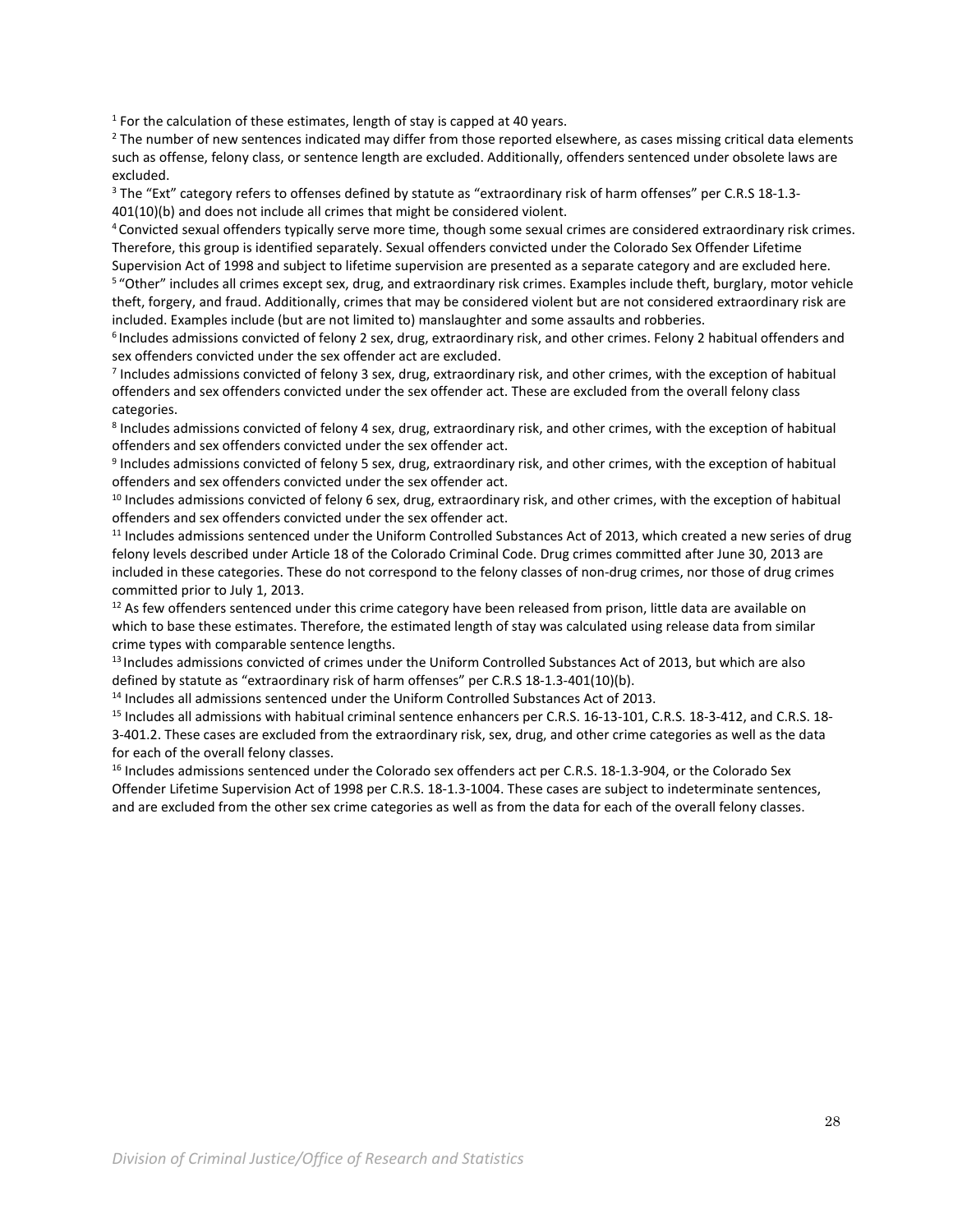| <b>Offense Category</b>                                            | Average Length<br>of Stay<br>(Months) | Number of<br>releases to<br>parole <sup>2</sup> | Percent of all<br>parole releases | Average Length of<br><b>Stay Effect</b><br>(Months) |
|--------------------------------------------------------------------|---------------------------------------|-------------------------------------------------|-----------------------------------|-----------------------------------------------------|
| $F2$ Ext <sup>3</sup>                                              | 33.80                                 | 71                                              | 1.11%                             | 0.37                                                |
| F2 Sex $4^*$                                                       |                                       | $\blacksquare$                                  | 0.00%                             | 0.00                                                |
| F2 Other <sup>5</sup>                                              | 27.00                                 | 33                                              | 0.51%                             | 0.14                                                |
| Total Felony 2 <sup>6</sup>                                        | 31.64                                 | 104                                             | 1.66%                             | 0.53                                                |
| F3 Ext                                                             | 35.80                                 | 287                                             | 4.47%                             | 1.60                                                |
| F3 Sex                                                             | 39.80                                 | 45                                              | 0.70%                             | 0.28                                                |
| F3 Other                                                           | 35.13                                 | 192                                             | 2.99%                             | 1.05                                                |
| Total Felony 37                                                    | 35.90                                 | 524                                             | 8.37%                             | 3.01                                                |
| F4 Ext                                                             | 24.72                                 | 766                                             | 11.94%                            | 2.95                                                |
| F4 Sex                                                             | 27.40                                 | 42                                              | 0.65%                             | 0.18                                                |
| F4 Other                                                           | 23.50                                 | 1196                                            | 18.64%                            | 4.38                                                |
| Total Felony 48                                                    | 24.16                                 | 1975                                            | 31.56%                            | 7.62                                                |
| F5 Ext                                                             | 17.50                                 | 548                                             | 8.54%                             | 1.49                                                |
| F5 Sex                                                             | 17.13                                 | 139                                             | 2.17%                             | 0.37                                                |
| F5 Other                                                           | 16.93                                 | 1300                                            | 20.26%                            | 3.43                                                |
| Total Felony 5 <sup>9</sup>                                        | 17.10                                 | 2016                                            | 32.21%                            | 5.51                                                |
| F6 Ext                                                             | 9.53                                  | 178                                             | 2.77%                             | 0.26                                                |
| F6 Sex                                                             | 9.10                                  | 37                                              | 0.58%                             | 0.05                                                |
| F6 Other                                                           | 9.63                                  | 632                                             | 9.85%                             | 0.95                                                |
| Total Felony 6 <sup>10</sup>                                       | 9.59                                  | 847                                             | 13.53%                            | 1.30                                                |
| Drug Felony (DF) Level 111,12                                      | 24.47                                 | 4                                               | 0.06%                             | 0.02                                                |
| DF Level 2 <sup>13</sup>                                           | 16.33                                 | 18                                              | 0.28%                             | 0.05                                                |
| DF Level 3                                                         | 9.40                                  | 15                                              | 0.23%                             | 0.02                                                |
| DF Level 4                                                         | 9.73                                  | 320                                             | 4.99%                             | 0.49                                                |
| Ext DF Level 1 <sup>14,15</sup>                                    | 23.03                                 | 42                                              | 0.65%                             | 0.15                                                |
| Ext DF Level 2                                                     | 15.73                                 | 187                                             | 2.91%                             | 0.46                                                |
| Ext DF Level 3                                                     | 9.10                                  | 188                                             | 2.93%                             | 0.27                                                |
| Ext DF Level 4                                                     | 9.30                                  | 18                                              | 0.28%                             | 0.03                                                |
| Total Drug Felony <sup>16</sup>                                    | 11.91                                 | 792                                             | 12.66%                            | 1.51                                                |
| <b>Total excluding Habitual and Sex</b><br>Offender Act categories | 19.47                                 | 6258                                            | 100%                              | 19.47                                               |
| Habitual <sup>17</sup>                                             | 18.87                                 | 24                                              | 0.37%                             | 0.07                                                |
| Sex Offender Act <sup>18</sup>                                     | 171.18                                | 136                                             | 2.12%                             | 3.63                                                |
| <b>Total including Habitual and Sex</b><br>Offender Act categories | 22.68                                 | 6418                                            | 100%                              | 22.68                                               |

**Table 15: Estimated average length of stay for FY 2020 new parole intakes1**

*Note: Refer to the footnotes on the following page.*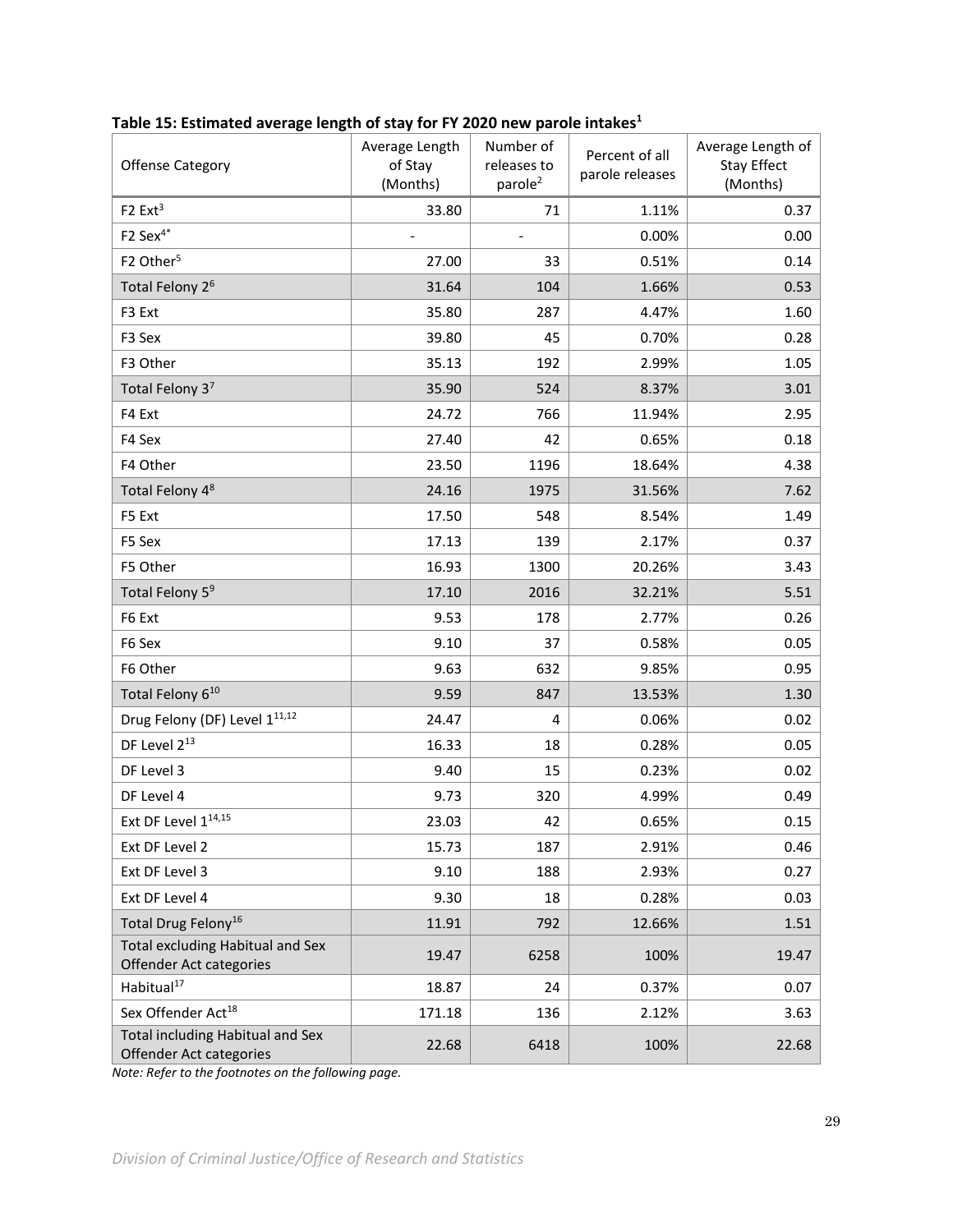<sup>1</sup> These estimates reflect the length of time individuals are expected to spend on parole from the time of their first release to parole until their successful discharge from parole. Time spent in prison following revocation due to technical parole violations is included. However, returns to prison due to a parole revocation with a new conviction are excluded.<br><sup>2</sup> The number of new parole intakes reflected here will differ from those reported elsewhere, as cases miss

elements such as offense, felony class, or parole sentence length are excluded, as are interstate parolees and parole violators previously returned to prison with new sentences. Additionally, cases sentenced under obsolete laws are excluded. <sup>3</sup> The "Ext" category refers to violent offenses defined by statute as "extraordinary risk of harm offenses" per C.R.S 18-

1.3-401(10)(b) and does not include all crimes that might be considered violent.<br><sup>4</sup> While some sexual crimes are considered extraordinary risk crimes, such crimes are included in this category. Sexual offenders convicted under the Colorado Sex Offender Lifetime Supervision Act of 1998 and subject to lifetime supervision are excluded*.* 

*\*Note: This figure is missing because no felony 2 sex offenders were paroled during the year. Very few of these offenders are paroled, as most fall into the lifetime supervision category. Of those that do not, a disproportionate number have been released from prison as sentence discharges, martin/cooper releases, and discharges to charges or detainers rather than being paroled. If an estimate is to be applied, it is recommended to apply the figure provided for the felony 3 sex offender category as this group has same statutory parole term.* 

<sup>5</sup> "Other" includes all crimes except sex, drug, and extraordinary risk crimes. Examples include theft, burglary, fraud. Additionally, crimes that may be considered violent but are not considered extraordinary risk are included. Examples

include (but are not limited to) manslaughter and some assaults and robberies.<br><sup>6</sup> Includes parole intakes convicted of felony 2 sex, drug, extraordinary risk, and other crimes, with the exception of habitual offenders and sex offenders convicted under the sex offender act. These offenders are excluded from the overall felony class categories.

 $<sup>7</sup>$  Includes parole intakes convicted of felony 3 sex, drug, extraordinary risk, and other crimes, with the exception of habitual</sup> offenders and sex offenders convicted under the sex offender act.

<sup>8</sup> Includes parole intakes convicted of felony 4 sex, drug, extraordinary risk, and other crimes, with the exception of habitual offenders and sex offenders convicted under the sex offender act.

<sup>9</sup> Includes parole intakes convicted of felony 5 sex, drug, extraordinary risk, and other crimes, with the exception of habitual offenders and sex offenders convicted under the sex offender act.

<sup>10</sup> Includes parole intakes convicted of felony 6 sex, drug, extraordinary risk, and other crimes, with the exception of habitual offenders and sex offenders convicted under the sex offender act.

<sup>11</sup> Includes parole intakes sentenced under the Uniform Controlled Substances Act of 2013, which created a new series of drug felony levels described under Article 18 of the Colorado Criminal Code. Drug crimes committed after June 30, 2013 are included in these categories. These do not correspond to the felony classes of non-drug crimes, nor drug crimes committed prior to July 1, 2013.

 $12$  As few offenders sentenced under this drug felony level have discharged their parole sentence, no data are available on which to base these estimates. Therefore, length of stay data for parolees previously sentenced as felony 4 drug offenders was applied.

 $<sup>13</sup>$  As few offenders sentenced under this drug felony level have discharged their parole sentence, no data are available</sup> on which to base these estimates. Therefore, length of stay data for parolees previously sentenced as felony 4 drug offenders was applied.

14 Includes parole intakes convicted of crimes under the Uniform Controlled Substances Act of 2013, but which are also defined by statute as "extraordinary risk of harm offenses" per C.R.S 18-1.3-401(10)(b).

<sup>15</sup> As few offenders sentenced under this drug felony level have discharged their parole sentence, no data are available on which to base these estimates. Therefore, length of stay data for those previously convicted of felony 3 extraordinary risk drug crimes was applied.

<sup>16</sup> Includes all parole intakes sentenced under the Uniform Controlled Substances Act of 2013.<br><sup>17</sup> Includes all parole intakes subject to habitual criminal sentence enhancers per C.R.S. 16-13-101, C.R.S. 18-3-412, and C.R.S. 18-3-401.2. These cases are excluded from the extraordinary risk, sex, drug, and other crime categories. as well as the data for each of the overall felony classes.

<sup>18</sup> Includes all parole intakes sentenced under the Colorado sex offenders act per C.R.S. 18-1.3-904, or the Colorado Sex Offender Lifetime Supervision Act of 1998 per C.R.S. 18-1.3-1004. These cases are excluded from the other sex crime categories as well as the data for each of the overall felony classes. Note the parole terms for sex offenders subject to the Sex Offender Lifetime Supervision Act range from a minimum of 10 to 20 years (dependent on felony class), up to the remainder of the offender's life. The estimate provided is based on the assumption that 100% of statutory minimums will be served.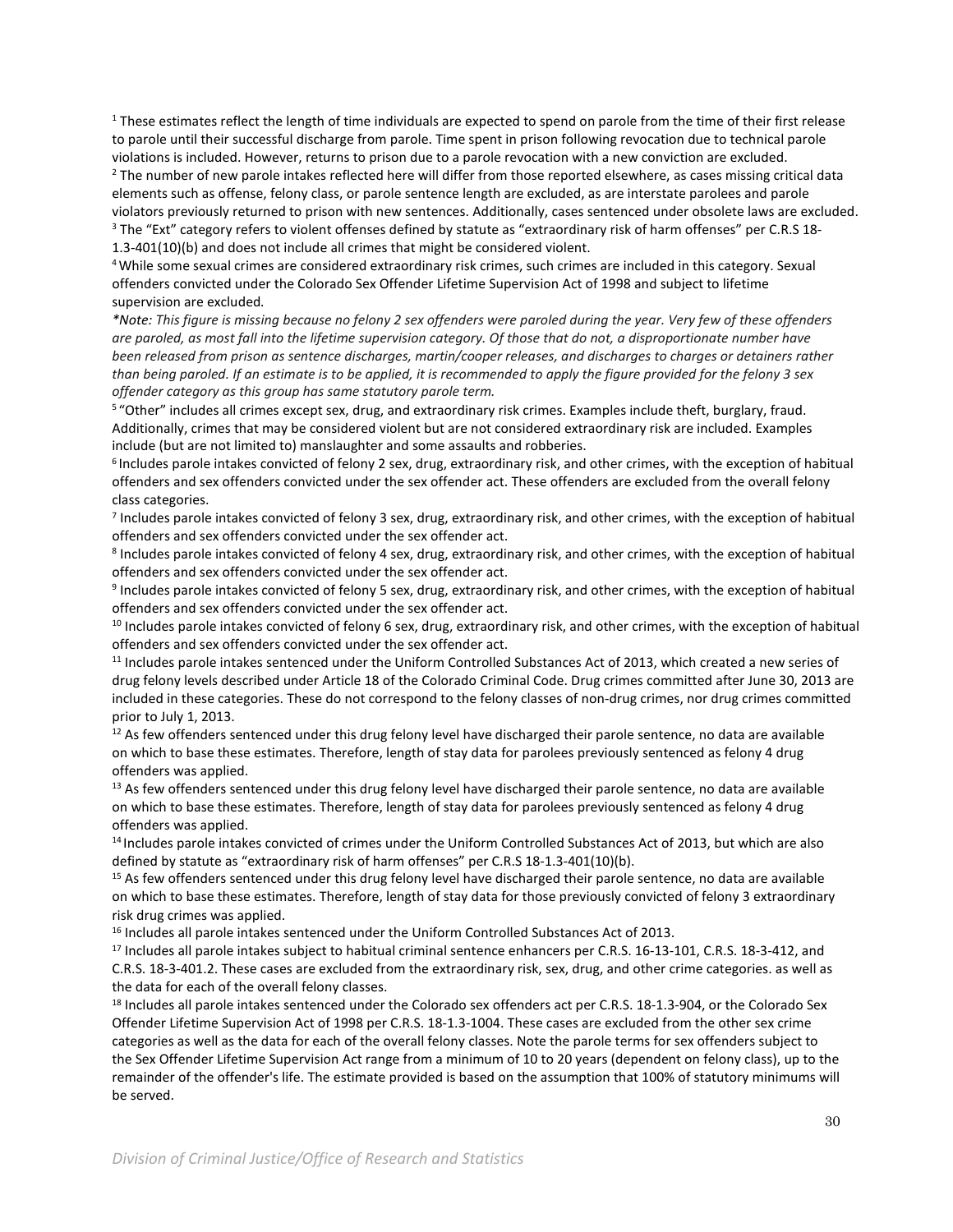# **Division of Youth Services Juvenile Commitment, Detention and Parole Projections**

### *IN BRIEF:*

*The annual number of new commitments is expected to fall 29.7% across FY 2021, leading to a 21.8% decline in the average daily population (ADP) of committed juveniles. Smaller declines are expected in subsequent years. The commitment ADP is expected to fall by 38.5% by the end of FY 2025, from 454.8 as of the end of FY 2020 to 279.9.* 

*The juvenile parole average daily caseload (ADC) is expected to fall 12.3% by the end of FY*  2021, followed by even greater decline in FY 2022, when the caseload is expected to fall *another 27.7%. Overall, the caseload is expected to reach 100.8 by the end of FY 2025, a 51.3% decline from the end of FY 2020.* 

*The detention ADP is expected to fall 32.3% by the end of FY 2024. However, this decline is expected to be limited to the first quarter of the year, to be followed by slow growth. Strong growth is expected in the first half of FY 2022, with a 26.2% increase between the ends of fiscal years 2022 and 2023. Very small declines in the ADP are anticipated over the following 3 years, reaching 186.1 by the end of FY 2025.* 

### **Organization of this Section**

Estimates of the juvenile commitment, parole, and detention average daily populations (ADP) populations over the upcoming five years are presented in this section. The juvenile commitment population estimates include annual and quarterly year-to-date (YTD) ADP forecasts for the committed population statewide, along with projected annual numbers of new juvenile commitments statewide. These are followed by statewide year-end average daily caseload (ADC) forecasts for the statewide juvenile parole population. These are followed by statewide year-end average daily caseload (ADC) forecasts for the statewide juvenile parole population, and by annual and quarterly detention ADP forecasts. Finally, a brief discussion regarding factors affecting the overall DYS population is included.

### **Juvenile Commitment, Detention and Parole Forecasting Methodology**

The forecasts are developed utilizing data concerning historical monthly trends in detention, commitment and parole populations. Time series analyses are applied to data derived from these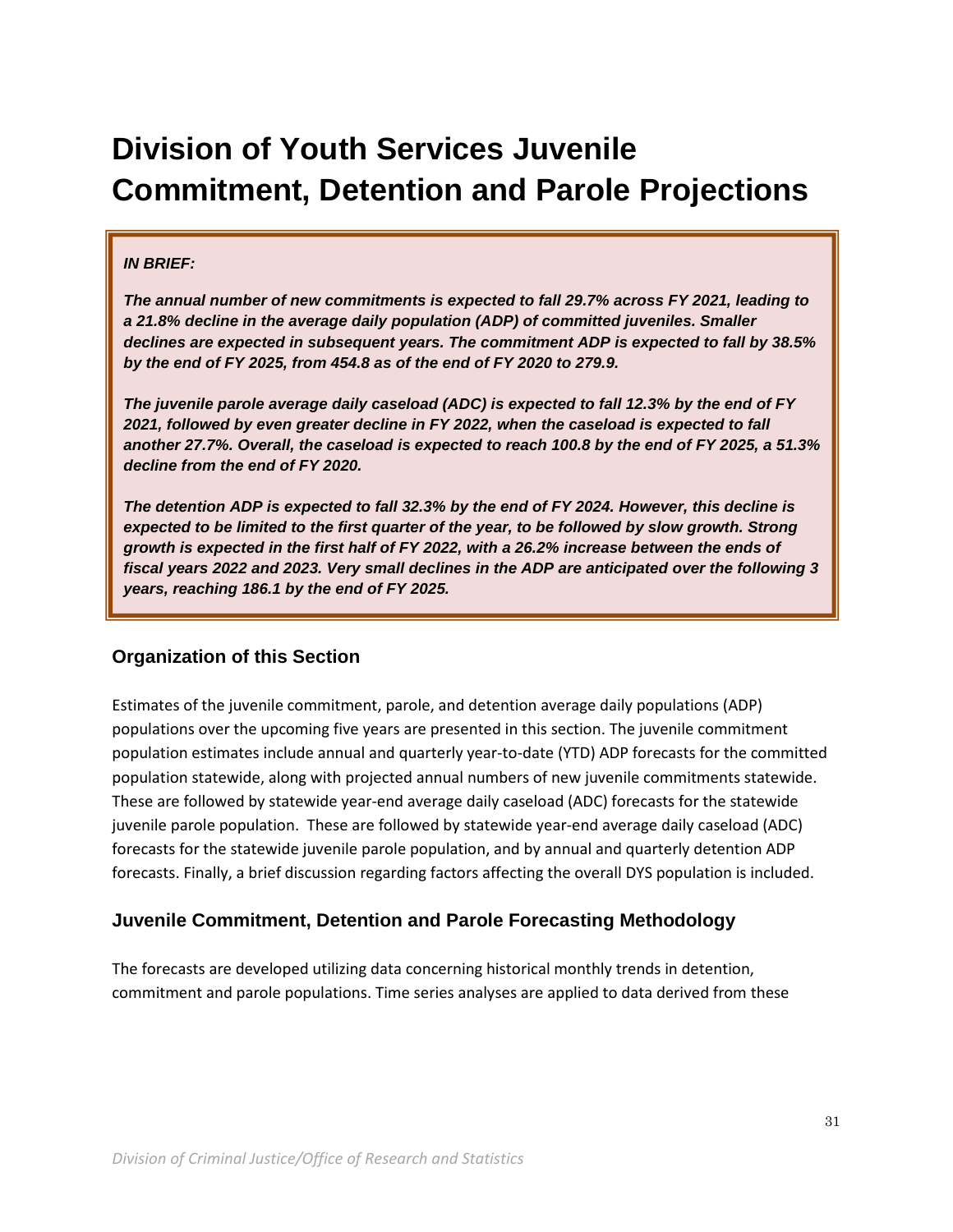historical trends, producing a variety of scenarios.<sup>[6](#page-35-0)</sup> The model displaying both the best fit to the actual data and the most reasonable outcomes given recent changes in laws and policies, trends in juvenile delinquency filings and probation revocations, and population forecasts prepared by the Colorado Demographer's Office provides the basis for the forecasts presented in the following tables.

### **JUVENILE COMMITMENT POPULATION FORECAST**

The two factors driving the size of the population committed to the Division of Youth Services (DYS) are the number of youth sentenced to DYS, and the length of their incarceration. The number of youth committed to the DYS declined consistently between FY 2005 and FY 2016. As expected, the ADP also began to fall the following year, after a decade of growth. This decline stabilized in FY 2017, and reversed slightly in FY 2018 with a 3.9% increase in admissions across the year. However, new commitments declined dramatically over fiscal years 2019 and 2020, by 26.5%, and 11.0% respectively.<sup>[7](#page-35-1)</sup>

The COVID-19 pandemic, which exerted significant influence throughout the criminal and juvenile justice systems beginning in March of 2020, appears to have had little impact on the number of youth committed to DYS during late FY 2020, with new admissions remaining very stable in the following months. The average daily population (ADP), on the other hand, fell 21.3% across FY 2020. This decline was most evident in April and May of 2020, a reflection of striking increases in numbers of youth released from residential placement to parole on the heels of Executive Orders issued by the Governor in response to the pandemic and efforts to contain it.

Signs in early FY 2021 indicate that a greater decline in new commitments could be realized during the current year. The annual number of new commitments is expected to fall 29.7% across FY 2021, leading to an additional 21.8% decline in the commitment ADP. Smaller declines are expected in subsequent years. The ADP is expected to fall by 38.5% by the end of FY 2025, from 454.8 as of the end of FY 2020 to 279.9.

Table 16 summarizes the actual year-end ADP and new commitment figures for fiscal years 2015 through 2020, and the current forecasts through FY 2025. Table 17 presents the projected quarterly YTD ADP. The historical ADP from FY 2015 through FY 2020 and the projected ADP through FY 2025 are depicted in Figure 8. Figure 9 displays historical new commitments to DYS since FY 2015, and projected new commitments through FY 2025.

l

<span id="page-35-1"></span><span id="page-35-0"></span><sup>6</sup> Box, G. E. P., G. M. Jenkins, and G. C. Reinsel (1994). *Time series analysis: Forecasting and control*, 3rd ed. Englewood Cliffs, N.J.: Prentice Hall. <sup>7</sup> Colorado Department of Human Services. *Management Reference Manuals*. Denver, CO: Colorado Department of Human Services, Office of Children, Youth and Family Services, Division of Youth Corrections; *Monthly Population Reports*. Denver, CO: Colorado Department of Human Services, Office of Children, Youth and Family Services, Division of Youth Corrections. Available at: https://www.colorado.gov/pacific/cdhs/publications-reports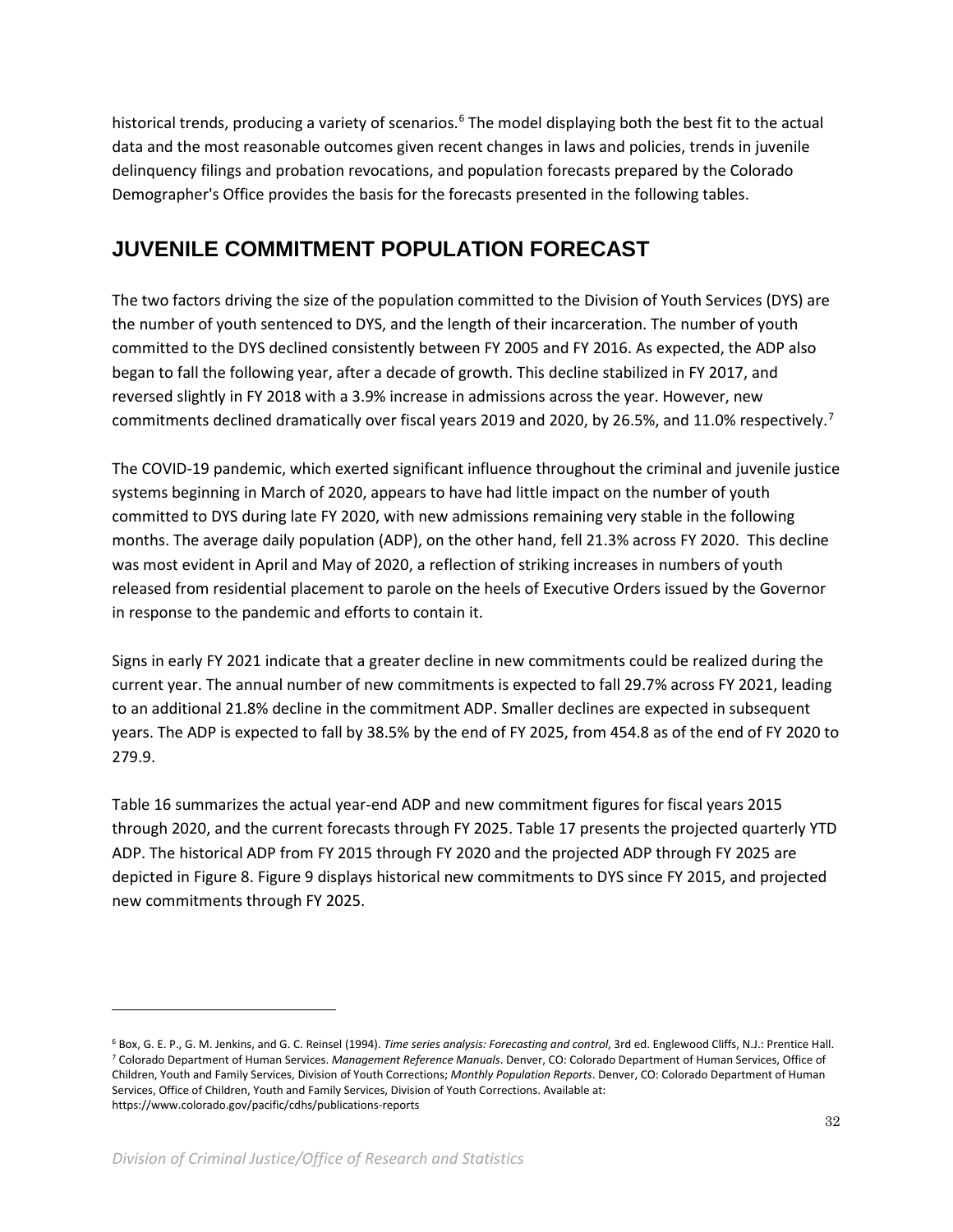| <b>Fiscal Year</b><br>End | YTD ADP <sup>1</sup><br><b>Forecast</b> | Annual<br>Growth | <b>Annual New</b><br><b>Commitments</b> | Annual<br>Growth |
|---------------------------|-----------------------------------------|------------------|-----------------------------------------|------------------|
| $2016*$                   | 692.6                                   | $-6.4%$          | 381                                     | $-7.1%$          |
| $2017*$                   | 651.1                                   | 6.0%             | 381                                     | $0.0\%$          |
| 2018*                     | 646.8                                   | $-0.7%$          | 396                                     | 3.9%             |
| $2019*$                   | 577.6                                   | $-10.7%$         | 291                                     | $-26.5%$         |
| 2020*                     | 454.8                                   | $-21.3%$         | 259                                     | $-11.0%$         |
| 2021                      | 355.8                                   | $-21.8%$         | 182                                     | $-29.7%$         |
| 2022                      | 328.1                                   | $-7.8%$          | 179                                     | $-1.6%$          |
| 2023                      | 302.1                                   | $-7.9\%$         | 158                                     | $-11.7%$         |
| 2024                      | 289.6                                   | $-4.1%$          | 149                                     | $-5.7%$          |
| 2025                      | 279.9                                   | $-3.3%$          | 144                                     | $-3.4%$          |

**Table 16: DCJ December 2020 juvenile commitment fiscal year-end average daily population and new admissions forecast, FY 2016 through FY 2025**

 $1$  Year to date average daily population.

\*Actual average daily population. Data source: Colorado Department of Human Services Division of Youth Services Monthly Population Report. Available at https://www.colorado.gov/pacific/cdhs/publications-reports

| Table 17: DCJ December 2020 quarterly juvenile commitment average daily population |
|------------------------------------------------------------------------------------|
| forecast, FY 2020 through FY 2025                                                  |

| <b>Fiscal Year</b><br><b>Quarter Ending</b> |                  | YTD ADP <sup>1</sup> | Quarterly |
|---------------------------------------------|------------------|----------------------|-----------|
|                                             |                  | <b>Forecast</b>      | Growth    |
| 2020                                        | June, 2020*      | 454.8                | $-4.5%$   |
| 2021                                        | September, 2020* | 368.8                | $-18.9%$  |
| 2021                                        | December, 2020   | 364.0                | $-1.3%$   |
| 2021                                        | March, 2021      | 354.6                | $-2.6%$   |
| 2021                                        | June, 2021       | 355.8                | 0.4%      |
| 2022                                        | September, 2021  | 336.2                | $-5.5%$   |
| 2022                                        | December, 2021   | 332.1                | $-1.2%$   |
| 2022                                        | March, 2022      | 326.4                | $-1.7%$   |
| 2022                                        | June, 2022       | 328.1                | 0.5%      |
| 2023                                        | September, 2022  | 310.8                | $-5.3%$   |
| 2023                                        | December, 2022   | 305.9                | $-1.6%$   |
| 2023                                        | March, 2023      | 301.1                | $-1.6%$   |
| 2023                                        | June, 2023       | 302.1                | 0.3%      |
| 2024                                        | September, 2023  | 293.4                | $-2.9%$   |
| 2024                                        | December, 2023   | 291.1                | $-0.8%$   |
| 2024                                        | March, 2024      | 289.0                | $-0.7%$   |
| 2024                                        | June, 2024       | 289.6                | 0.2%      |
| 2025                                        | September, 2024  | 284.2                | $-1.8%$   |
| 2025                                        | December, 2024   | 282.9                | $-0.5%$   |
| 2025                                        | March, 2025      | 279.1                | $-1.4%$   |
| 2025                                        | June, 2025       | 279.9                | 0.3%      |

<sup>1</sup> Year to date average daily population.

\*Actual average daily population figures. Data source: Colorado Department of Human Services Division of Youth Services Monthly Population Report. Available at: https://www.colorado.gov/pacific/cdhs/publications-reports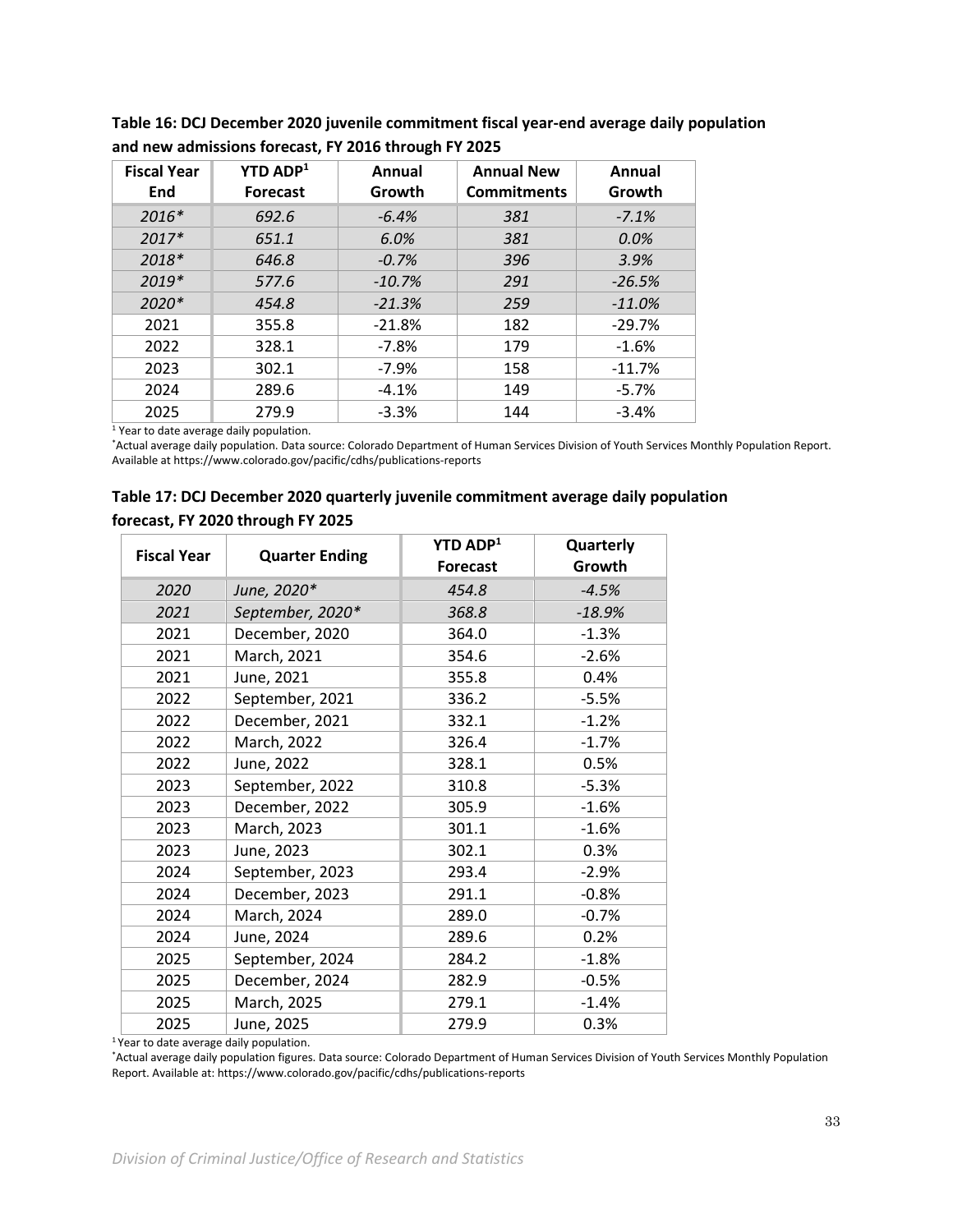

### **Figure 8: Historical and projected year-end year to date juvenile commitment average daily population fiscal years 2016 through 2025**

Note: FY 2016-2020 data points reflect actual year-end average daily population figures. Data Sources: Colorado Department of Human Services Division of Youth Services Management Reference Manuals and Monthly Population Reports. Available at https://www.colorado.gov/pacific/cdhs/publications-reports



**Figure 9: Historical and projected annual new juvenile commitments FY 2016 through FY 2025**

Note: FY 2016-2020 data points reflect actual year-end average daily population figures. Data Sources: Colorado Department of Human Services Division of Youth Services Monthly Population Report and Management Reference Manuals. Available at https://www.colorado.gov/pacific/cdhs/publications-reports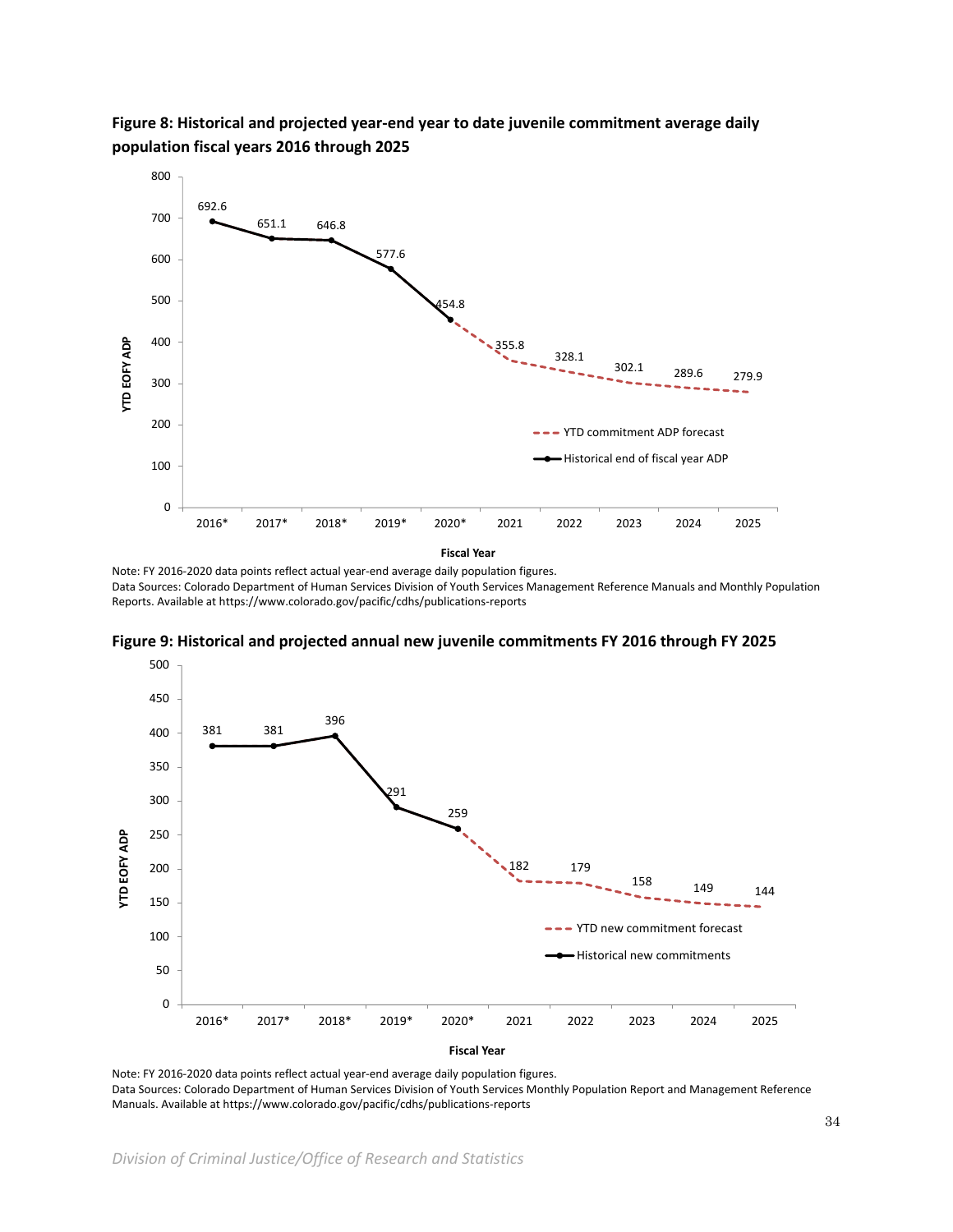### **JUVENILE PAROLE CASELOAD FORECAST**

In concert with the commitment population, the parole average daily caseload (ADC) consistently declined between fiscal years 2011 and 2018 with the exception of a very small (0.4%) increase in FY 2016. The end-of-year ADC for FY 2019 increased by 1.8% over that at year-end in FY 2018, possibly driven by the increase in new commitments seen in the prior year and in late FY 2017.<sup>[8](#page-38-0)</sup>

The ADC returned to a downward trend the following year until April of 2020, when the Division responded to Executive Order D 2020-034 issued by the Governor on April 11, 2020 which gave DYS the authority to place youth on juvenile parole without approval from the Juvenile Parole Board. An unprecedented number of youth were subsequently released from residential placement to parole.

The caseload has again declined consistently in early FY 2021, with increases in the numbers of youth discharging from parole and resulting from the declining commitment ADP. The ADC is expected to fall 12.3% by the end of FY 2021, followed by even greater decline in FY 2022, when the caseload is expected to fall another 27.7%. Overall, the caseload is expected to reach 100.8 by the end of FY 2025, a 51.3% decline from the end of FY 2020.

Table 18 summarizes the historical ADC since 2015, and the projected ADC through FY 2024. These figures are also graphically displayed in Figure 10.

| <b>Fiscal Year</b> | <b>YTD ADC1</b> | Annual   |
|--------------------|-----------------|----------|
| End                | <b>Forecast</b> | Growth   |
| 2016*              | 246.6           | 0.4%     |
| $2017*$            | 220.4           | $-10.6%$ |
| 2018*              | 210.1           | $-4.7%$  |
| 2019*              | 213.9           | 1.8%     |
| 2020*              | 207.0           | $-3.2%$  |
| 2021               | 181.5           | $-12.3%$ |
| 2022               | 131.2           | $-27.7%$ |
| 2023               | 111.8           | $-14.8%$ |
| 2024               | 105.7           | $-5.4%$  |
| 2025               | 100.8           | $-4.7%$  |

### **Table 18: DCJ December 2020 juvenile parole year-end average daily caseload forecast, FY 2016 through FY 2025**

<sup>1</sup> Year to date average daily caseload.

l

\* Actual ADC figures. Data source: Colorado Department of Human Services Division of Youth Services Monthly Population Report. Available at: https://www.colorado.gov/pacific/cdhs/publications-reports

<span id="page-38-0"></span><sup>8</sup>Colorado Department of Human Services (2006-2016). *Management Reference Manuals*. Denver, CO: Colorado Department of Human Services, Office of Children, Youth and Family Services, Division of Youth Corrections; *Monthly Population Reports*. Denver, CO: Colorado Department of Human Services, Office of Children, Youth and Family Services, Division of Youth Corrections. Available at: https://www.colorado.gov/pacific/cdhs/publications-reports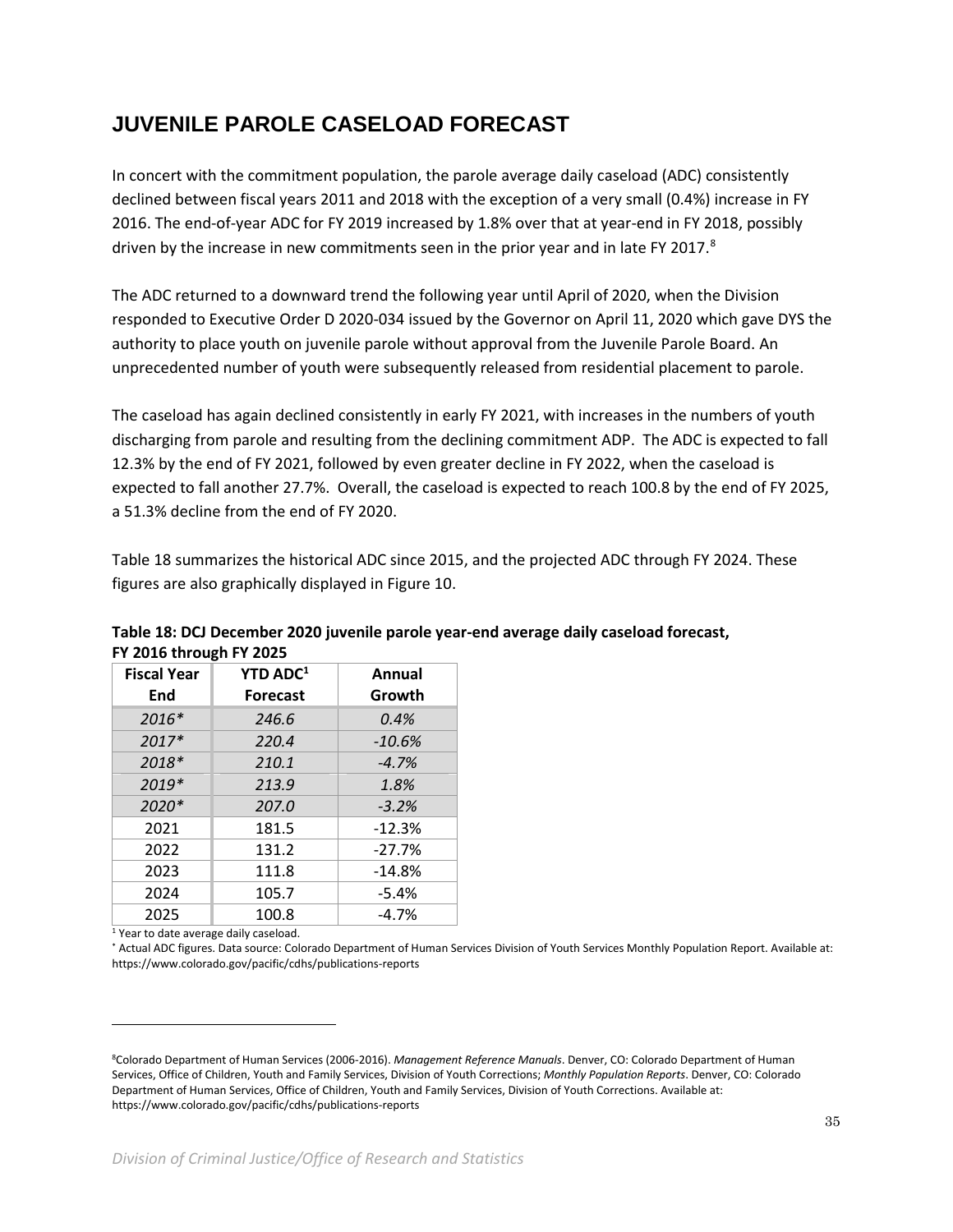

### **Figure 10: Historical and projected juvenile parole year-end average daily caseload fiscal years 2016 through 2025**

Note: FY 2016-FY 2020 data points represent actual average daily caseload figures. Data Sources: Colorado Department of Human Services Division of Youth Services Monthly Population Report and Management Reference Manuals. Available at: https://www.colorado.gov/pacific/cdhs/publications-reports

### **JUVENILE DETENTION POPULATION FORECAST**

While the juvenile detention ADP declined in both fiscal years 2016 and 2017, the population increased slightly (2.2%) in FY 2018. However, the ADP declined again (by 3.4%) in FY 2019. By the end of FY 2020, the ADP fell an additional 12.0%.

However, this was mainly driven by the very significant declines occurring on the heels of the COVID-19 pandemic and subsequent system responses. Data from the first 9 months of the year indicated a small decline of approximately 3.2%. However, the monthly ADP fell by 34.8% in the final quarter of the year alone. Executive Orders initially issued by the Governor in April authorized DYS to temporarily reduce the detention cap to 200, then further to 188 in October. Temporarily reducing the statewide detention cap from the 327 set in 2019 to 200, then to 188, along with temporarily halting virtual bed borrowing practices were the main contributors to the significant decline in the detention population during the last quarter of FY 2020.

Figures for early FY 2021 indicate a continuing decline, with the detention ADP expected to fall 32.3% by the end of the year. However, this decline is expected to be limited to the first quarter of the year, to be followed by some slow growth. Strong growth is expected in the first half of FY 2022, with the potential of a return to 'normal' judicial system operations. The ADP is expected to increase 26.2% between the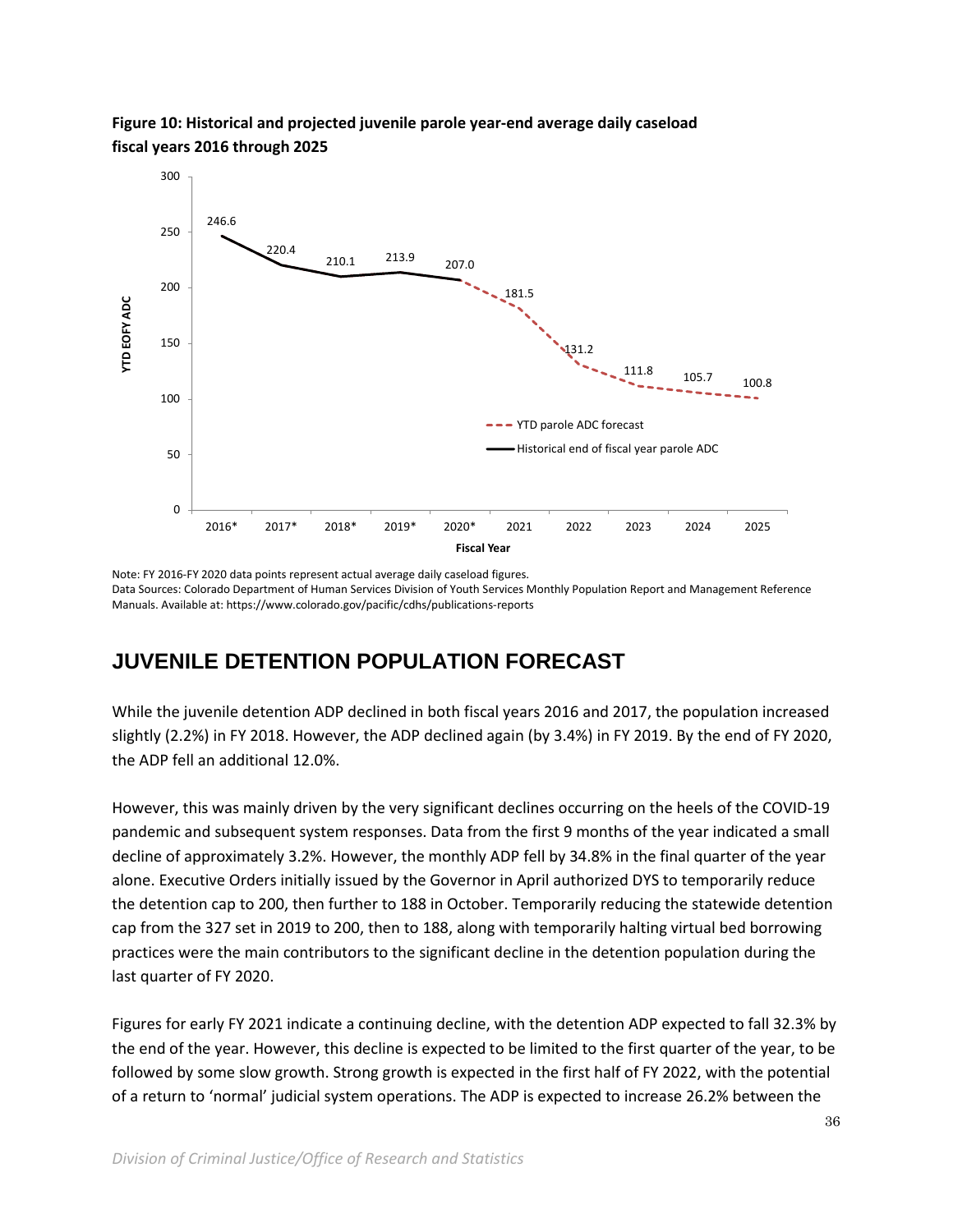ends of fiscal years 2022 and 2023, to be followed by very small declines over the following 3 years reaching 186.1 by the end of FY 2025.

Table 19 summarizes the actual year-end detention ADP for fiscal years 2015 through 2019 and the projected ADP through FY 2025, while Table 20 presents the projected quarterly detention YTD ADP throughout fiscal years 2020 to 2024. The historical detention year-end ADP from FY 2015 through FY 2020 and the projected ADP through 2025 are graphically depicted in Figure 11.

| <b>Fiscal Year</b><br>End | YTD ADP <sup>1</sup><br><b>Forecast</b> | Annual<br>Growth |
|---------------------------|-----------------------------------------|------------------|
| 2016*                     | 275.0                                   | $-2.4%$          |
| 2017*                     | 257.1                                   | $-6.5%$          |
| 2018*                     | 262.8                                   | 2.2%             |
| 2019*                     | 253.9                                   | $-3.4%$          |
| 2020*                     | 223.5                                   | $-12.0%$         |
| 2021                      | 151.4                                   | $-32.3%$         |
| 2022                      | 191.1                                   | 26.2%            |
| 2023                      | 189.0                                   | $-1.1%$          |
| 2024                      | 186.4                                   | $-1.4%$          |
| 2025                      | 186.1                                   | $-0.2%$          |

**Table 19: DCJ December 2020 juvenile detention fiscal year-end average daily population, FY 2016 through FY 2025**

<sup>1</sup> Year to date average daily population.

\*Actual ADP figures. Data source: Colorado Department of Human Services Division of Youth Services Monthly Population Report. Available at: https://www.colorado.gov/pacific/cdhs/publications-reports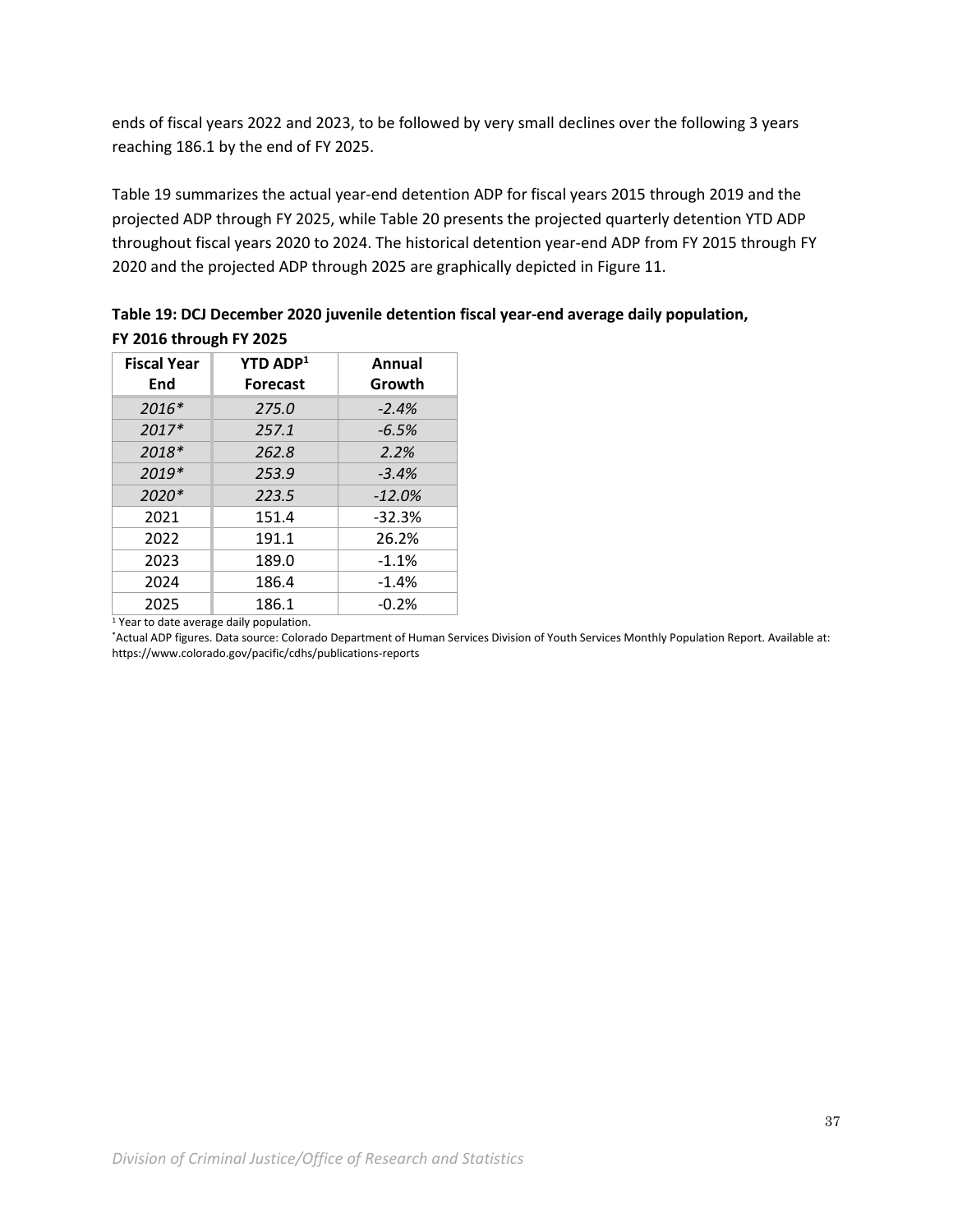| <b>Fiscal Year</b> |                       | YTD ADP <sup>1</sup> | Quarterly |
|--------------------|-----------------------|----------------------|-----------|
|                    | <b>Quarter Ending</b> | <b>Forecast</b>      | Growth    |
| 2020               | June, 2020*           | 223.5                | $-7.1%$   |
| 2021               | September, 2020*      | 148.0                | $-33.8%$  |
| 2021               | December, 2020        | 151.8                | 2.5%      |
| 2021               | March, 2021           | 150.7                | $-0.7%$   |
| 2021               | June, 2021            | 151.4                | 0.5%      |
| 2022               | September, 2021       | 165.8                | 9.5%      |
| 2022               | December, 2021        | 184.6                | 11.4%     |
| 2022               | March, 2022           | 187.8                | 1.7%      |
| 2022               | June, 2022            | 191.1                | 1.8%      |
| 2023               | September, 2022       | 190.3                | $-0.4%$   |
| 2023               | December, 2022        | 189.5                | $-0.4%$   |
| 2023               | March, 2023           | 188.0                | $-0.8%$   |
| 2023               | June, 2023            | 189.0                | 0.5%      |
| 2024               | September, 2023       | 185.7                | $-1.7%$   |
| 2024               | December, 2023        | 185.4                | $-0.2%$   |
| 2024               | March, 2024           | 184.9                | $-0.3%$   |
| 2024               | June, 2024            | 186.4                | 0.8%      |
| 2025               | September, 2024       | 185.5                | $-0.4%$   |
| 2025               | December, 2024        | 185.3                | $-0.2%$   |
| 2025               | March, 2025           | 184.9                | $-0.2%$   |
| 2025               | June, 2025            | 186.1                | 0.7%      |

**Table 20: DCJ January 2019 quarterly juvenile detention average daily population forecast, FY 2020 through FY 2025**

<sup>1</sup> Year to date average daily population. \* Actual ADP figures. Data source: Colorado Department of Human Services Division of Youth Services Monthly Population Report. Available at: https://www.colorado.gov/pacific/cdhs/publications-reports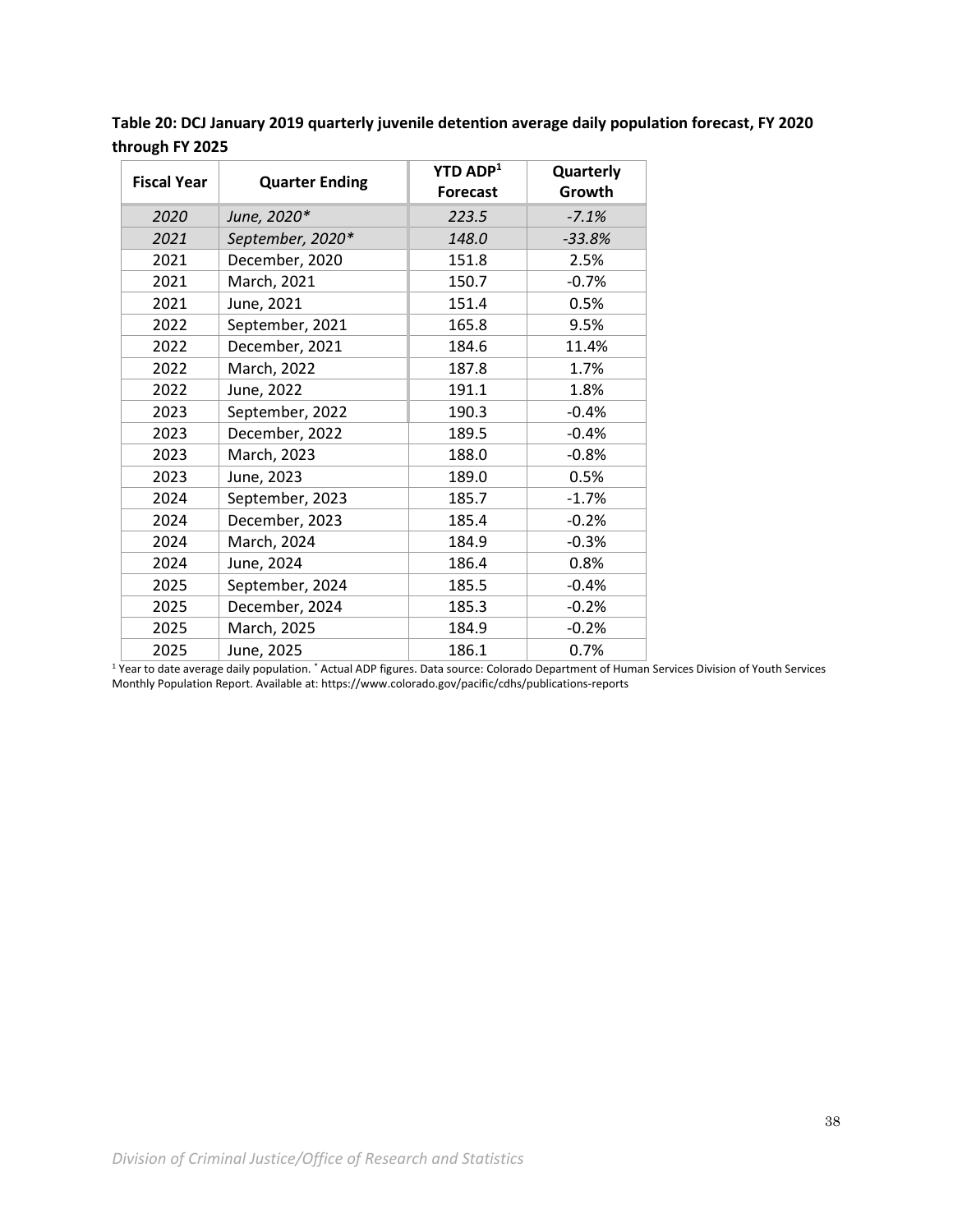

**Figure 11: Historical and projected juvenile detention year-end average daily population fiscal years 2016 through 2025**

Note: FY 2016-2020 data points reflect actual year-end average daily population figures. Data Sources: Colorado Department of Human Services Division of Youth Services Monthly Population Report and Management Reference Manuals. Available at: https://www.colorado.gov/pacific/cdhs/publications-reports

### **FACTORS INFLUENCING JUVENILE COMMITMENT, PAROLE AND DETENTION POPULATIONS AND FORECASTS**

DYS has experienced, and continues to experience, declines in all populations served, including detained, committed, and paroled youth. The reduction in juvenile justice and juvenile corrections populations is a national phenomenon and is in no way restricted to Colorado. While there have been a myriad of theories put forth to explain this reduction, a definitive, causal relationship between potential factors and the reduction has not been established. The shrinking juvenile justice population involves all aspects of the system, including but not limited to declining arrests, juvenile delinquency court filings, new probation intakes, as well as detention screens, detention admissions, and new commitments. The COVID-19 pandemic has further accelerated the reduction in the use of the juvenile justice system.

On April 11, 2020, Governor Polis issued Executive Order D 2020-034, which suspended seclusion policies at juvenile facilities to allow for compliance with CDC guidelines for isolation and quarantine to contain COVID-19 infections. The order also suspended the juvenile parole board's authority to grant, deny, or defer parole for any juvenile committed to CDHS, except for aggravated or violent juvenile offenders, and directed the Colorado Department of Human Services (CDHS) to assess each youth for risk to public safety and to release to parole those deemed fit, and suspended CDHS's obligation to provide detention or to accept committed juveniles into custody. The executive order was extended by subsequent executive orders, and its provisions remain in effect as this report goes to press.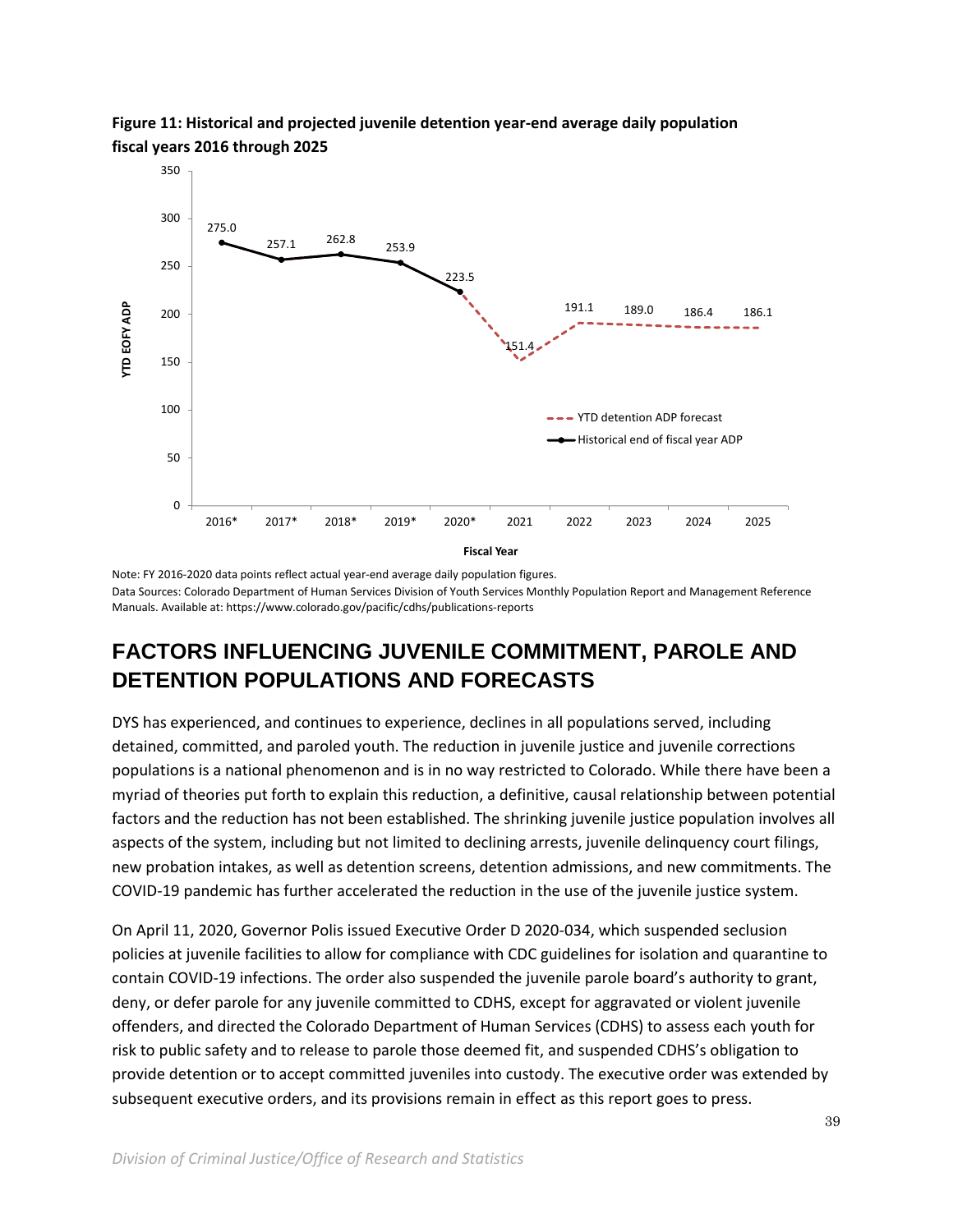While it is unlikely this directive resulted in the Division's rejection of youth committed to or sentenced to DYS, the number of detained and committed youth was reduced to comply with social distancing requirements. In addition, policing behavior has shifted toward fewer arrests of juvenile offenders, while court operations and commitments have slowed.

An additional and significant factor in the expectation of continued declines lies with the passage of Senate Bill 19-108, which limits the use of detention to only those children who either pose a substantial risk of serious harm to others, or that are a flight risk from prosecution. This legislation also created the Juvenile Justice Reform Committee, which is tasked with developing assessment and screening tools for criminogenic risk and needs, mental health needs, and diversion program eligibility. It also requires the Division to adopt an actuarial risk assessment and implement a length of stay matrix and release guidelines for the committed population. All of these will likely have some impact on reducing the detention and commitment average daily populations.

Other considerations contributing to the expectation of continued declines in the commitment and detention populations include demographic shifts, court filings and probation outcomes. Negative growth is the Colorado juvenile population expected by Colorado Demographer's Office between 2021 through 2025, particularly among the group most likely to be incarcerated, those between the ages of 13 and 17 years. $9$ 

Juvenile probation revocations have consistently fallen each year, most notably by 18.5% in FY 2019 and by 14.3% in FY 2020 (note, however, that probation department responses to COVID and the Governor's Executive Orders also likely drove this figure down in the last quarter of the year). More relevantly, the proportion of revocations resulting in a sentence to either detention or commitment to DYS has steadily fallen, from 83.8% in FY 2016 to 77.7% in FY 2018 to 52.7% in FY 2019.[10](#page-43-1)

Juvenile delinquency court filings have consistently declined over the past decade, most notably in FY 2020 with an 11.4% decline over the prior year. However, this decline was mainly seen in in decreases occurring in the last quarter of the year, due to judicial responses to Executive Orders issued in response to the COVID-19 pandemic and the slowing court operations. Estimates based on the numbers of filings prior to April of 2020 indicated a very small decline may have occurred in the absence of the pandemic.<sup>[11](#page-43-2)</sup> Ongoing declines are expected through FY 2021, with some increases occurring in the following year as courts are expected to return to normal operations and address the backlogs of cases. This expectation promotes, to a small degree, the moderation of the anticipated in the commitment and detention populations in FY 2022.

l

<span id="page-43-0"></span><sup>9</sup> Colorado Department of Local Affairs, State Demography Office, accessed 12/28/2020,

https://demography.dola.colorado.gov/population/data/

<span id="page-43-1"></span><sup>&</sup>lt;sup>10</sup> Colorado State Judicial Branch. *Colorado Judicial Branch Annual Recidivism Reports*. Denver, CO: Colorado Judicial Branch, Division of Probation Services. Available at https://www.courts.state.co.us/Administration/Division.cfm?Division=Prob

<span id="page-43-2"></span><sup>&</sup>lt;sup>11</sup> Data provided by the Colorado Judicial Branch.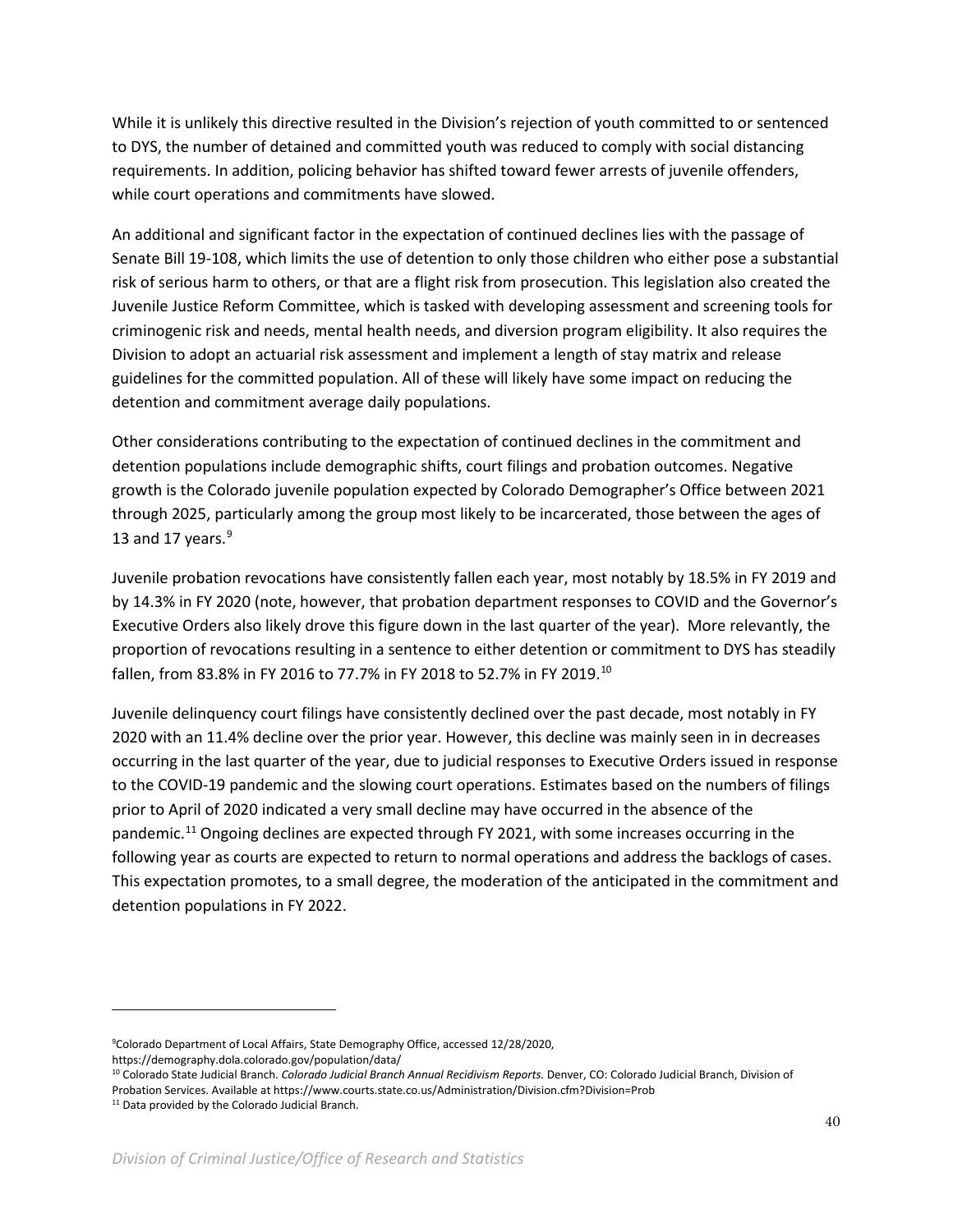**Appendix A Legislation Affecting Prison Population Management**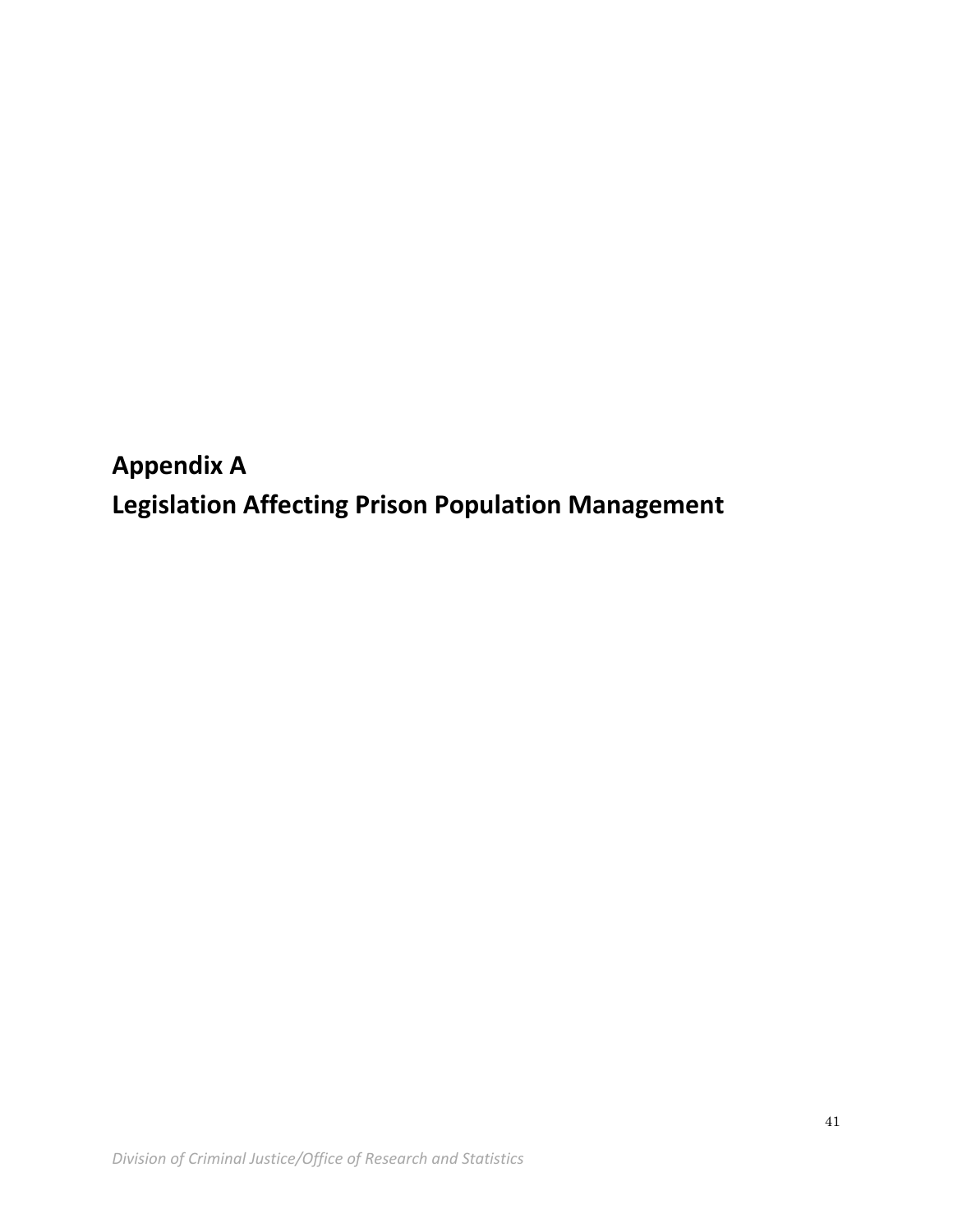### **LEGISLATION AFFECTING PRISON POPULATION MANAGEMENT**

Prisoners in Colorado are subject to many different sentencing laws, the most significant of which dates back to 1979 with H.B. 1589. Many of the ensuing changes in legislation have affected the size of the prison population, particularly House Bill 1320, passed in 1985. Changes to parole laws in the 1990s significantly affected the size of the parole population and the associated number of individuals subject to revocation decisions. Several pieces of legislation were passed in 2010 which are expected to have a significant impact on the size of both the prison and the parole populations. These sentencing laws are outlined below.[12](#page-45-0)

- In 1979, House Bill 1589 changed sentences from indeterminate to determinate terms and made parole mandatory at one-half (the mid-point) the sentence served.
- In 1981, House Bill 1156 required that the courts sentence offenders above the maximum of the presumptive range for "crimes of violence" as well as for crimes committed with aggravating circumstances.
- In 1985, House Bill 1320 doubled the maximum penalties of the presumptive ranges for all felony classes and mandated that parole be granted at the discretion of the Parole Board. As a result of this legislation, the average length of stay projected for new commitments nearly tripled from 20 months in 1980 to 57 months in 1989. In addition, parole became discretionary which contributed to increased lengths of stay. After the enactment of H.B. 1320, the inmate population more than doubled over the next five years.
- In 1988, Senate Bill 148 changed the previous requirement of the courts to sentence above the maximum of the presumptive range to sentencing at a minimum the mid-point of the presumptive range for "crimes of violence" and crimes associated with aggravating circumstances.
- In 1989, several class five felonies were lowered to a newly created felony class six with a presumptive penalty range of one to two years through the passage of Senate Bill 246.
- In 1990, House Bill 1327 doubled the maximum amount of earned time that an offender is allowed to earn while in prison from five to ten days per month. In addition, parolees were allowed to accumulate earned time while on parole. This legislation reduced time spent on parole as well as reduced the length of stay for offenders who discharged their sentence.

l

<span id="page-45-0"></span><sup>12</sup> Portions of this section were excerpted from: Rosten, K. (2003) *Statistical Report*: *Fiscal Year 2002*. (pp. 4-22). Colorado Springs, CO: Department of Corrections.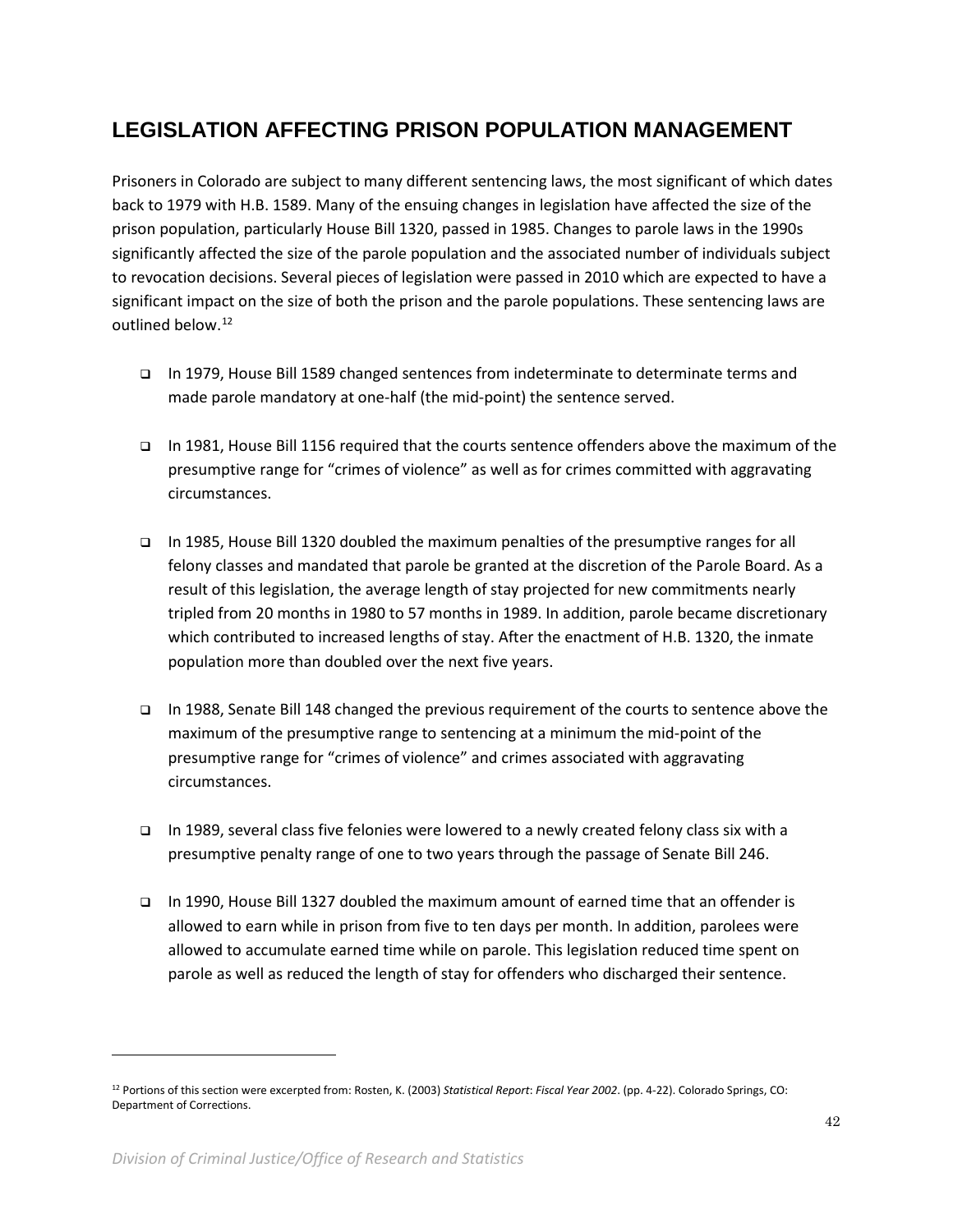- In 1990, Senate Bill 117 modified life sentences for first-degree felony convictions to "life without parole." The previous parole eligibility occurred after 40 calendar years were served. This affected sentences for crimes committed after September 20, 1991.
- In 1993, House Bill 1302 reduced the presumptive ranges for certain non-violent class 3 through class 6 felonies and added a split sentence mandating a period of parole for all crimes following a prison sentence. This legislation also eliminated earned time awards while on parole.
- Sentencing for habitual offenders was also changed in 1993 with House Bill 1302. This bill revised the sentence for repeat offenders convicted of class 1 through class 5 felonies. Offenders who have twice been convicted of a previous felony are subject to a term of three times the maximum of the presumptive range of the current felony conviction. Those who have received three prior felony convictions are sentenced to four times the maximum of the presumptive range of the current felony conviction. Additionally, any offender previously sentenced as a habitual offender with three prior convictions, and thereafter convicted of a crime of violence, is subject to a life sentence with parole eligibility after 40 calendar years.<sup>[13](#page-46-0)</sup>
- In 1993, Senate Bill 9 created the provision for certain juvenile offenders to be prosecuted and sentenced as adults, and established the Youthful Offender System (YOS) within the Department of Corrections (DOC). Initially, 96 beds were authorized, with the construction of a YOS facility with a capacity of 480 beds approved.
- In 1994, Senate Bill 196 created a new provision for habitual offenders with a current conviction of any class one or two felony, or any class three felony that is defined as a crime of violence, and who have been previously convicted of these same offenses twice. This "three strikes" legislation requires that these offenders be sentenced to a term of life imprisonment with parole eligibility in forty calendar years.
- In 1995, House Bill 1087 reinstated earned time provisions for certain non-violent offenders while on parole. This legislation was enacted in part as a response to the projected parole population growth resulting from the mandatory parole periods established by H.B. 93-1302.
- In 1996, House Bill 1005 broadened the criminal charges eligible for direct filings of juveniles in adult court and possible sentencing to the YOS. This legislation also lowered the age limit of juveniles eligible for direct filing and sentencing to YOS from 14 to 12 years of age.

 $\overline{\phantom{a}}$ 

<span id="page-46-0"></span><sup>&</sup>lt;sup>13</sup> Affects convictions for crimes of violence defined by CRS § 18-1.3-406.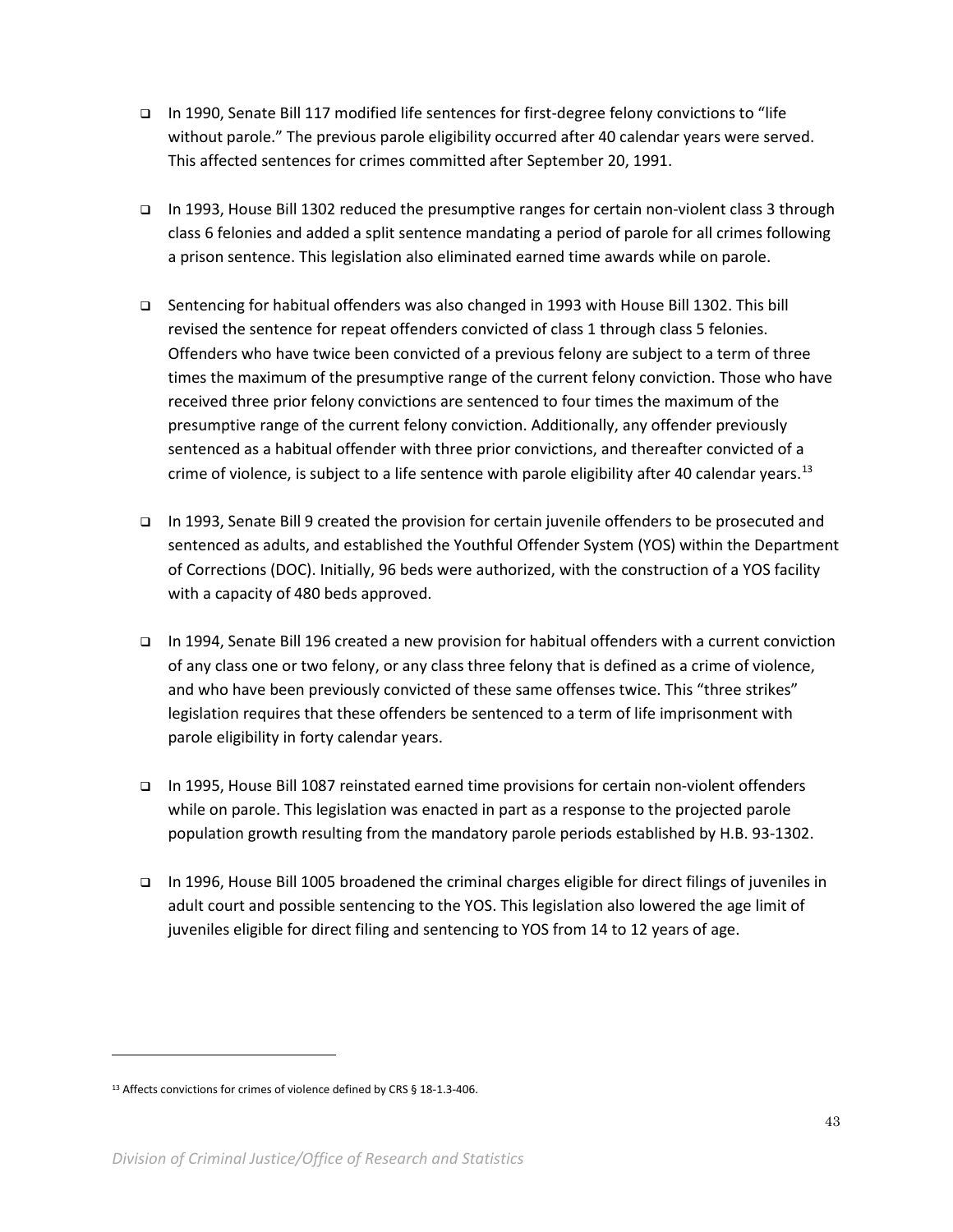- House Bill 98-1160 applied to offenses occurring on or after July 1, 1998, mandating that every offender must complete a period of parole supervision after incarceration. A summary of the major provisions that apply to mandatory parole follows:
	- o Offenders committing class 2, 3, 4 or 5 felonies or second or subsequent class 6 felonies, and who are revoked during the period of their mandatory parole, may serve a period up to the end of the mandatory parole period while incarcerated. In such a case, one year of parole supervision must follow.
	- o If revoked during the last six months of mandatory parole, intermediate sanctions including community corrections, home detention, community service or restitution programs are permitted, as is a re-incarceration period of up to twelve months.
	- o If revoked during the one year of parole supervision, the offender may be reincarcerated for a period not to exceed one year.
- House Bill 98-1156 concerned the lifetime supervision of certain sex offenders, and is referred to as the 'Colorado Sex Offender Lifetime Supervision Act of 1998'. A number of provisions in the bill addressing sentencing, parole terms, and parole conditions are summarized below:
	- o For certain crimes,  $14$  a sex offender shall receive an indeterminate term of at least the minimum of the presumptive range specified in 18-1-105, C.R.S. for the level of offense committed and a maximum of the sex offender's natural life.
	- o For crimes of violence,[15](#page-47-1) a sex offender shall receive an indeterminate term of at least the midpoint in the presumptive range for the level of offense committed and a maximum of the sex offender's natural life.
	- o For sex offenders eligible for sentencing as a habitual sex offender against children (pursuant to 18-3-412, C.R.S.), the sex offender shall receive an indeterminate term of at least the upper limit of the presumptive range for the level of offense committed and a maximum of the sex offender's natural life.

l

<span id="page-47-1"></span><span id="page-47-0"></span><sup>&</sup>lt;sup>14</sup> Such crimes are defined in CRS § 18-1.3-10, and include the following: Sexual assault, as described in section 18-3-402; sexual assault in the first degree, as described in section 18-3-402 as it existed prior to July 1, 2000; Sexual assault in the second degree, as described in section 18-3- 403 as it existed prior to July 1, 2000; Felony unlawful sexual contact as described in section 18-3-404; Felony sexual assault in the third degree, as described in section 18-3-404 (2) as it existed prior to July 1, 2000; Sexual assault on a child, as described in section 18-3-405; Sexual assault on a child by one in a position of trust, as described in section 18-3-405.3; Aggravated sexual assault on a client by a psychotherapist, as described in section 18-3-405.5(1); Enticement of a child, as described in section 18-3-305; Incest, as described in section 18-6-301; Aggravated incest, as described in 18-6-302; Patronizing a prostituted child, as described in section 18-7-406; Class 4 felony internet luring of a child, in violation of section 18-3-306(3); Internet sexual exploitation of a child in violation of section 18-3-405/4/; Attempt, conspiracy, or solicitation to commit any of these offenses if such attempt, conspiracy, or solicitation would constitute a class 2, 3, or 4 felony. <sup>15</sup> Defined by CRS § 18-1.3-406.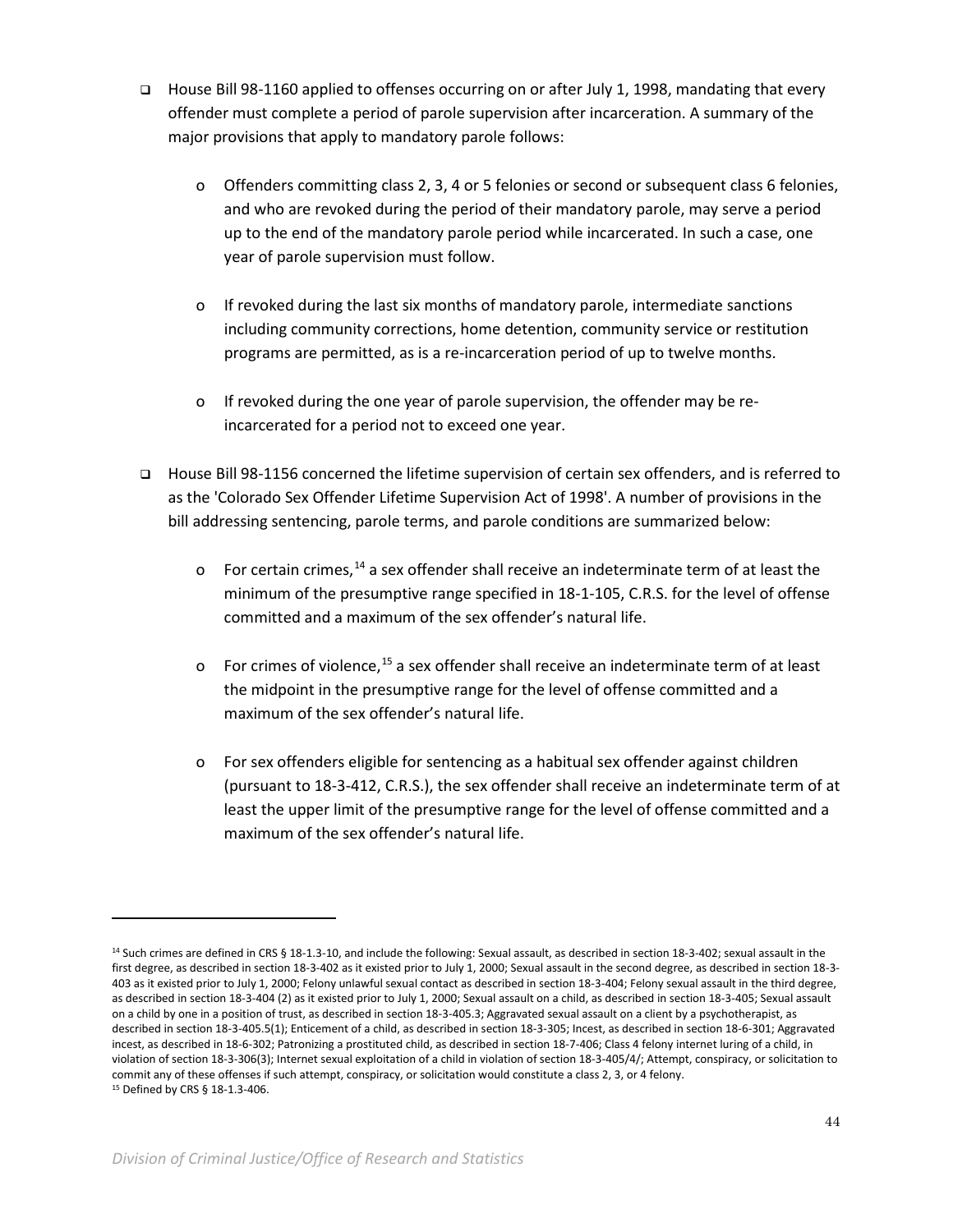- o The period of parole for any sex offender convicted of a class 4 felony shall be an indeterminate term of at least 10 years and a maximum of the remainder of the sex offender's natural life.
- o The period of parole for any sex offender convicted of a class 2 or 3 felony shall be an indeterminate term of at least 20 years and a maximum of the sex offender's natural life.
- In 2003, Senate Bill 252 allowed the Parole Board to revoke an individual who was on parole for a nonviolent class 5 or class 6 felony, except in cases of menacing and unlawful sexual behavior, to a community corrections program or to a pre-parole release and revocation center for up to 180 days. This bill also allowed DOC to contract with community corrections programs for the placement of such parolees. Additionally, the bill limited the time a parolee can be revoked to the DOC to 180 days for a technical revocation, provided that the parolee was serving parole for a nonviolent offense. Finally, this bill repealed the requirement of an additional year of parole if a parolee is revoked to prison for the remainder of the parole period (originally effected by H.B. 98-1160).
- $\Box$  House Bill 04-1189 lengthened the amount of time that must be served prior to parole eligibility for violent offenders.<sup>[16](#page-48-0)</sup> First time offenders convicted of a violent offense must serve 75% of their sentence less any earned time awarded. If convicted of a second or subsequent violent offense, the full 75% of their sentence must be served.
- Also in 2004, Senate Bill 04-123 recognized the YOS as a permanent program by eliminating the repeal date.
- In 2008, House Bill 1352 modified the revocation placement options available to the Parole Board for offenders whose parole has been revoked based on a technical violation, who have no active felony warrants, and who were on parole for a class 5 or class 6 nonviolent felony offense other than menacing or unlawful sexual behavior by precluding such offenders from being placed in community return-to-custody facilities.
- Also in 2008, House Bill 1382 modified the law regarding offenders for whom the Department of Corrections can mandate sex offender treatment, and also expanded the population of offenders who are eligible for earned time by allowing earned time eligibility while on parole or after reparole following a parole revocation.

 $\overline{\phantom{a}}$ 

<span id="page-48-0"></span><sup>16</sup> As defined by CRS § 18-1.3-406.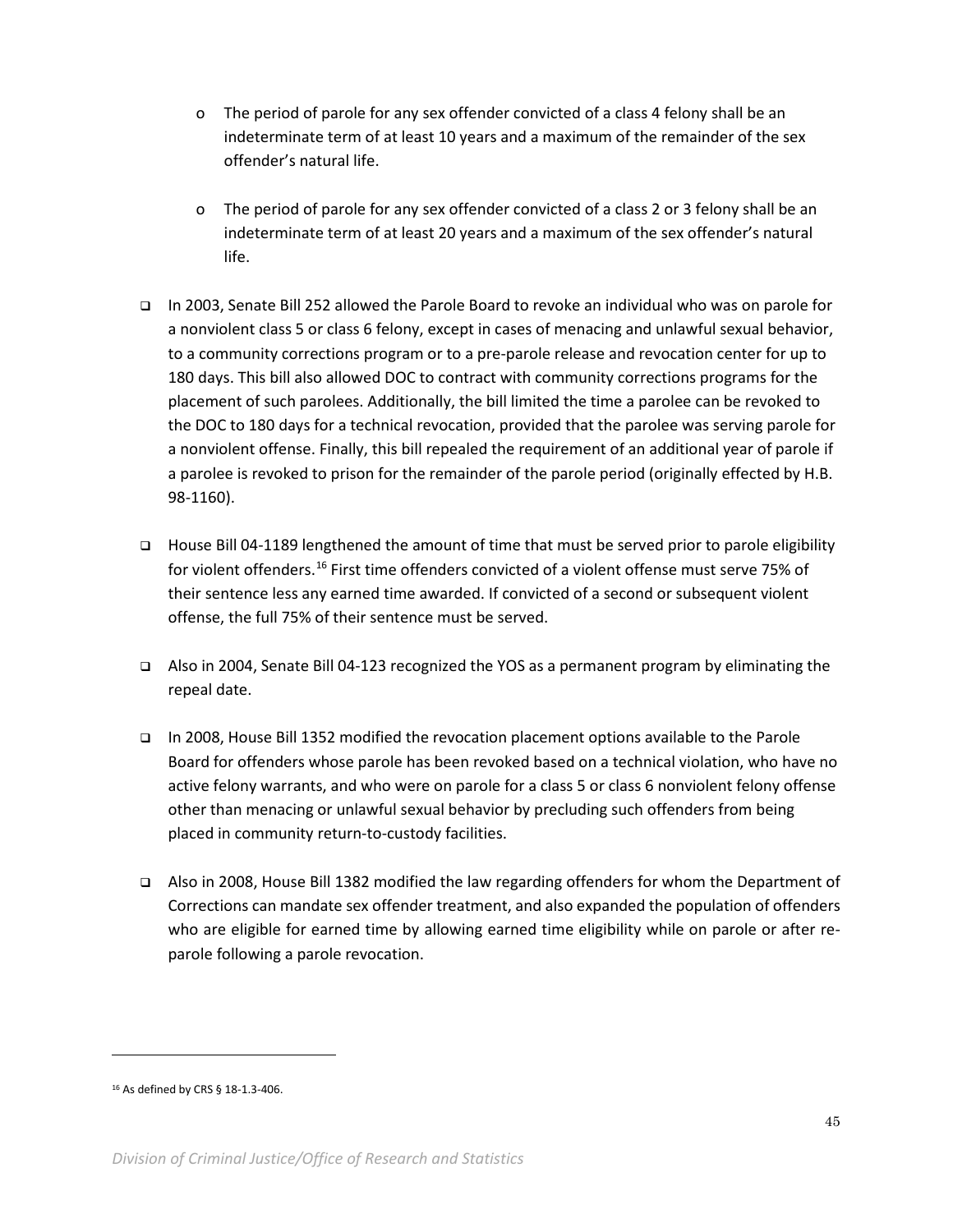- House Bill 09-1351 increased the maximum monthly earned time from 10 days to 12 days per month for certain inmates convicted of class 4, 5, or 6 felonies and changed the maximum earned time reduction from 25% to 30% of an offender's total sentence. In addition, the bill created 'earned release time' for inmates meeting certain qualifications. Inmates convicted of class 4 or class 5 felonies who meet these qualifications may earn their release 60 days prior to their mandatory release date, while eligible class 6 felons may earn release 30 days prior to their mandatory release date.
- □ In 2010, House Bill 1374 clarified eligibility criteria for the enhanced earned time that was created the prior year in House Bill 09-1351 and made substantial changes to the statutory parole guidelines in C.R.S. § 17-22.5-404. A statement of legislative intent was added, with the requirement that the Division of Criminal Justice (DCJ) develop a risk assessment scale for use by the Parole Board that includes criteria shown to be predictors of recidivism risk. The DCJ, DOC, and the Parole Board were also required to develop the Parole Board Action Form, to document the rationale for decisions made by the Board. The Parole Board is required to use the risk assessment scale and the administrative guidelines for both release and revocation decision making.
- Also in 2010, House Bill 1360 allows the Parole Board to modify the conditions of parole and require the parolee to participate in a treatment program in lieu of a parole revocation. A parolee who commits a technical parole violation, and was not on parole for a crime of violence, may have his or her parole revoked for a period of no more than 90 days if assessed as below high risk to reoffend, or up to 180 days if assessed as high risk. Additionally, placement in a community return to custody facility for a technical parole violation was expanded to include people convicted of a non-violent class 4 felony. The bill also specified that the Division of Adult Parole provide the judiciary committees of the House and Senate with a status report regarding parole outcomes and the use of money allocated pursuant to the bill. A portion of the savings are required to be allocated for re-entry support services for parolees including obtaining employment, housing, transportation, substance abuse treatment, mental health treatment, and other services.
- $\Box$  House Bill 11-1064 created a presumption favoring the granting of parole to certain qualifying inmates serving sentences for drug possession or drug use offenses.
- Senate Bill 11-241 expands the definition of special needs offenders, and permits the inclusion of offenders convicted of certain felony 1 and felony 2 crimes qualifying for a special needs parole consideration. Additionally, the bill creates a presumption in favor of granting parole for certain inmates with a detainer from the United States Immigration and Customs Enforcement Agency (ICE).
- House Bill 12-1223 restores eligibility for earned time to people re-incarcerated for a parole revocation and expands earned time for major program completion or extra-ordinary conduct by an inmate that promotes the safety of staff, volunteers or other inmates. Additionally, the bill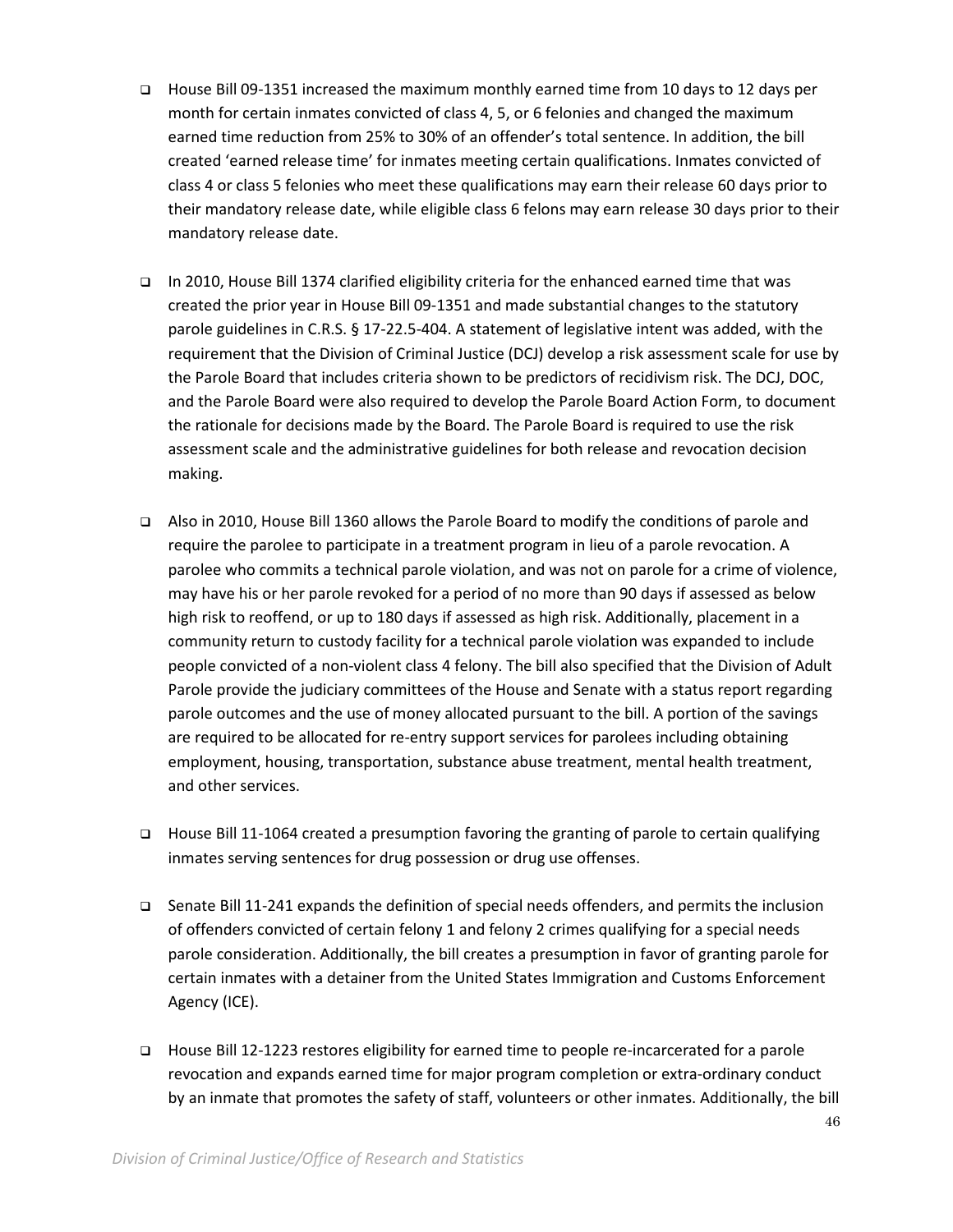allows prisoners re-incarcerated for technical parole violations to accrue earned time. Any cost savings are to be reinvested into vocational and educational programming inside prison and reentry support services for people on parolee.

- House Bill 14-1355 provided over \$8 million in funding and 78.4 FTE per year for reentry programs for adult parolees. These funds are to develop and implement programs to assist inmates to prepare for release to the community as well as provide equipment, training, and programs to better supervise offenders in the community.
- Senate Bill 15-124 narrows the scope of behavior warranting arresting a parolee for a technical violation, and requires the use of intermediate and alternative sanctions to address noncompliance with conditions of parole. Such sanctions can include a short-term period of jail confinement and referral to treatment or other support services.
- House Bill 15-1122 stipulated that an offender is ineligible for parole if he or she has been convicted of certain penal discipline violations or failed to participate in required programs.
- Senate Bill 16-180 required CDOC to develop and implement a specialized program for juveniles convicted as adults and sentenced to an adult prison. Additionally, Senate Bill 16-181 allowed juveniles sentenced for a class 1 felony committed on or after July 1, 1990, and before July 1, 2006, to be re-sentenced to life with the possibility of parole.
- House Bill 17-1308 removed the mandatory imposition of certain parole conditions related to changes of residence, drug testing, personal contacts and payment of restitution.
- House Bill 17-1326 lowered parole revocation terms for certain parolees from 180 days to 30 or 90 days, dependent on conviction crimes. Additionally, the bill changed the maximum time a revoked parolee can be held in the preparole release and revocation facility from 180 to 90 days and repealed the Department of Corrections' authority to operate community return-to-custody facilities. Finally, it directed the Parole Board to conduct parole release review in lieu of a hearing for certain low-risk inmates.
- House Bill 18-1029 lowers mandatory parole periods from five years to three years for class 3 felony crimes committed on and after July 1, 2018, and for class 2 felony crimes that are not crimes of violence. This will affect the size of the parole caseload, but not for approximately 8 years from implementation.
- House Bill 18-1109 expands the existing eligibility requirements for special needs parole, and adds a third eligibility category for special needs parole consideration. The bill lowers the age requirement for one of the existing special needs offender categories from 60 to 55 years and older, and adds a category of special needs offenders to include those determined to be incompetent to complete any sentence and not likely to pose a risk to public safety.